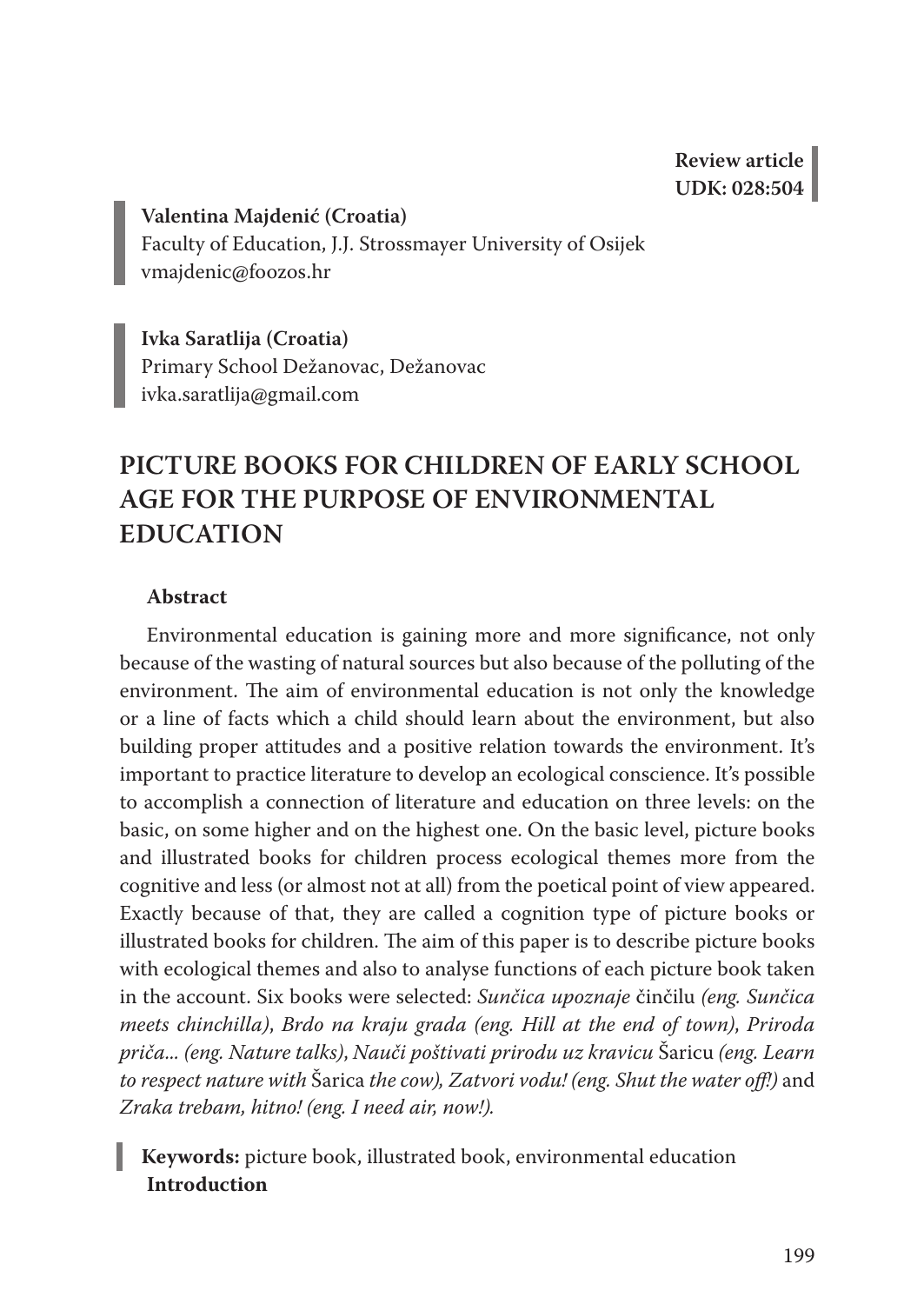Čudina-Obradović and Težak state that the "basic aim of ecological upbringing is in developing healthy and correct behaviour which the children will gain in their childhood and carry over into maturity." (Čudina-Obradović and Težak, 1995, according to Husanović-Pejnović, 2011:20). It is important to note that the aim of environmental education is not only knowledge i.e. a series of facts that a child needs to learn about the environment, but also the construction of correct attitudes and a positive relation towards the environment (Petrović-Sočo, 1999). Primary education teachers have an extremely important role in making children aware and educating them about the possibilities of preserving nature, that is about the possibilities of maintaining its purity and beauty. Cognitive picture books and illustrated children's books which talk about different ecological themes can help them with that.

This paper describes picture books of an ecological theme and an analysis of each individual picture book's function is made. Six picture books have been chosen, and those are: *Sunčica upoznaje* činčilu *(eng. Sunčica meets chinchilla), Brdo na kraju grada (eng. Hill at the end of town), Priroda priča... (eng. Nature talks), Nauči poštivati prirodu uz kravicu* Šaricu *(eng. Learn to respect nature with* Šarica *the cow), Zatvori vodu! (eng. Shut the water off!), Zraka trebam, hitno! (eng. I need air, now!).*

Furthermore, the notion of a picture book is described, the most important differences between a picture book and an illustrated book have been given, and the functions of a picture book have been approached as well. The differences between the notions of ecology, environment protection, and nature protection are analysed, while the issue of influence of man on the environment is brought up as well.

#### **Picture book**

Crnković and Težak (2002) in *Povijest hrvatske dječje književnosti* (eng. *The History of Croatian Children's Literature*) state that a picture book is a children's book *par excellence* and that it is also the first book a child sees. According to Štefančić (2000), a picture book is, simplified, a book of pictures or a name usually used to name a book with pictures intended for children. Furthermore, Branka Hlevnjak (2000) in her paper *Kakva je to knjiga slikovnica? (eng. What kind of a book is a picture book?)* states that a picture book is a collection of small pictures called miniatures or illustrations and that it was precisely the illustrations which determine the picture book and give it character. Nodelman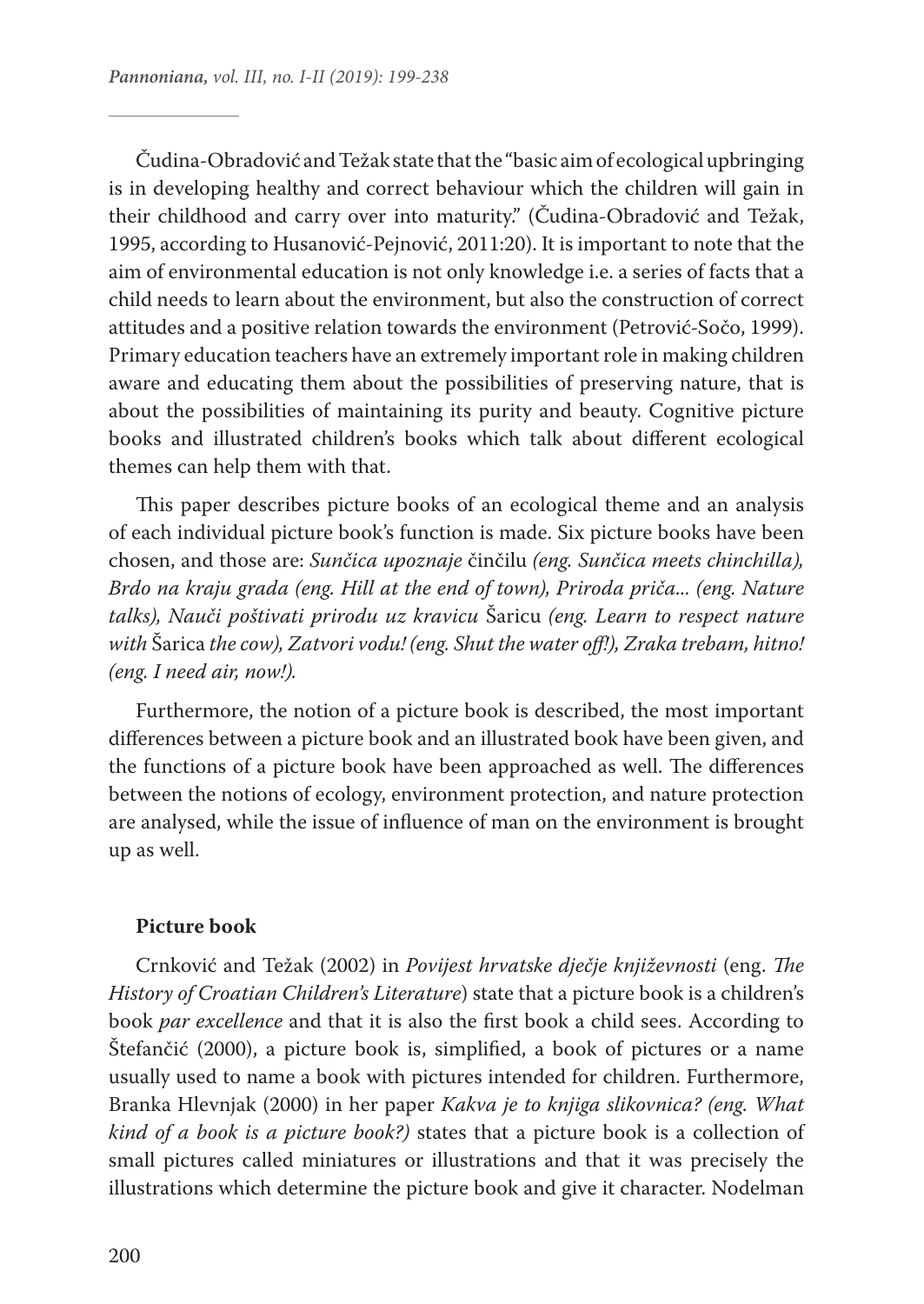(1989, according to Batarelo Kokić, 2015) says that picture books are primarily intended for little children and that they transfer information or tell a story through pictures combined with a little or no text, where the pictures and text in the picture books transfer information in a different way than would be the case when they are used in other conditions.

Picture books are characterized by their two-dimensional nature (graphic and verbal) i.e. three-dimensional one (tactile) (Hameršak and Zima, 2015). As far as the two-dimensional nature goes, Hameršak and Zima (2015) state that there is an interaction of a textual and graphic level in picture books i.e. the picture and the story. Furthermore, Javor (2000) states that, in a picture book, the sense of the story is completed and enriched by illustration. Even though illustrations complete and enrich the story they go along with, an illustration can also be "a story for itself" (Jerabek, 2016) i.e. a story in a picture book can be told solely with illustrations or pictures (Javor, 2000). Hlevnjak (2000) explains that a picture has an advantage over words because it is read faster and easier i.e. a picture is seen as a whole symbol and, that way, causes a chain of notions in a reader-viewer more immediately. That is one of the reasons why picture books are beloved with children (Hlevnjak, 2000). Pictures in a picture book influence the acquiring of information about colours, sizes, harmony, but also about art (Šišnović,2011). Šišnović (2011) highlights that words in a picture book are an encouragement and a basis for the construction of a child's vocabulary, learning how to speak and develop a sense for language. Furthermore, the same author states that the first notions in picture books are actually the first written pieces of information about the world surrounding the child and about the child itself and they are the basis and encouragement for intellectual development. Hlevnjak (2000: 8) explains the tactile dimension of the picture book the following way: "The holes in cardboard pages through which little fingers can feel the content of the book, its pages, or the cut-out forms of a foot in the picture book talking about little feet, or about a boat, body organs etc. have their tactile and spaceimage role."

Due to a combination of a graphic and literary expression, Crnković and Težak (2002) state that a picture book is not a pure literary type. This points to the fact that, in a picture book, apart from the writer, the role of an illustrator is inseparable or that it is unimaginable without him. The illustrator, using his skill, transforms the given text into a specific "print" on paper. This means that an illustrator enriches, completes and graphically shapes the spoken or written word (Jerabek, 2016). It can be said that a picture book is "an artistic expression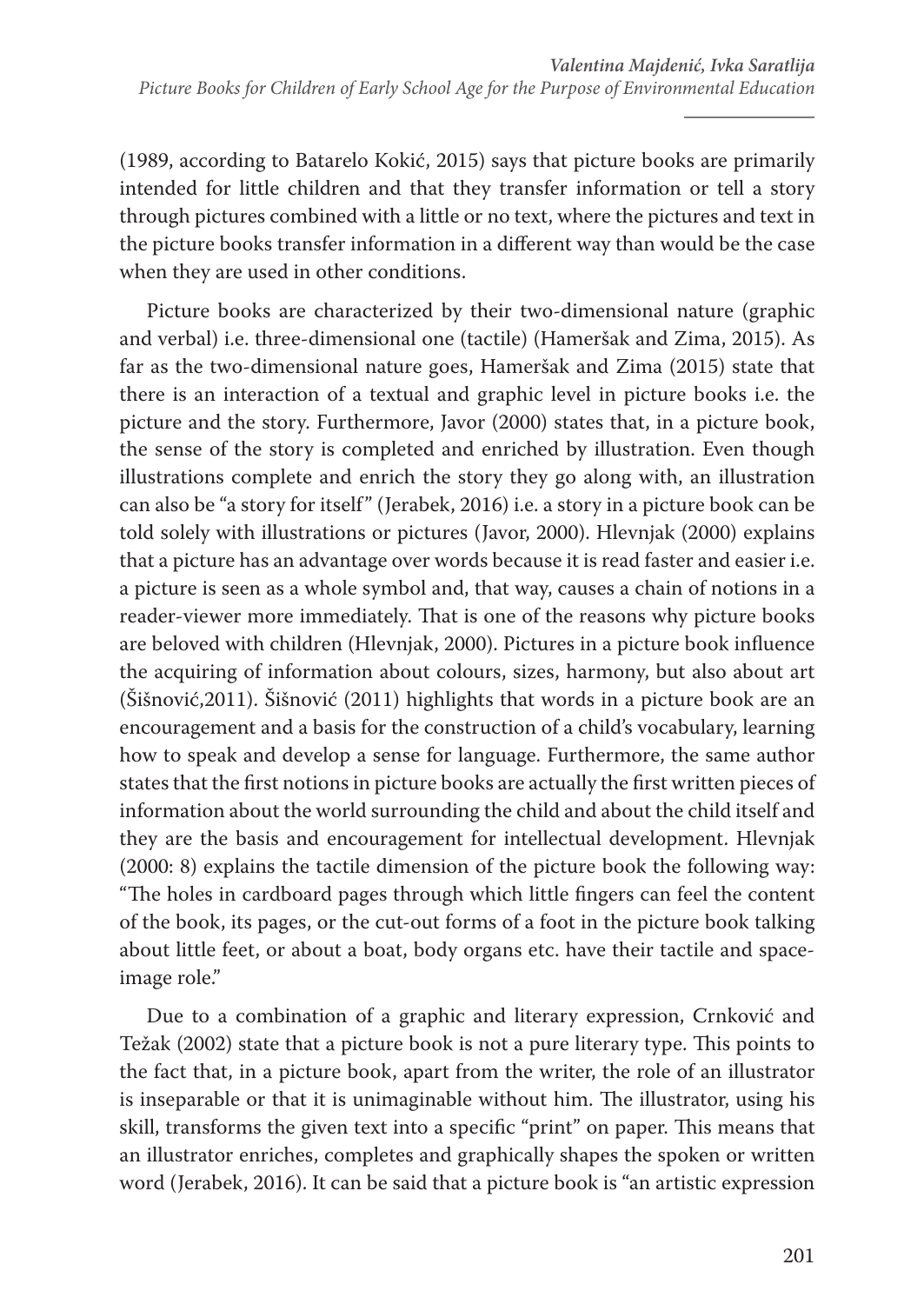of the author, the graphic artist illustrator, and the illustration is a peculiar graphic discipline." (Javor, 2000: 5)

The relationship between picture and text actually determines for who the book is intended. The picture book in which there are pictures without text is intended for the youngest i.e. the children who do not know how to read. In those picture books the pictures are simple, clear, of clear surfaces and colours. As the amount of text grows, so do the illustrations become more complex and they attempt to present the text with an image. For older readers, an illustration may be more demanding, of more complex structure and content and it all depends on the artist i.e. illustrator and their imagination. (Jerabek, 2016)

Picture books are, in most cases, short and they encompass different topics (Crnković and Težak, 2002). Batinić and Majhut (2000) in their paper *Počeci slikovnice u Hrvatskoj* (eng. *The beginnings of the picture book in Croatia*) state that the most frequent theme of picture books is the children's world (parties, everyday life). Also, Batinić and Majhut (2000) state that only a fifth of picture books covers fairy tales, 15% is made up by animal motives, 10% by transport vehicles, and that other themes cover fantasy, sports, ABC picture books etc. Crnković and Težak (2002) state that a picture book, according to its sensation and intent, can be artistic or instructive. The same authors explain that children will, by way of instructive or informative picture books, meet the environment, the animal and plant world, different human activities etc. Also, the same authors explain that an artistic picture book strives towards the sensation of the world i.e. setting up an internal relationship between the reader-viewer and the world.

Martinović and Stričević (2012, according to Batarelo Kokić, 2015) state that a picture book is the first meeting of a child with literature and the written word in general and it is realized in childhood and it is, therefore, necessary to take care of the quality of a picture book. For the creation of quality picture books, the cooperation between the author and illustrator is of the utmost importance (Čudina-Obradović, 2007, according to Šišnović, 2011). Čudina-Obradović (2007, according to Šišnović, 2011) states that quality picture books are recognized by a rich and imaginative graphic content which opens the door to a new world for a child, and a good and beautiful language which gives a clear message. A good picture book is interesting in content, literarily valuable and attractive and gives a special aesthetic-cognitive experience to the readviewer with its graphic shape (Javor, 2000). In a quality picture book, the text and image harmoniously complete each other i.e. they do not compete (Jerabek, 2016). Given that a picture book enters the child's life early, its creators (authors,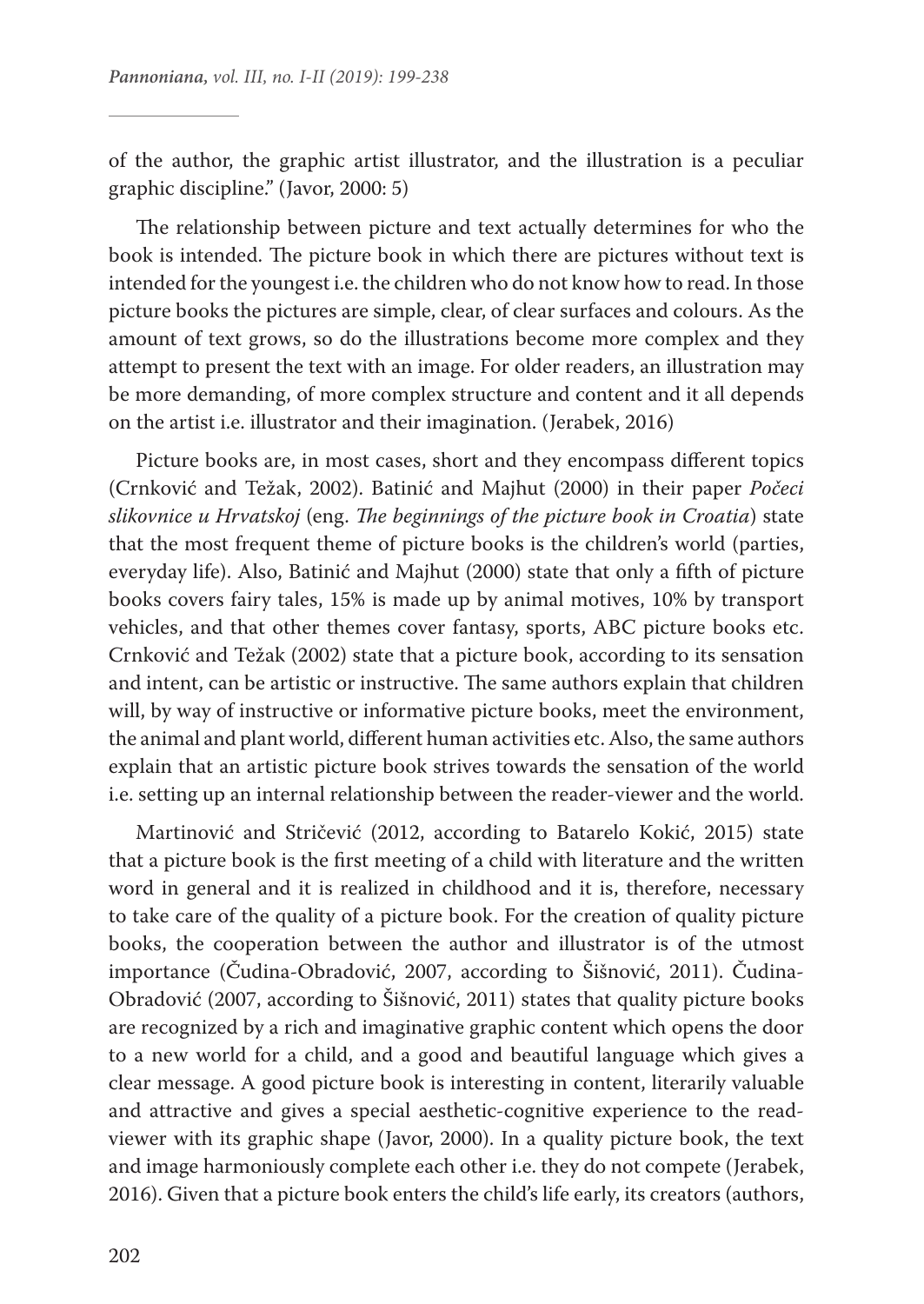pedagogists, graphic and technical editors) should weave the best of their creation or work into it. (Šišnović, 2011)

A picture book most frequently appears in school in Croatian Language classes i.e. in the subject matter of the literature and reading assignment classes. This is most often in the first and second grade of primary school when the syllabus foresees reading and story interpretation, especially fairy tale. In the Croatian Language class, a picture book is frequently used in the elementary reading and writing assignments, but also in the language expression classes as a template to practice the oral and written use of language. (Visinko, 2000)

Given that picture books are very diverse, it is important to highlight that a picture book should be appropriate for the age of a child it is intended for i.e. it should follow a child's development on all levels, respecting the individual differences among children (Martinović and Stričević, 2012). Šišnović (2011) highlights that it is important to synchronize the artistic and pedagogical value of a picture book in order for it to positively affect the development of an early age child. Also, when forming or designing picture books for the youngest age, it should be considered that picture books are the first textbooks of a child and that a picture book, therefore, requires pictures which will not burden with redundant details i.e. will not draw a child's attention to what is unimportant (Hlevnjak, 2000). Šišnović (2011) states that, if a picture book is done right, then it represents a gathering of educational contents and values which should intertwine in order to be a real encouragement i.e. a challenge for the child.

## **The difference between a picture book and an illustrated book**

A picture book is often identified with an illustrated book, but those are two different notions. The terms picture book and illustrated book exist in the German (*Bilderbuch –* picture book, *illustriertes Buch –* illustrated book) as well as in English (*Picture Book*/*Illustrated Book*) (Visinko, 2000).

Batinić and Majhut (2001) state that in an illustrated book, along with the textual section, there are illustrations which further visually describe what is written (a poem, fairy tale, non-fictional text and such) and that an illustrated, unlike the picture book, has a clearly understandable written content. Narančić Kovač (2011), in her work *Slikovnica-višemodalno djelo* (eng. *Picture book – the work of multiple modalities*) specified the difference between an illustrated book and a picture book by stating that, in an illustrated book, the literary text may be separated from the illustrations with it remaining wholesome. Furthermore, the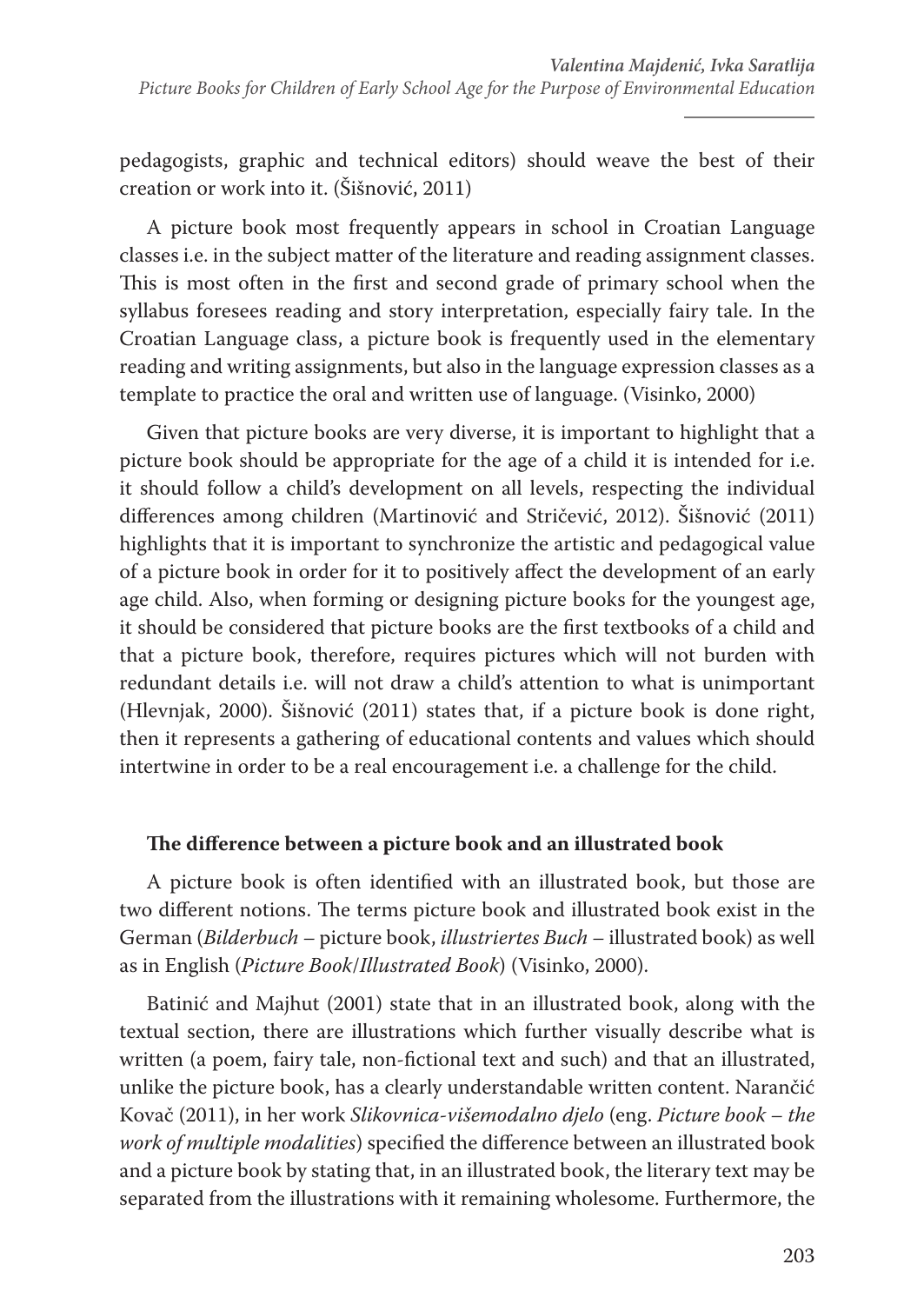same author highlights that pictures in a picture book are especially important (unlike the illustrated book where that is not so). It is important to highlight that a picture book cannot only be called a graphic or literary medium because the joint action of image and text is realized in it (Hameršak and Zima, 2015). Authors Crnković and Težak (2002: 16) highlight: "In the picture book, the picture is not an illustration of the text, as it is in the illustrated book." In an illustrated book, the illustration represents a certain cross-section of the story i.e. the moment which the illustration describes is actually all the information received from the literary text up until that moment (Batinić and Majhut, 2001). Furthermore, Batinić and Majhut (2001) state that the illustration in illustrated book illustrate i.e. shed light on the text they belong to and that they have nothing to shed light on in a picture book because, in that case, the illustrations are the carriers of information. Because of that, as Batinić and Majhut (2001) state, it is wrong to use the term illustration for the graphic component of a picture book. Therefore, it may be concluded that illustrations in an illustrated book serve to enrich the sensation, to specify the action i.e. the written text (Javor, 2000), and in the picture book the illustrations i.e. pictures are the carriers of information. (Batinić, Majhut, 2001)

#### **Picture book functions**

Čačko (2000), in the paper *Slikovnica, njezine definicije i funkcije* (eng. *Picture book – its definitions and functions*) states that the functions correspond to the needs of a child in education in preschool age, as well as the age of beginner-reader. Čačko (2000) states the following functions of a picture book: information-education, cognitive, sensation, aesthetic and entertaining.

The information-education function

"The child will get an answer to many questions in the picture book which it asks itself or asks the parents, but it can also get an answer to problems which it was unaware of previously, walked around them, but did not notice them." (Čačko, 2000: 15) The information-education function of a picture book enables the child to access the contents related to its feelings, behaviour, health, but also familial and social relations (Komisija za knjižnične usluge za djecu i mladež HKD, according to Martinović and Stričević, 2012). A child gradually learns that a book is a source of knowledge and that it is good to learn from it, to extract that knowledge. Also, by using the picture book, it is easier to explain to children how to understand relationships, changes, relations among things and phenomena.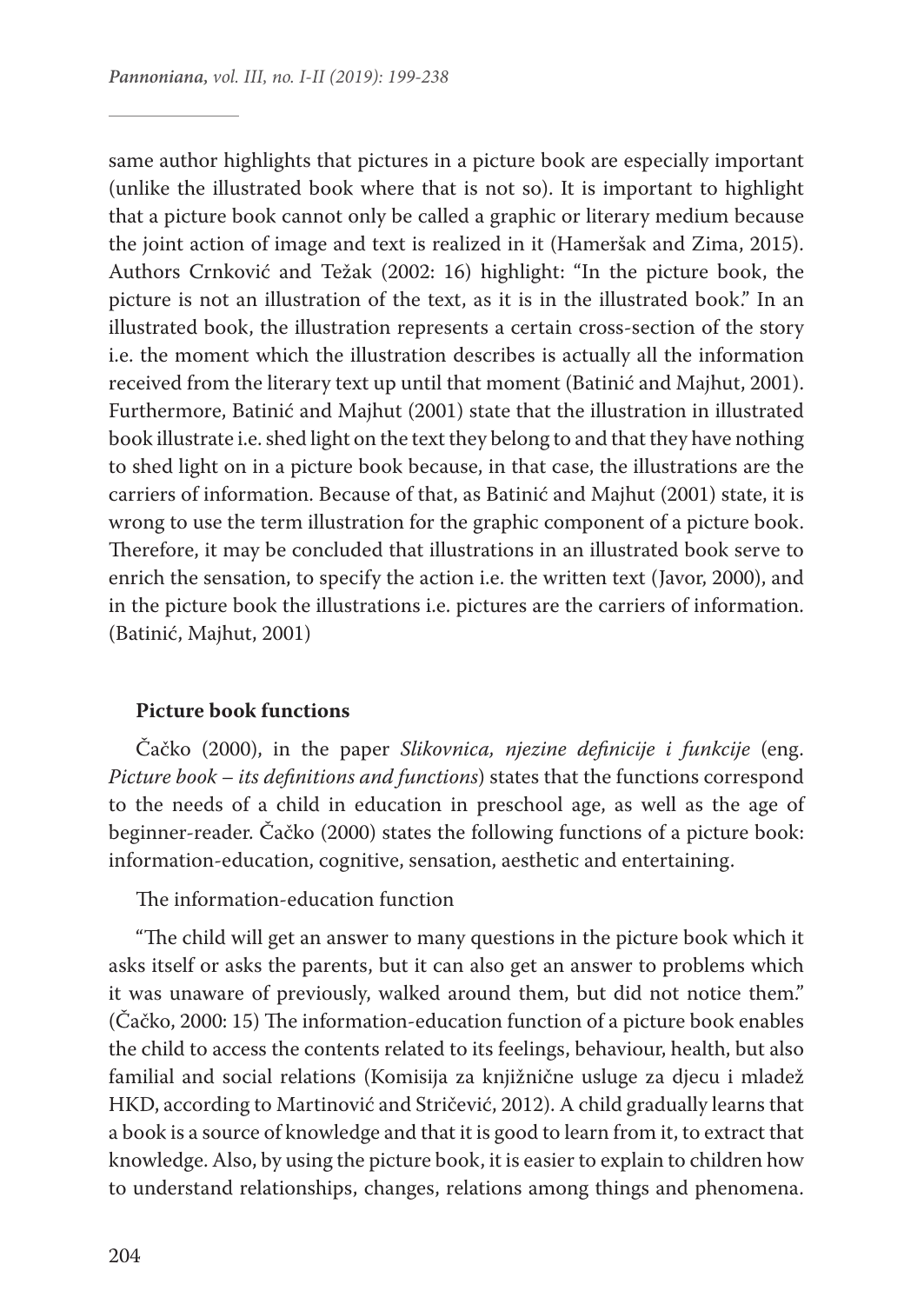A child, by using the picture book, gradually learns how to develop thinking i.e. develops the abilities of analysis, synthesis, comparison, generalization and sometimes even the ability of abstraction. (Čačko, 2000)

• Cognitive function

A picture book enables the child to check its cognitions and knowledge of things, relations, and phenomena. That way, a child gets feedback or security that its cognitions and experiences are correct and its attitudes adequate. (Čačko, 2000)

• Sensation function

The sensation function, as the word implies, is connected to the sensation of a child i.e. "it is comprised out of giving immediate experience to a child." (Martinović and Stričević, 2012: 53). More accurately, a lot of what a child cannot experience immediately, it can learn through a picture book (Martinović and Stričević, 2012). A picture book, for instance, enables a child from the city to get to know the environment in which previous generations grew and lived (farm animals, a courtyard, forest flowers, fruit plants and other things) (Čačko, 2000). It also enables the child to learn about multiculturalism and multi-ethnicity, the traumatic experience of violence and other social topics (Nikolajeva, 2003, according to Martinović and Stričević, 2012). It is important to highlight that, in picture books, such topics are processed in an interesting, amusing way, unobtrusively and, of course, in metaphors (Martinović and Stričević, 2011). A child would learn of these things only from a book, the TV or something of the sort, and a picture book could, as Čačko (2000: 16) states: "initiate a conversation between a parent and a child, a transfer of knowledge and experience and set up connection between two generations."

• Aesthetic function

Čačko (2000) states that the aesthetic function plays a big role in a picture book. The aesthetic function of the picture book develops a sense of beauty in a child, acts on its intelligence, but also causes different emotions and sensations and does not leave it cold to the world (Čačko,2000). The same author explains: "A child will very gladly reach for a pretty book. The artistic and graphic side are often the only and most important incentives of interest in a book. The picture book significantly influences the child's taste." (Čačko, 2000: 16)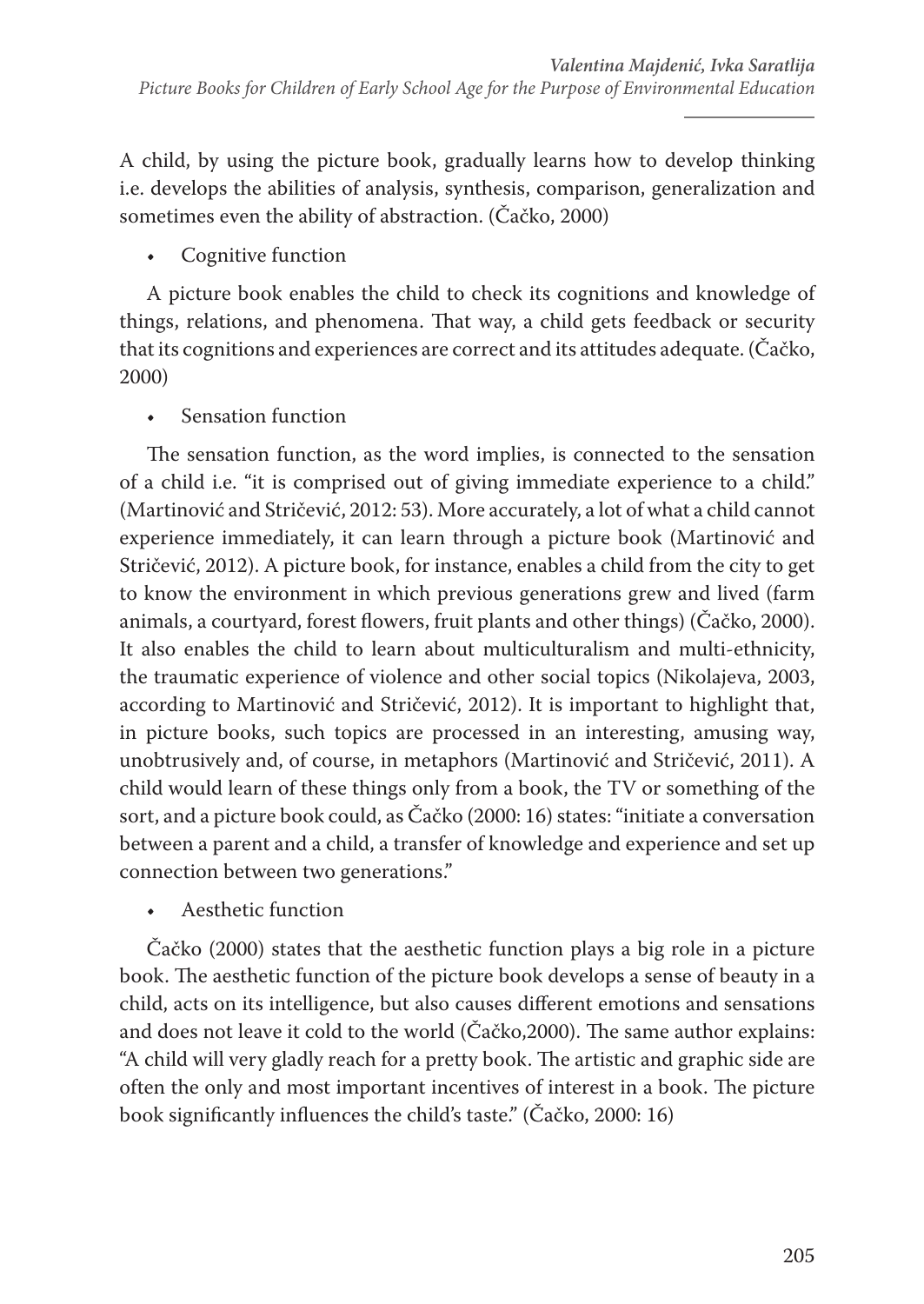### • Entertaining function

The entertaining function is no less important than the abovementioned functions of a picture book (Čačko, 2000). It is often the prerequisite for the realization of other functions i.e. in order for the other functions to be fulfilled, the picture book must provide the child with entertainment (Čačko, 2000, according to Martinović and Stričević, 2012). A child must play with the book and have fun with it (Čačko, 2000). More precisely, "the moments spent with the book must not be training which would make the book boring and repulsive for a child. Easiness is the condition for the construction of a proper relationship toward a book." (Čačko, 2000: 16). Čačko (2000) states that a child actually absorbs knowledge through play which is hidden to it at first glance.

Martinović and Stričević (2012) state that the abovementioned functions intertwine and that they are rarely realized independent of each other.

• Ecological education

Ecology is derived from the Greek words oikos (home, habitat) and logos (science) (Šolić, 2015). Garašić (2004) states that ecology, as a primarily biological scientific discipline, began to develop in the 19<sup>th</sup> century. The notion ecology was first introduced by the German zoologist Ernest Haeckel in his work *Opća morfologija* (eng. *General morphology*) in 1866. There is a great number of possible definitions of ecology, but the first one was given by the aforementioned Ernest Haeckel. He defines ecology as a science on the interactions between organisms and their environments. It should be mentioned that some basic ecological principles were described prior to the introduction of the term ecology, and they were described by Charles Darwin in his life's work *Porijeklo vrsta* (eng. *The origin of species*) from 1859 (Šolić, 2015). By taking several definitions into consideration, Šolić (2015) states that ecology is the science of the number, distribution, and interaction of organisms, or groups of organisms, in their environment. "The subject of its study are the relations between the units and their living and unliving environment. It researches the connection of different living creatures at a certain habitat, their determination by that habitat and the dependence of the unit, population or relatives on the other members of the living community." (Garašić, 2004:9). Šolić (2015) states that the term ecology often assumes the topics which it does not deal with. Author Husanović-Pejnović (2011: 16) in the work *Održivi razvoj i izvanučionička nastava u zavičaju* (eng. *Sustainable growth and out-of-classroom teaching in the motherland*) explains: "The terms ecology and nature protection are often mixed because they are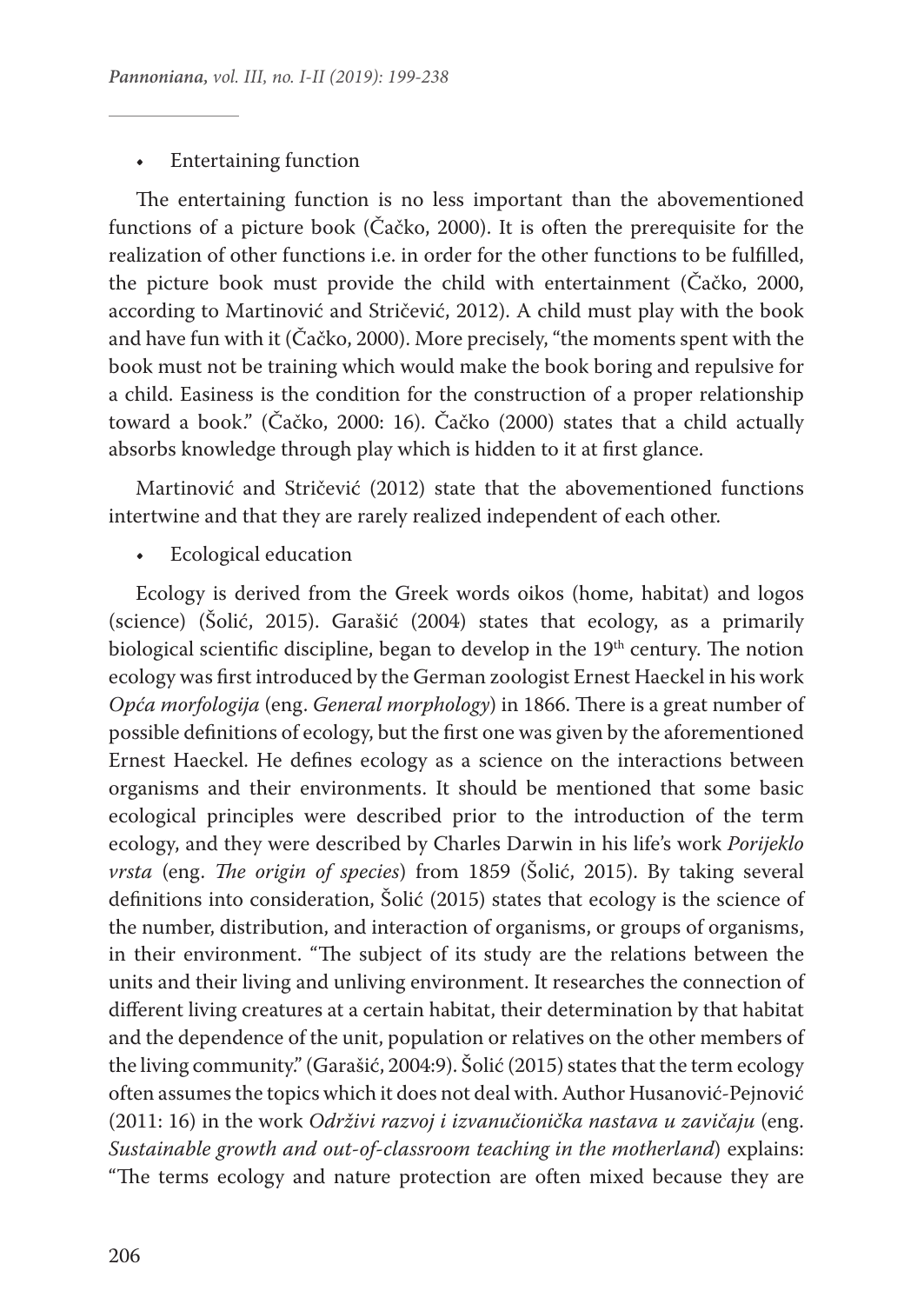causally connected and some terms which are closely related to that area are also incorrectly defined."

Ecology is a science, but the question of how to define it is asked (Čatić, 2001). The author Husanović-Pejnović (2011:16) defines ecology in the following way: "Ecology is a science of the system of nature i.e. the interaction of living beings and their environment (today, the accent is put on the actions of man)." Garašić (2004) states that environment protection has a scientific base in ecology, but at the same time includes other areas – from legislation, management and control to the technological and technical solutions. "Environment protection is the sum of measures used to preserve natural resources (primarily water, ground and air) for human needs." (Hrvatski opći leksikon, 1996, according to Čatić, 2001:327). According to Husanović-Pejnović (2011: 16-17) environment protection is: "a set of adequate activities and measures with the goal of preventing danger to the environment, preventing damages and/or pollutions to the environment, reducing and/or removing damages cause to the environment and the return of the environment to the state prior to caused damages." According to Šolić (2015), ecology must be differentiated from environmental science. These are two different sciences which are closely connected. Ecology studies the interactions between organisms and their environment (living and unliving) and environmental science deals with the influence of man on the environment. Even though man is a part of the ecosystem and there is no special justification to exclude him from it, the division into ecology and environmental science still managed to take on a life of its own in practice (Šolić, 2015). "Finally, under protection of nature one should take the purposeful action of man for the preservation of unchanged or as little as possible changed parts of nature and processes needed for the life of communities, ecosystems and natural landscapes, regardless of their usefulness for man" (Hrvatski opći leksikon, 1996, according to Čatić, 2001: 327). In short, the protection of nature encompasses the activities for the protection of the entire landscape diversity (Husanović-Pejnović, 2011). Topics such as environment pollution, protecting the nature, protecting the environment etc. are connected to ecology. Knowing ecology is a prerequisite for solving problems such as pollution and the influence of that pollution on nature, but also the problem on the way of protecting the environment, organisms etc. (Šolić, 2015)

It is important to conclude that ecology is not a science of the protection of nature, neither is it, as Šolić (2015) states, a science of protecting the environment, pollution or a science on the proper management of natural resources. By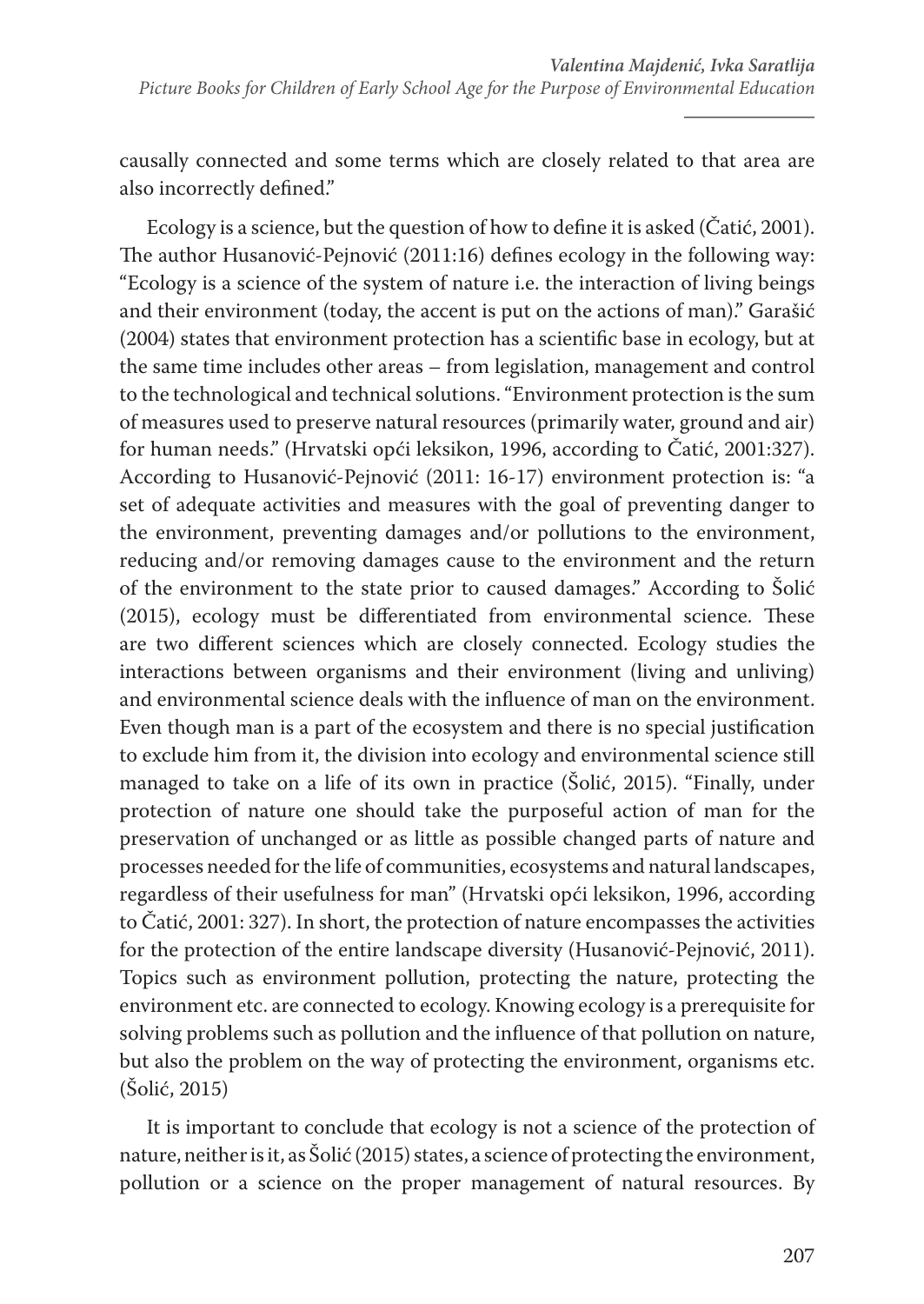observing the definitions of ecology, one can notice that *environment* is the key word in their defining (Šolić, 2015). Matas (2001, according to Čukelj, 2009) states that the term environment has a complex ecological meaning i.e. it encompasses the natural basis and social modification. The natural basis relates to air, ground, water and the sea, climate and the living world in the totality of its interaction, and social modification relates to the environment created by man (Đikić, Glavač and co., 2001, according to Čukelj, 2009). For all of the above, environment should be taken in a wider sense, not only as the immediate relation of man towards it (De Zan, 1990, according to Dolenec, Pejnović, 2014). "Therefore, education for the environment pertain to, apart from nature, the cultivated component as the consequence of man's actions in nature." (Dolenec and Pejnović, 2014:64).

Man, according to his evolutionary development, is a part of the environment in which he lives. Just like all other beings, man is dependent on his environment (Lepičnik Vodopivec, 2007). Lepičnik Vodopivec (2007) highlights that human activity is often focused against nature. Supek (1989, according to Lepičnik Vodopivec, 2007) states that man, with his activities, disrupted the balance between his way of life and nature and, by doing so, jeopardized the environment and the conditions necessary for survival. The technological-industrial development, in time, brought about a lack of balance in nature. It is because of that we are threatened with numerous dangers, some of which are: loss of fertile land, irreparable loss of plant and animal species and biological diversity, limited amounts of water, air pollution, destruction of woods, global climate change and similar (Husanović-Pejnović, 2011). Afrić (2002) states that such an intense "pressure" of man on the environment caused a series of ecological problems. Črnjar (2002, according to Afrić, 2002:579) defines ecological problems as "any change of state in the physical environment which was caused by human activity disrupting that state and has effects which society deems unacceptable by accepted ecological norms (standards)". Afrić (2002) divides ecological problems into three levels i.e. ecological problems happening on a global, regional, and local scale. Global ecological problems relate to the warming of the atmosphere, reduction of the ozone layer etc. Regional ecological problems relate to the appearance of acid rains, pollution of groundwater, heavy oil spills, and local ecological problems relate to the pollution of water, air, unlicensed waste dumping etc. (Afrić, 2002)

The real answer to ecological problems is the ecological and spiritual revolution, a change in lifestyle which needs to be synchronized with nature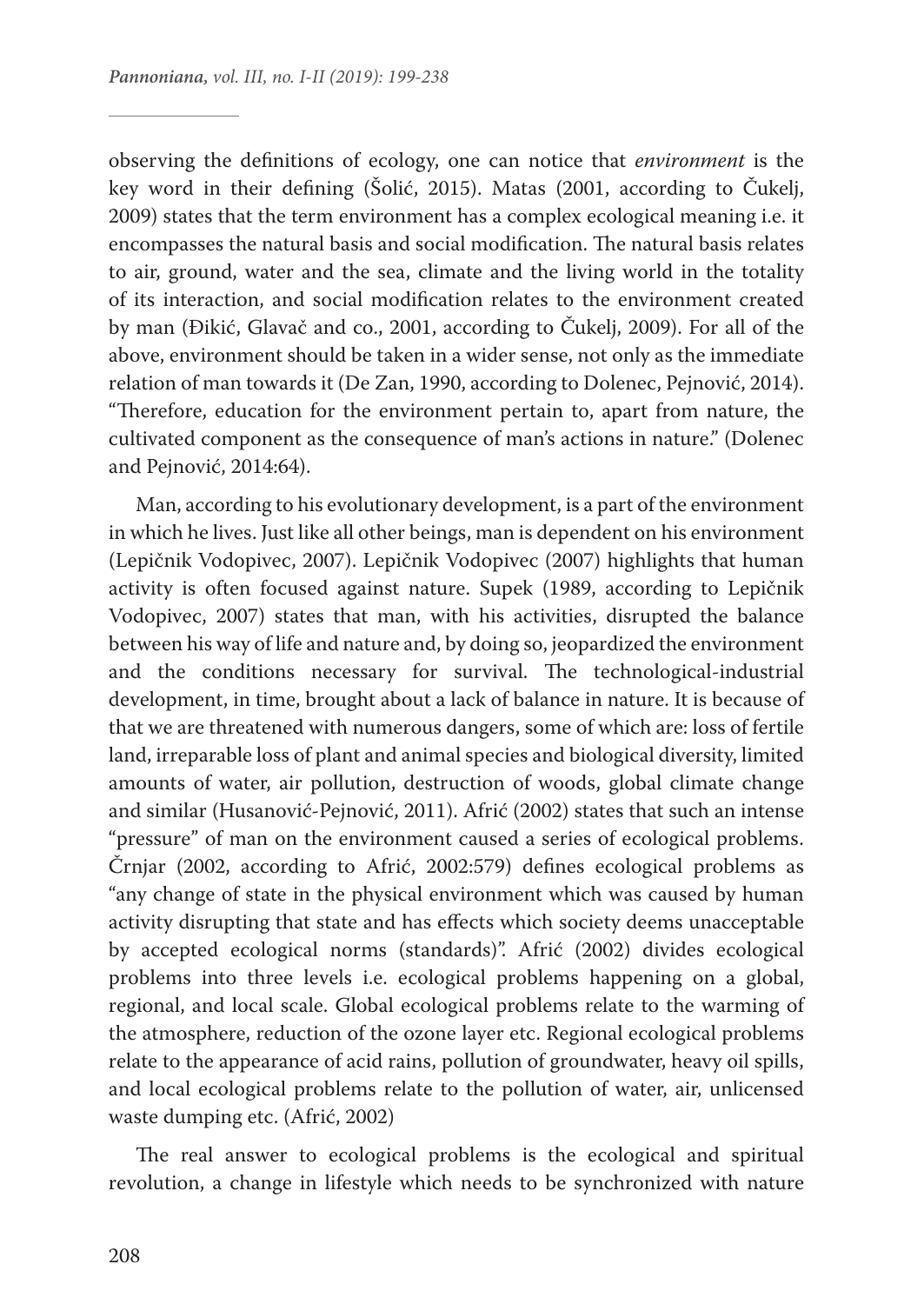(Gore, 1993, according to Husanović-Pejnović, 2011). Preserving the environment starts with an individual and the opinion that, as individuals, we are completely powerless in regard to the constant destruction of the environment is wrong (Husanović-Pejnović, 2011). "What the future will look like depends on how much today's and future generations will be ready to invest effort and knowledge or how much will they be prepared to change their relationship with nature or the environment." (Dolenec, Pejnović, 2014:64). Because of all this, Devernay and collaborators (2001, according to Dolenec and Pejnović, 2014) highlight that contemporary thoughts on education should focus their attention to the themes of environment and sustainable development with the aim of understanding their legalities, complexity, interactions, and problems. Prior to the very talk of ecological education, it is important to mention more significant conferences which brought about a turn and opened a path to new thoughts on the world in which we live, as well as the introduction of topics about the environment into the content of subjects in school. (Dolenec and Pejnović, 2014)

The First Conference of the United Nations was held in Stockholm in 1972. That year mean the beginning of ecological pedagogy for world education and pedagogy. The aforementioned conference contributed to the fact that the problem of ecological education should begin to be considered in depth i.e. the conference insisted on the development of ecological education (Uzelac, 1992). The conference in Tbilisi was held in 1977. At that conference, environmental education was defined as a constant process in which the individual and society are completely aware of their environment. Therefore, they acquire values, knowledge, experience, skills, and resoluteness, which helps them in individual and group activities focused towards solving current, but also future problems in the environment. (Benedict, 1991, according to Lepičnik Vodopivec, 2007). Bognar (1999) explains that ecological education is gaining more and more meaning not just because of the expenditure of natural resources, but also the pollution of the environment, which results with jeopardizing man's existence. Goldsmith (1988, according to Jukić, 2011) highlights that the only way to solve the accumulated ecological problems is actually to develop knowledge, awareness, values, and new humane relations between people i.e. ecological education. Uzelac and Starčević (1999) in their work *Djeca i okoliš* (eng. *Children and the environment*) state that education for the environment systematically begins (or should begin) when a child starts going to school. They also highlight that the meeting of a child with nature begins even sooner, in the family and in kindergarten. It is precisely the social factors (family, kindergarten, school,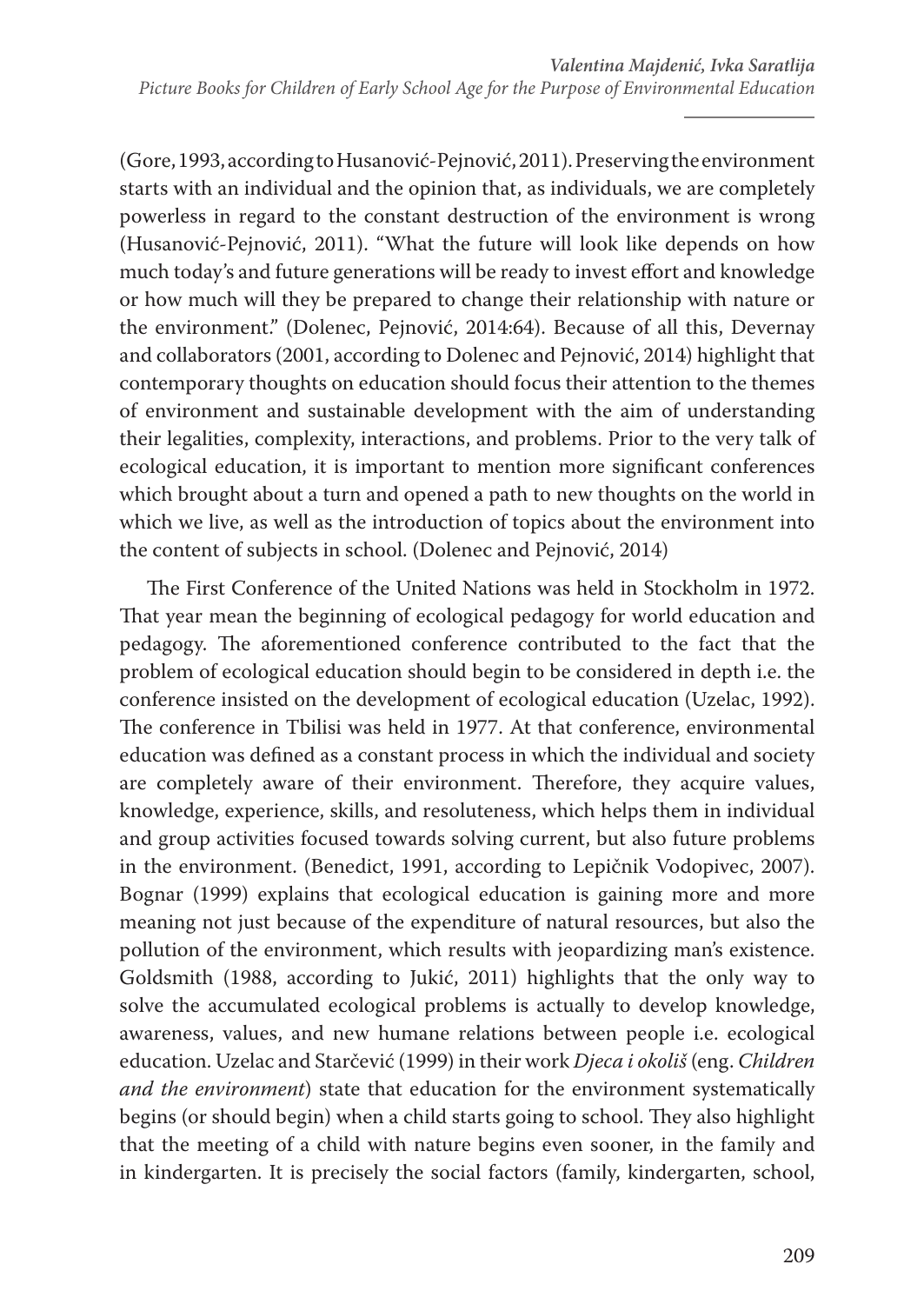peers etc.) which are considered the most important factors influencing the ecological education of pupils (Kundačina, 1998, according to Milešević, 2013). School, with its organization i.e. programs and contents, is key in developing ecological awareness and culture of students. The aforementioned points to the fact that the best syllabi and textbooks must be found and that teachers in schools need to be trained with the aim of developing ecological awareness and education from the earliest ages (Milešević, 2013). The sense in ecological education is that students will, with their way of life and activity, preserve nature and help discover pollution and prevent it, but also that they will, in the future, as grown members of society, they will take care of nature for future generations (Bognar, 1999). Therefore, "The basic aim of ecological education is developing an ecologically healthy and proper behaviour which the children will acquire in childhood and transfer into mature age." (Čudina-Obradović and Težak, 1995, according to Husanović-Pejnović, 2011:20) Uzelac (1990) states that a positive attitude towards the environment can be created only as a result of ecological knowledge, habits, skills and abilities. Therefore, the aim of ecological education is not only knowledge i.e. a series of facts that a child must learn about the environment, but also in the construction of correct attitudes and a positive relationship with the environment (Petrović-Sočo, 1999). Lepičnik Vodopivec (2007) states that education for the environment can give children the following possibilities: adopting skills and knowledge needed for the protection of the environment, studying and interpreting the environment from different angles and active contribution to solving ecological problems and conflicts.

When discussing ecological upbringing, it is an undisputable fact that ecological education should also be discussed because they are connected. "Ecological education is the acquiring of a fund of scientific cognitions and legalities from the field of ecology. Education for the environment, with elementary ecological education, assumes also getting to know the principles and means to protect the environment and developing positive attitudes and behaviours in relation to nature and the entire environment." (Garašić, 2004:9) "The immediate aim of education for the environment is the acquisition of adequate knowledge, skills and habits, developing attitudes and enabling for responsible decision making." (Garašić, 2004: 10). The purpose of education is not only developing cognitive, but also emotional moments because with cognitive and emotional reactions, man reaches the cognition on the value of the environment and nature, which is a good assumption for his later responsible behaviour (Cifrić, 1996, according to Husanović-Pejnović, 2011). Education for the environment should not be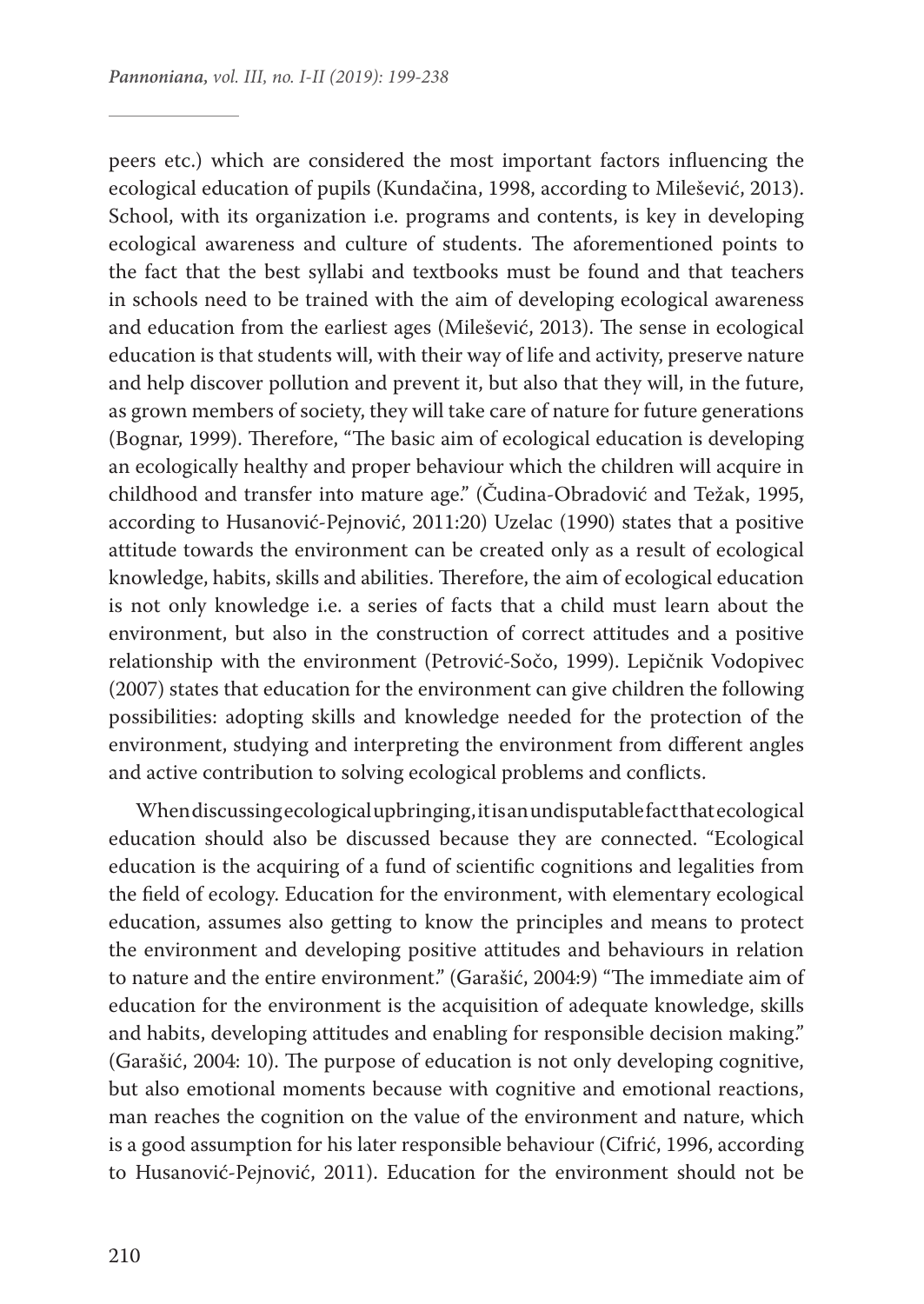interpreted as some superstructure built on education, but as a part of education necessary for the contemporary man (Milešević, 2013). Garašić (2004) states that the strategy of enforcing education for the environment is shortly defined in the formulation: *head-heart-hands*. The same author clarifies that it is necessary to know the facts and to understand the phenomena and relations in the world which surrounds us (head=reason). "However, only knowledge without emotion is inadequate to shape attitudes from which positive behaviour arises in regard to the environment, and so positive emotions (the heart) should be encouraged and developed. The benefit to the environment and man within it is only possible if the developed positive relationship comes alive through action (hands=activity)." (Garašić, 2004:10). In the educational process, there are four equally valuable components which need to be realized, and those are: theory, experience, evaluation, and activity. (Garašić, 2004)

Garašić (2004) explains the aforementioned components the following way:

- 1. Theory gives answers to questions on basic information, facts, and concepts important for the environment and sustainable development.
- 2. Experience "the best teacher", enables deeper understanding and permanent adoption of contents. Also enables the development of sensations which leave a more permanent mark in memory than theory. Experience also assumes the application of knowledge in problem solving.
- 3. Evaluation in this context it means making your own opinions and comparing them with those of other people (especially the members of your own group). Group discussion enables the strengthening of confidence, developing your own value system and enables for responsible decision making.
- 4. Activity represents the highest degree of applying your own knowledge, skills, taking sides. It also enables self-confirmation and is an important indicator for necessary corrections.

According to Garašić (2004), in our school practice the most frequent and best realized is the theory component. The same author clarifies: "The importance of experience learning and practical application of knowledge is known to us i.e. activity. It is questionable how much are the components of experience and activity, in the midst of various objective and subjective reasons as well as difficulties arising from everyday school life, actually applied. As far as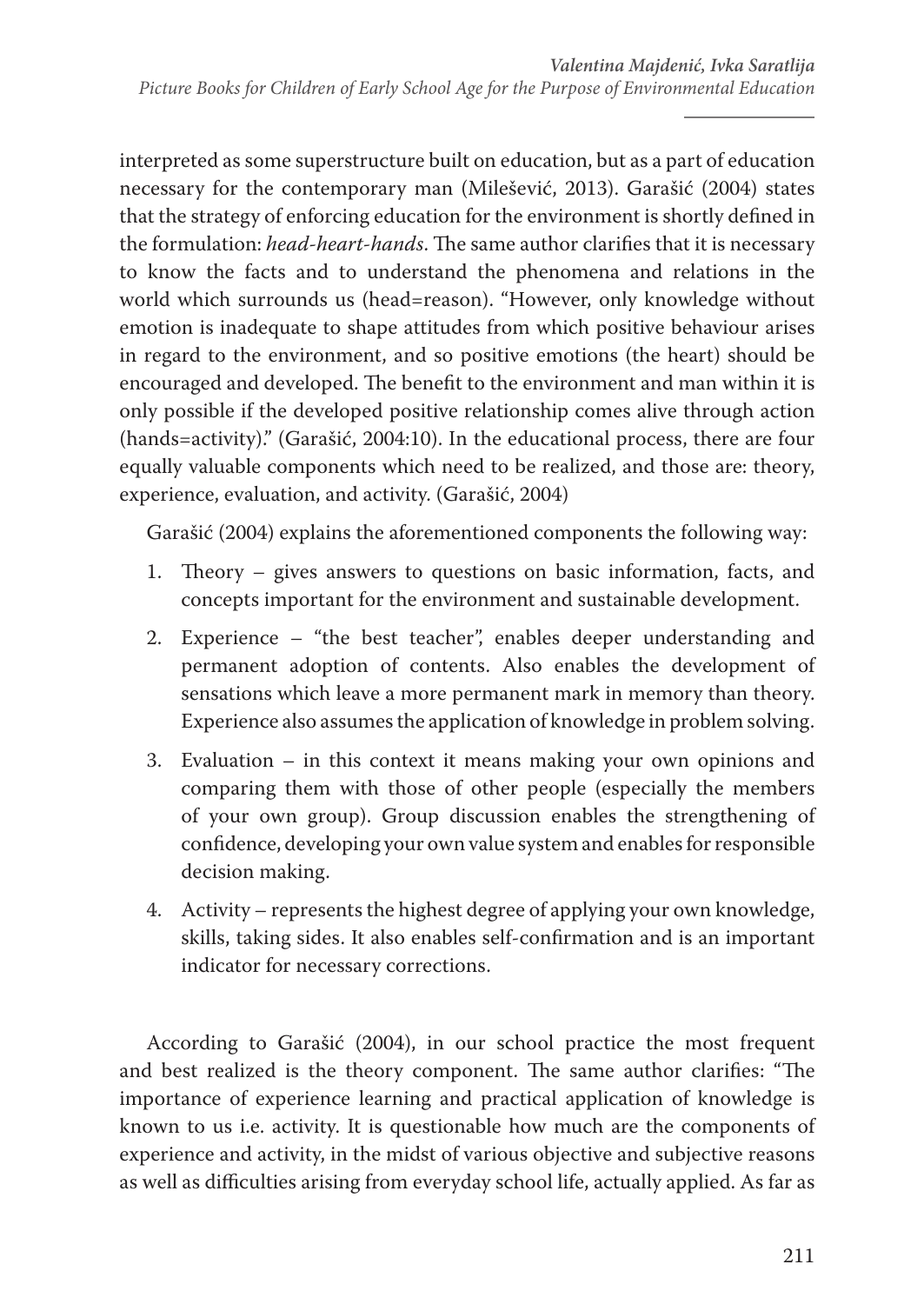evaluation goes, we can say that it is a relatively new didactic term so, in a school environment with a traditional pedagogical inheritance, the importance of this component is still not recognized." (Garašić, 2004: 11)

Ecological awareness appears along with the industrial development i.e. the attempt to harmonize industrial development with the abilities of the environment. It is important to highlight that in the 1960s ecological awareness was almost non-existent i.e. the ecological problems which resulted with an ecological crisis at the end of the 20<sup>th</sup> century actually encouraged its development (Afrić, 2002). Husanović-Pejnović (2011) states that scientific and technological advancement by no way means the advancement of ecological awareness as well and that this progress even resulted with the awareness of man being all-powerful and his victory over natural phenomena. Also, Husanović-Pejnović (2011) explains that it is people who are destroying the environment, but are also working to preserve it and that is why it is necessary that young people be made aware of the environment and included in the preservation of that environment so that its permanent quality should be kept and maintained. "Ecological awareness or ecological consciousness in school is often met with terms: love for nature, ecological education, ecological literacy, ecological creativity." (Husanović-Pejnović, 2011:20). The perception of ecological problems by students, and wider, is considered to be the origin of the development of ecological awareness (Dolenec and Pejnović, 2014). "Ecological awareness is a spiritual dimension of ecological culture and encompasses acquired knowledge and habits, adopted values, attitudes and beliefs, acceptance of norms on what is healthy and good in a natural and social environment, and what is not." (Šušnjić, 1998, according to Milešević, 2013:187)

A whole series of factors influences the forming of ecological awareness, and some of them are knowledge, education, practical activities for removing unfavourable ecological situations etc. (Milešević, 2013). Education for the environment can influence the development of ecological awareness of the individual in a positive way during the entire lifetime (Uzelac 2002, according to Husanović-Pejnović, 2011). According to Husanović-Pejnović (2011), the purpose of education for the environment is to create an ecologically aware and conscientious individual who actively manifests his attitudes. Also, the same author states that ecological awareness is a developmental process and that it is never too late for ecological education. "The basic elements of ecological awareness are ecological knowledge, evaluating the ecological situation, and ecological behaviour." (Milešević, 2013:187). Milešević (2013) explains the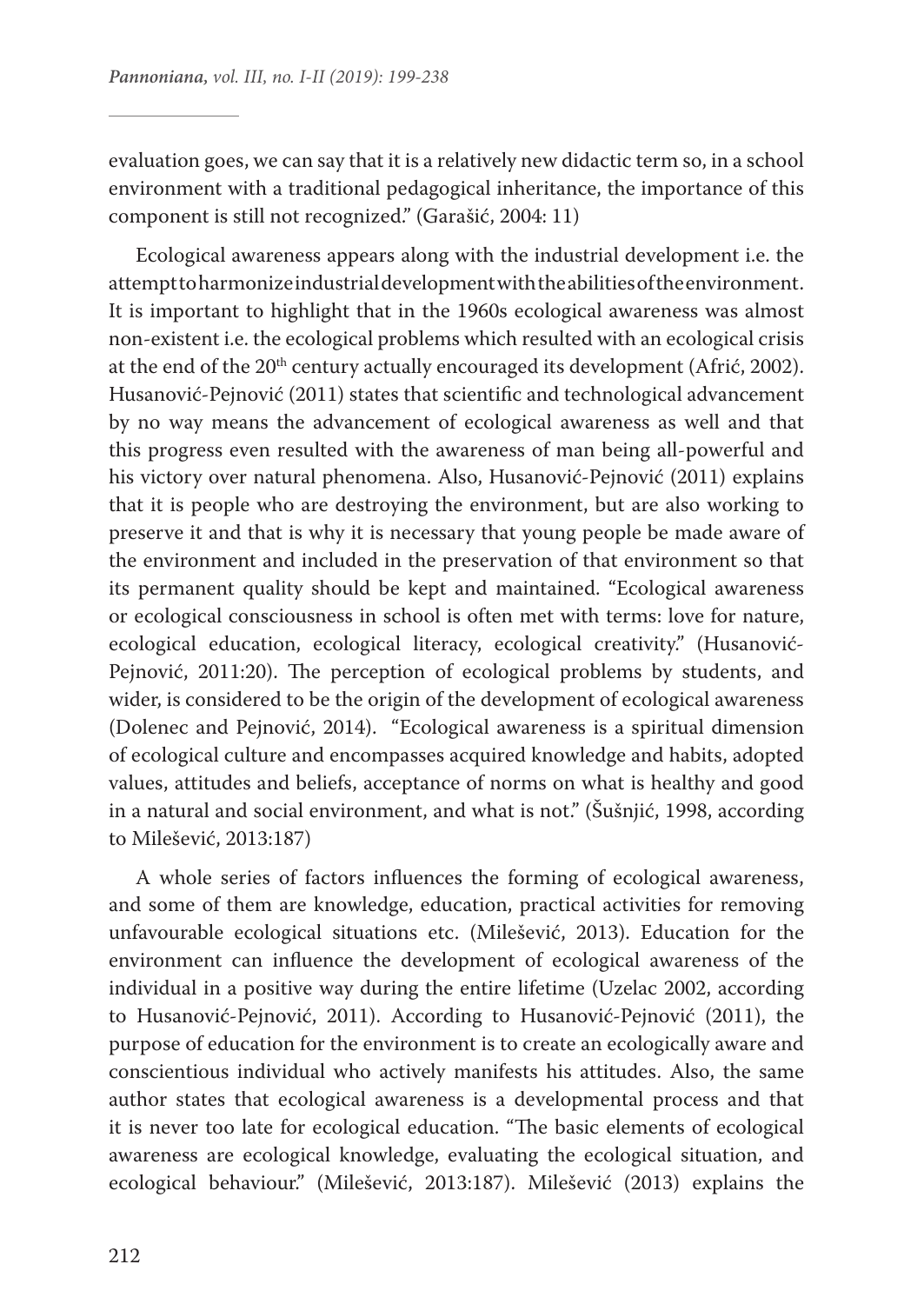elements of ecological awareness the following way: ecological knowledge is the basic element of ecological awareness. It is knowledge about the limited nature of natural resources and the need to set up new value systems between natural and social systems. It also includes the knowledge on causes and consequences of disrupting ecological balance, but also the possibilities of acting on them, as well as the knowledge on the need to introduce a new global strategy of social development etc. Students acquire the basic knowledge on natural processes which ensure the consistency of nature in the framework of the biosphere in schools, the contradictions between nature and society, the humanization of the living habitat, but also the possibilities of protecting that habitat.

Evaluation of the ecological situation is the second element of ecological awareness. The ability to evaluate the ecological situation depends on knowledge, experience and cognitive abilities. There is always non-ecological opinions, understandings, and behaviours in our midst, which negatively affects the pupils. It is precisely why they should be trained to evaluate the actions of others towards their environment, but also to understand and apply the demands of an ecologically responsible behaviour towards all the elements of the environment. Ecological behaviour is the third important element of ecological awareness. Ecological awareness is not only the knowledge of an individual and a group on ecological problems, but also the behaviour in specific conditions or situations. It is important to highlight that ecological behaviour is also conditioned by the personality traits. Husanović-Pejnović (2011) highlights that in Croatia (as a country in transition) the competences of material wealth, consumer mentality, intolerance, and insensitiveness are still prevalent. Aware and educated people oppose those "values" with positive ones, such as long-term care for the environment, saving money, solidarity with plants and animals, or the other "me". Also, Husanović-Pejnović (2011:21) states: "The new ecological culture calls for a renewal of awareness that it is more valuable to "be" than to "have"."

## **Literary art and ecology**

Uzelac highlights the importance of experiencing lingual and literary contents in cooperation with the ecological ones in his works (1993,1996,1999) (Visinko, 1999). Visinko (1999) states that for the development of ecological awareness, but also some other rich educational orientation, it is important to also do literature "because it carries in it the lines of our needs, interests and wants transformed into a sophisticated artistic attire which fulfils us and transforms us"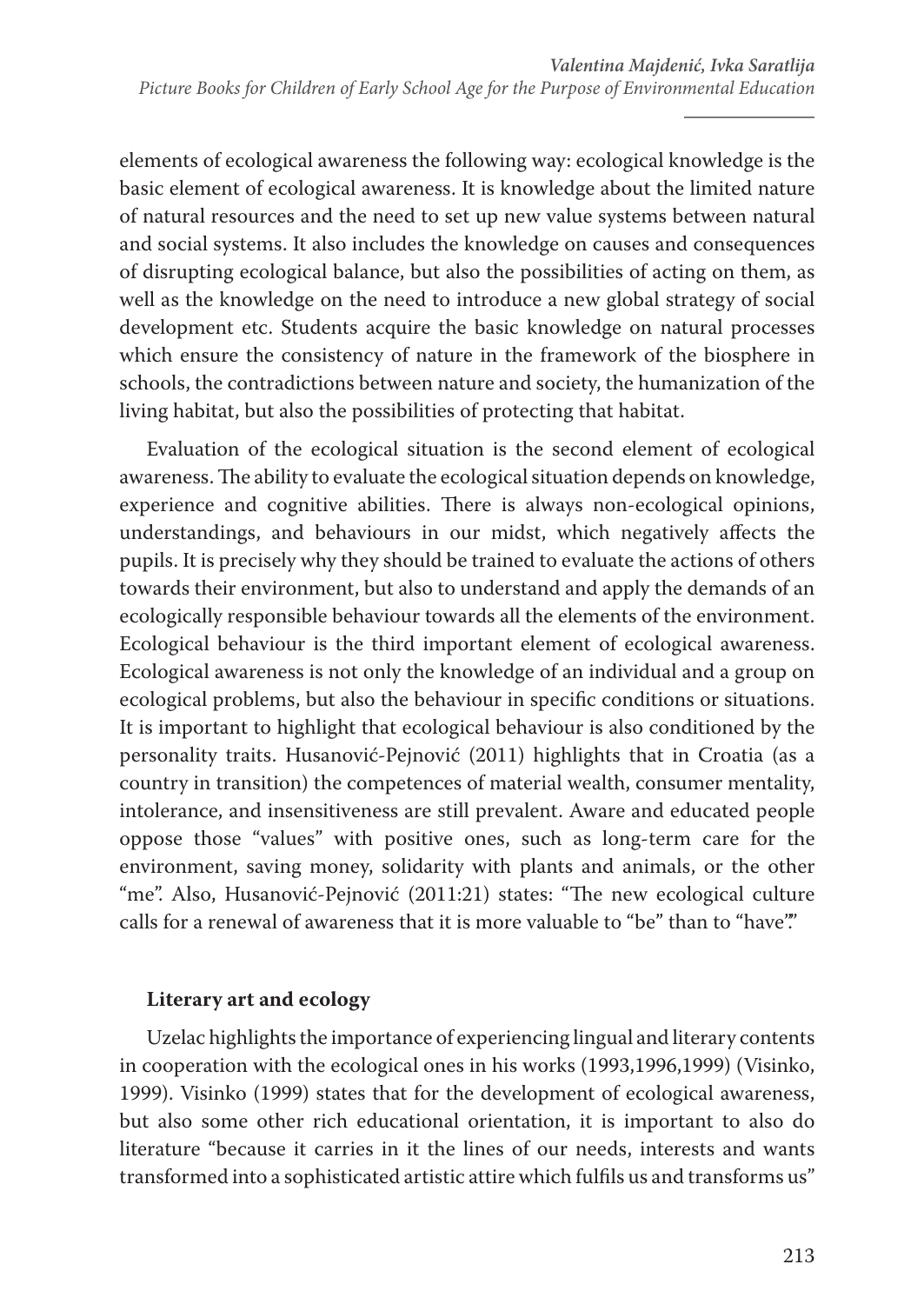(Visinko, 1999: 51-52). "The highest level of connection between literary art and ecology is the one on which the definition of classic European notion of *ecology*  is actualized: 1) the totality of cognitions and activities on the coexistence of all living things in nature, on their actions on nature and nature on them, about the protection of nature and 2) study of the influence of the environment on man's health and quality of life" (Anić and Goldstein, 1999, according to Visinko, 1999: 51) or as friar Božo Vulek wrote it down, "ecology is education for life" (Visinko, 1999: 51). The understanding of the essence of literary art in the life of man is at the centre of attention here. Therefore, at the centre of attention is the sensation, the expression of impressions, reading of poetic text, its descriptions, dialogues, compassion with characters, expressing feelings, recognizing the simplicity of the relationship between nature and man. That is the highest level of connection between literary art and education because the recipient goes through and understands the various relationships and touches between beings which appear, in the world of literary art, as characters. (Visinko, 1999)

When talking about connecting literary art and ecological education, Visinko (1999) states three levels of connecting: lowest, higher and highest level, which was also previously mentioned.

At the lowest level, the cognitive type of the picture book and illustrated book appear (Visinko, 1999). The portion of the poetic is the smallest at this level (Visinko, 1999) i.e. the portion of the cognitive is the greatest. "In children's literature in Croatia in the last 10 years, there has been a notable appearance of ecological themes, especially in narrative prose – stories and novels. The aforementioned texts deal in ecological themes quite a bit, but they are of artistic nature" (Visinko, 1999: 50). Visinko (1999) explains that they set a higher level of connection between literature and ecology. Therefore, at that level, the literaryartistic texts with ecological themes are observed. Visinko (1999: 49) explains the highest level the following way: "The appearance of diverse literary art as one of the elements of an ecologically aware consciousness represents the highest level of the relationship between literature and ecology in the widest meaning of the term."

#### **The cognitive type of picture book for the children of early school age**

As was already mentioned, the lowest level of inclusion of literary art into the process of ecological education is the one on which the portion of the artistic i.e. poetic is the smallest. Therefore, at the lowest level, the picture books and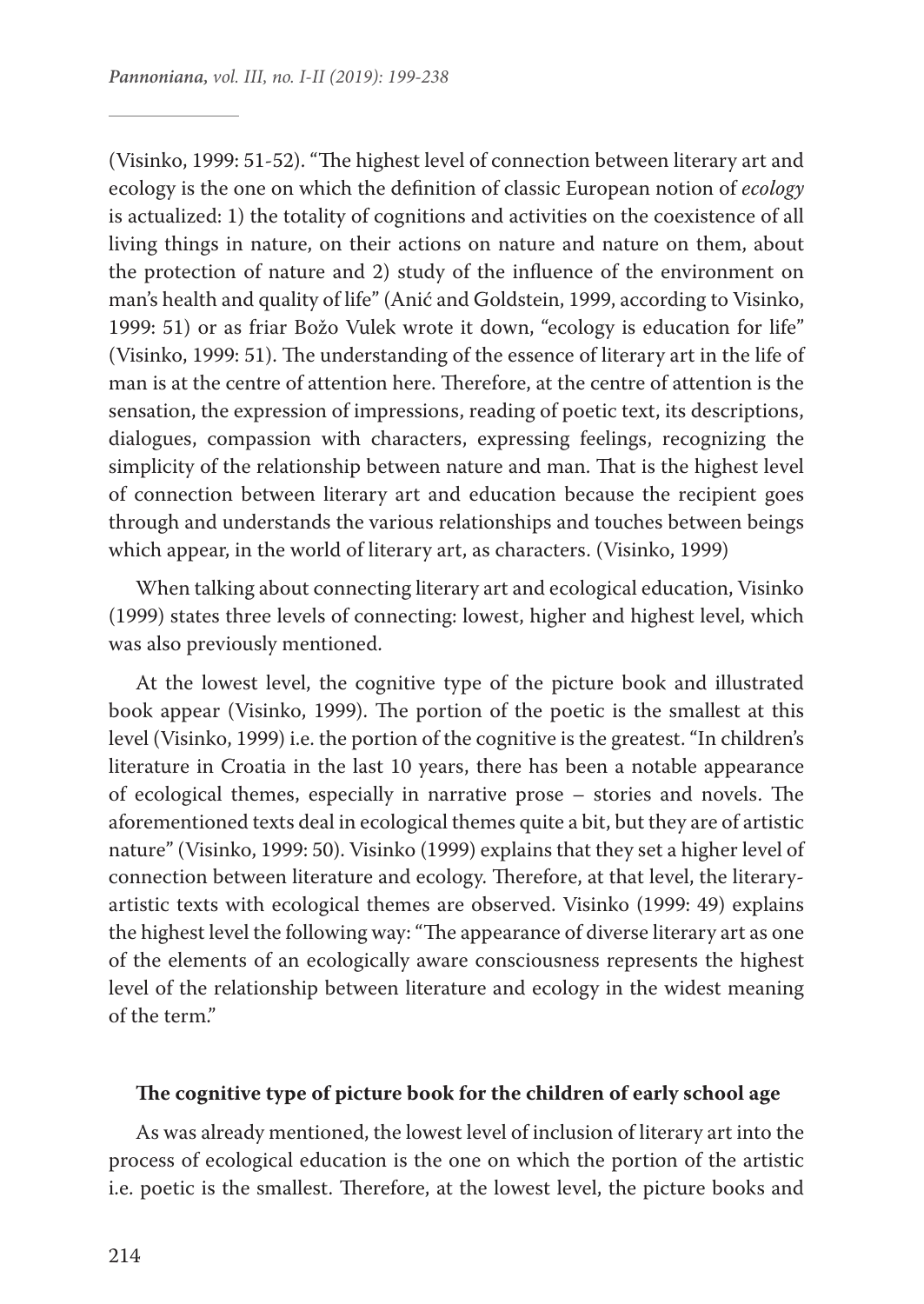illustrated children's books appear which process ecological themes from a more cognitive and less, or not at all, from a poetic standpoint. That is why they are also called the cognitive type of picture books or illustrated books for children. (Visinko, 1999)

Cognitive and poetic picture books belong to the area of children's literature (Visinko, 1999). Cognitive picture books, as the word implies, give cognitions from life and nature, introduce the child to domestic and wild animals, the environment they live in etc. Poetic picture books are actually "the opposite" to the cognitive ones because they do not offer knowledge or cognitions, but instead they act on a child's imagination and taste, as well as the aesthetic (Diklić, Težak and Zalar, 1996). The poetic picture books highlight the experience of pictorial text, which is not the case with cognitive picture books in which that experience will not occur given that the artistic reality is least present in them or it does not exist at all. Of course, there is a possibility for lyrics and a more pictorial description to appear in a picture book of a cognitive type, but that does not guarantee its literary value. That is precisely the reason why a cognitive picture book of an ecological content sets up a connection with the literary art at the lowest level (Visinko, 1999).

The research done on the picture book confirms that sources of a cognitive type are important for education of pre-schoolers as well as primary schoolers. To be more precise, the teachers who were questioned are of the opinion that, by way of cognitive picture books, the students learn easier and adopt a lot of content, more than when classic and well-known textbooks are used. It has also been confirmed that picture books of the cognitive type are more frequent in theory and in practice of ecological education (Visinko, 1999).

## **Picture books with an ecological theme**

In this part of the paper we will describe picture books with an ecological theme and analyse the functions of individual picture books. The picture books we will deal with are: *Sunčica upoznaje* činčilu, *Brdo na kraju grada, Priroda priča, Nauči poštivati prirodu uz kravicu* Šaricu*, Zatvori vodu!* i *Zraka trebam, hitno!* When choosing picture books, it was important that they deal with various ecological themes, and that they are appropriate for children of an early school age. Every picture book is first described and then a table shows an overview of the analysis of functions of an individual picture book. It is known that the functions of picture books are the following: information-education,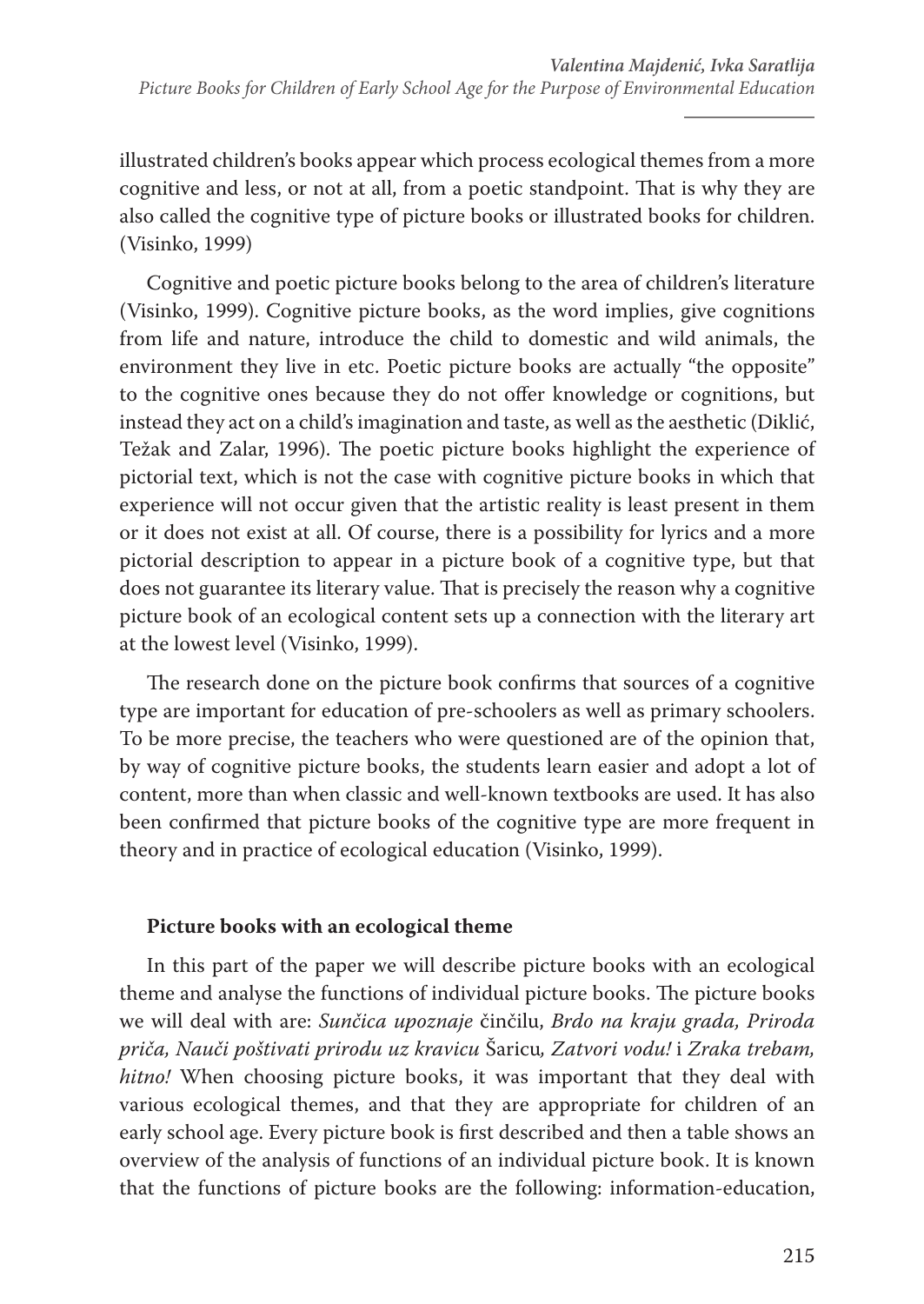cognitive, experience, aesthetic, and entertainment. The entertainment function is not analysed because it is considered that the mentioned picture books satisfy that criterion. When analysing functions, it was important to read the aforementioned books well, to determine their functions and corroborate them with text, but also the illustrations from the books themselves. Therefore, the aim of the paper is to describe the picture books with an ecological theme and to analyse the functions of an individual picture book.

### **Sunčica upoznaje činčilu**

The picture book *Sunčica upoznaje* činčilu belongs to the picture books with an ecological theme and it was written by and illustrated by Iva Brčić. The picture book talks about the problem of killing chinchillas and the problem of selling their fur for making profit. At the centre of attention of this picture is a little girl called Sunčica and her curiosity, which was the cause of us finding everything out about chinchillas and the inappropriate relationship of people towards them.

#### **The analysis of the picture book functions**

| <b>PICTURE BOOK</b><br><b>FUNCTION</b> | <b>EXAMPLES OF FUNCTIONS OF</b><br>THE PICTURE BOOK "SUNCICA<br>UPOZNAJE ČINČILU"                                                                                                     | <b>OUOTES FROM THE</b><br>PICTURE BOOK "SUNČICA<br>UPOZNAJE ČINČILU"                                                                                                                                                                                                                                |
|----------------------------------------|---------------------------------------------------------------------------------------------------------------------------------------------------------------------------------------|-----------------------------------------------------------------------------------------------------------------------------------------------------------------------------------------------------------------------------------------------------------------------------------------------------|
| Information-<br>education              | By reading the picture book, the<br>child arrives at the conclusion that<br>it is not right to kill chinchillas,<br>certainly not for profit (to create<br>expensive coats for sale). | "Zar ih tako puno ubijate za samo<br>jedan kaput? Kako možete ubijati<br>ta divna mala stvorenja? - zaplače<br>Sunčica i bijesno izjuri van." <sup>1</sup><br>"Kako je samo mila i živahna!<br>Svakako joj nije mjesto na<br>vješalici. - razmišljala je pospana i<br>umorna Sunčica." <sup>2</sup> |

**Table 1.** The analysis of the picture book "Sunčica upoznaje činčilu"

<sup>1&</sup>quot;Do you kill so many of them for one coat? How can you kill those wonderful little creatures? – Sunčica cried and stormed out."

<sup>2</sup> "Oh how nice and lively it is! She definitely does not belong on a hanger. – a tired and sleepy Sunčica thought."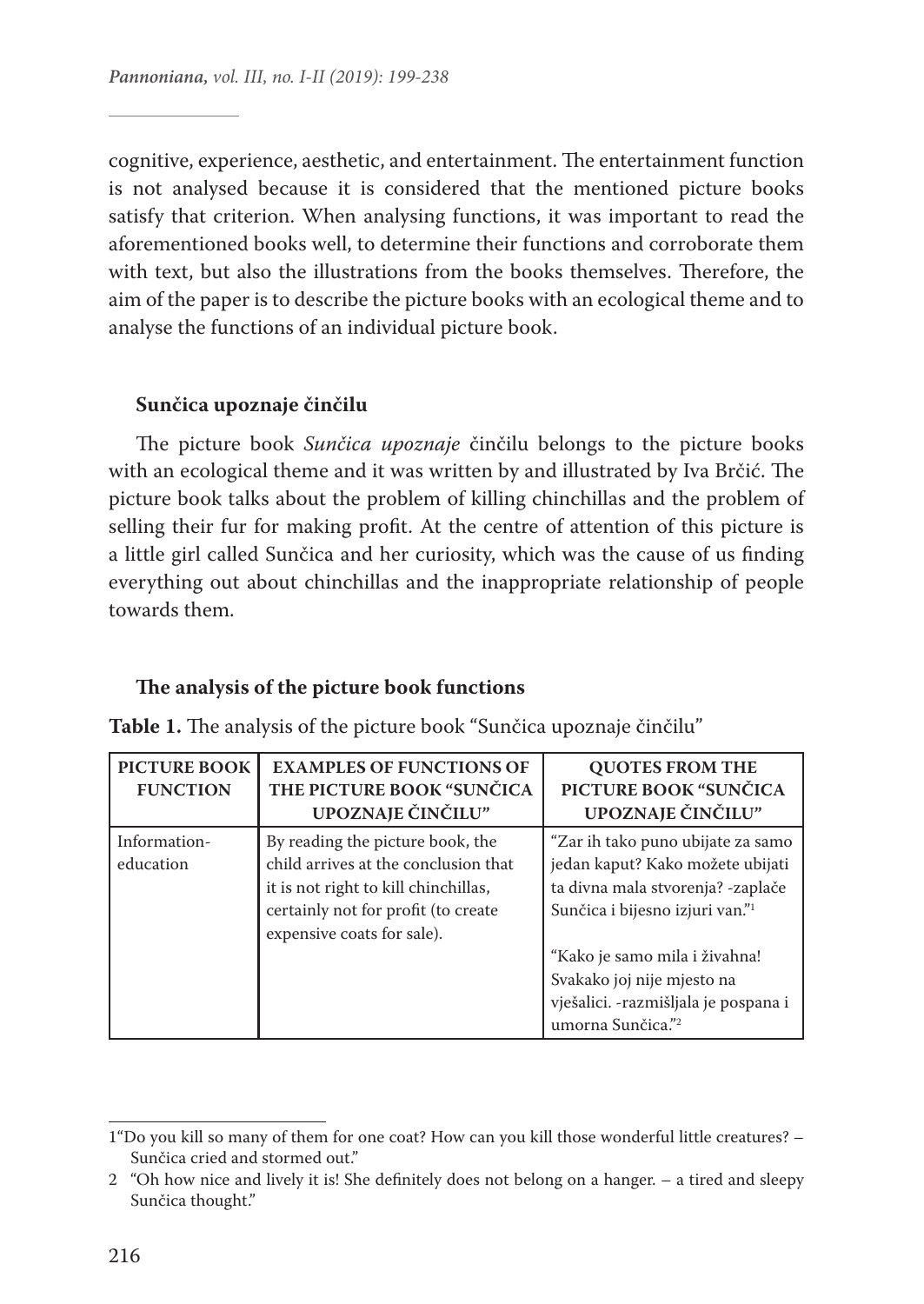*Picture Books for Children of Early School Age for the Purpose of Environmental Education*

| <b>PICTURE BOOK</b><br><b>FUNCTION</b> | <b>EXAMPLES OF FUNCTIONS OF</b><br>THE PICTURE BOOK "SUNCICA<br>UPOZNAJE ČINČILU"                                  | <b>QUOTES FROM THE</b><br>PICTURE BOOK "SUNČICA<br>UPOZNAJE ČINČILU"                                                                                                                                                                                                                                                                                                                                                                                                                                                                                                                                                                                                                                                             |
|----------------------------------------|--------------------------------------------------------------------------------------------------------------------|----------------------------------------------------------------------------------------------------------------------------------------------------------------------------------------------------------------------------------------------------------------------------------------------------------------------------------------------------------------------------------------------------------------------------------------------------------------------------------------------------------------------------------------------------------------------------------------------------------------------------------------------------------------------------------------------------------------------------------|
| Cognitive                              | Cognitions on the life of a chinchilla<br>(what is the animal like, its eating<br>habits, the origin of its name). | "Činčila je glodavac i hrani se<br>travom i korijenjem. Nježan je<br>član obitelji: ne treba pažnju,<br>a rado je prima, voli društvo,<br>a ostaje i sama, tiha je, a može<br>se i glasati. Vrlo je pametna i<br>radoznala, nema mirisa, čista je i<br>ne prenosi nikakve bolesti."3<br>"Tako su je nazvali španjolski<br>osvajači. Kad su putovali Južnom<br>Amerikom u planinama Čilea,<br>a zovu se Ande, našli su ih kod<br>indijanskog plemena Činče<br>(Chinche) koji su ih koristili za<br>hranu, a od kože pravili krzno.<br>Zato su ih nazvali činčile i<br>prenijeli kasnije u Europu, gdje<br>se i danas uzgajaju za skupocjene<br>kapute - bunde. U svojoj<br>prirodnoj sredini mogu živjeti i<br>dvadeset godina."4 |
|                                        |                                                                                                                    | "Rađaju 5 do 7 mladih dvaput<br>godišnje i kad ih ima dosta,<br>ubijamo ih za skupocjeno krzno."5                                                                                                                                                                                                                                                                                                                                                                                                                                                                                                                                                                                                                                |
|                                        | Cognitions on the inappropriate<br>relationship of man towards<br>chinchilla.                                      | "Evo tu ih sušimo, za jednu bundu<br>treba 120 do 150 malih krzna. To<br>je unosan posao."6                                                                                                                                                                                                                                                                                                                                                                                                                                                                                                                                                                                                                                      |

<sup>3</sup> "Chinchilla is a rodent and it feeds on grass and roots. It is a gentle member of the family: it does not need attention and gladly accepts it, loves company and stays alone as well, it's quiet and it can make sounds. It is very smart and curious, does not smell and does not transfer any disease."

<sup>4</sup> "That is how the Spanish conquerors named it. When they travelled South America into the mountains of Chile, which are called the Andes, they found them with an Indian tribe Chinche who used them for food and made fur from their skin. That is why they called them chinchillas and later brought them to Europe where they are grown today for expensive fur coats. They can live up to twenty years in their natural environment."

<sup>5</sup> "They give birth to 5 to 7 younglings twice a year and, when there is plenty of them, we kill them for their expensive fur."

<sup>6</sup> "This is where we dry them. It takes 120 to 150 little furs for one coat. It is a profitable business."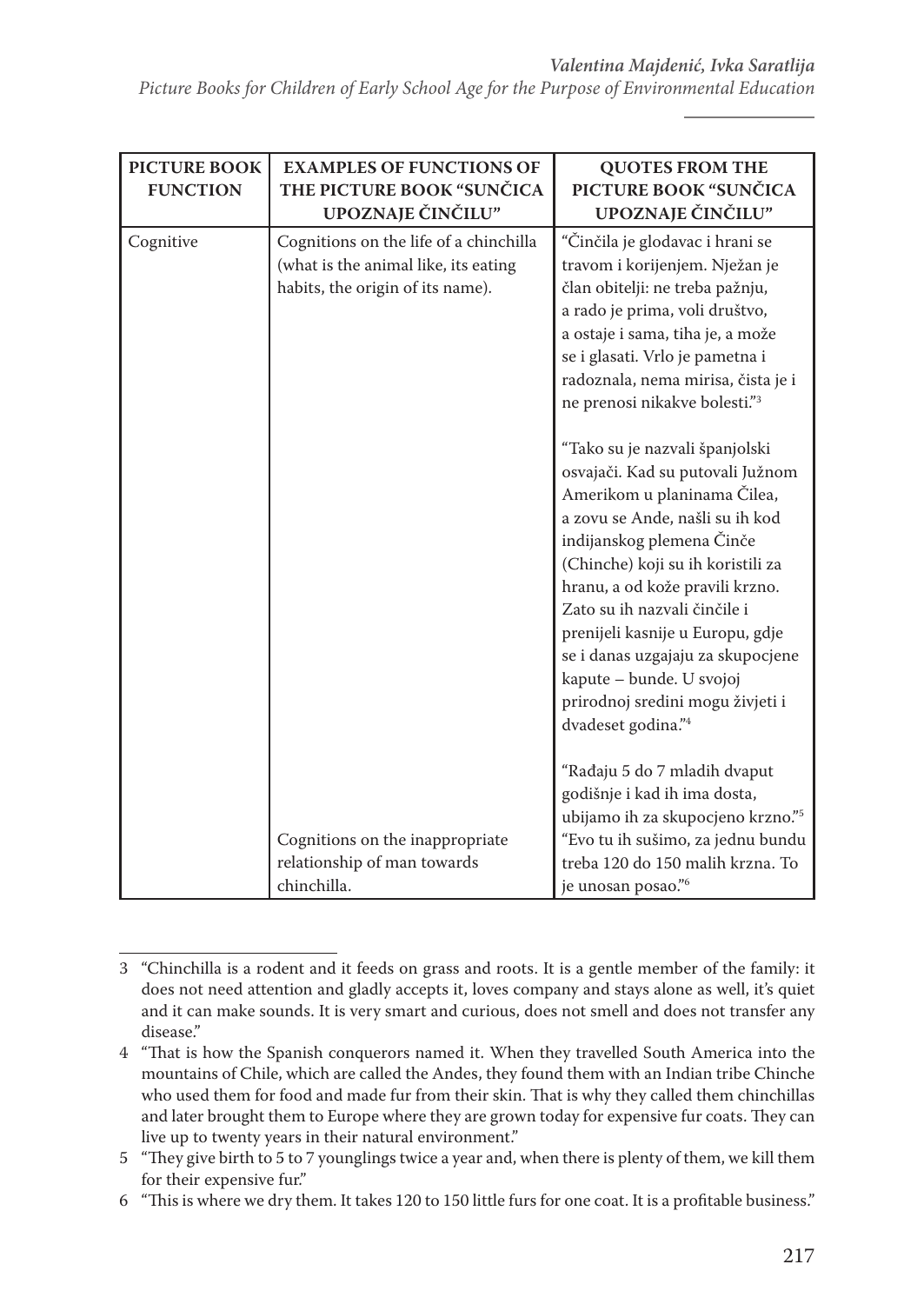| <b>PICTURE BOOK</b><br><b>FUNCTION</b> | <b>EXAMPLES OF FUNCTIONS OF</b><br>THE PICTURE BOOK "SUNCICA<br>UPOZNAJE ČINČILU"                                                                                                                        | <b>OUOTES FROM THE</b><br>PICTURE BOOK "SUNČICA<br>UPOZNAJE ČINČILU"                                                            |
|----------------------------------------|----------------------------------------------------------------------------------------------------------------------------------------------------------------------------------------------------------|---------------------------------------------------------------------------------------------------------------------------------|
| Experience                             | The picture books enables a child<br>to get to know the chinchilla. The<br>illustrations faithfully portray its<br>appearance.                                                                           | Read more about the chinchilla<br>under the cognitive function.                                                                 |
| Aesthetic                              | The picture book text is of a simple.<br>syntactic structure so even the<br>youngest readers can understand it.<br>Warm and natural colours are<br>prevalent in the book and realistic<br>illustrations. | "Činčila, joj kako smiješno ime! -<br>smije se djevojčica."7<br>"Mogu li je negdje vidjeti? -upita<br>djevojčica." <sup>8</sup> |

### **Brdo na kraju grada**

The picture book *Brdo na kraju grada* was written by Božo Markota and illustrated by Ida Mati. The picture book talks about the problem of producing a large amount of trash that, due to inappropriate sorting, ends up at a waste dump. Therefore, this picture books highlights the importance of proper waste management in order to reduce the amount of trash as much as possible. Apart from that, the reader learns about the ways of collecting, separating, and processing rejected things i.e. trash when reading the picture book. The main character of this picture book is a boy called Kiko who investigates everything about the waste dump with his class.

<sup>7 &</sup>quot;Chinchilla, oh what a funny name! – the girl laughed."

<sup>8 &</sup>quot;Can I see it somewhere? – the girl asked."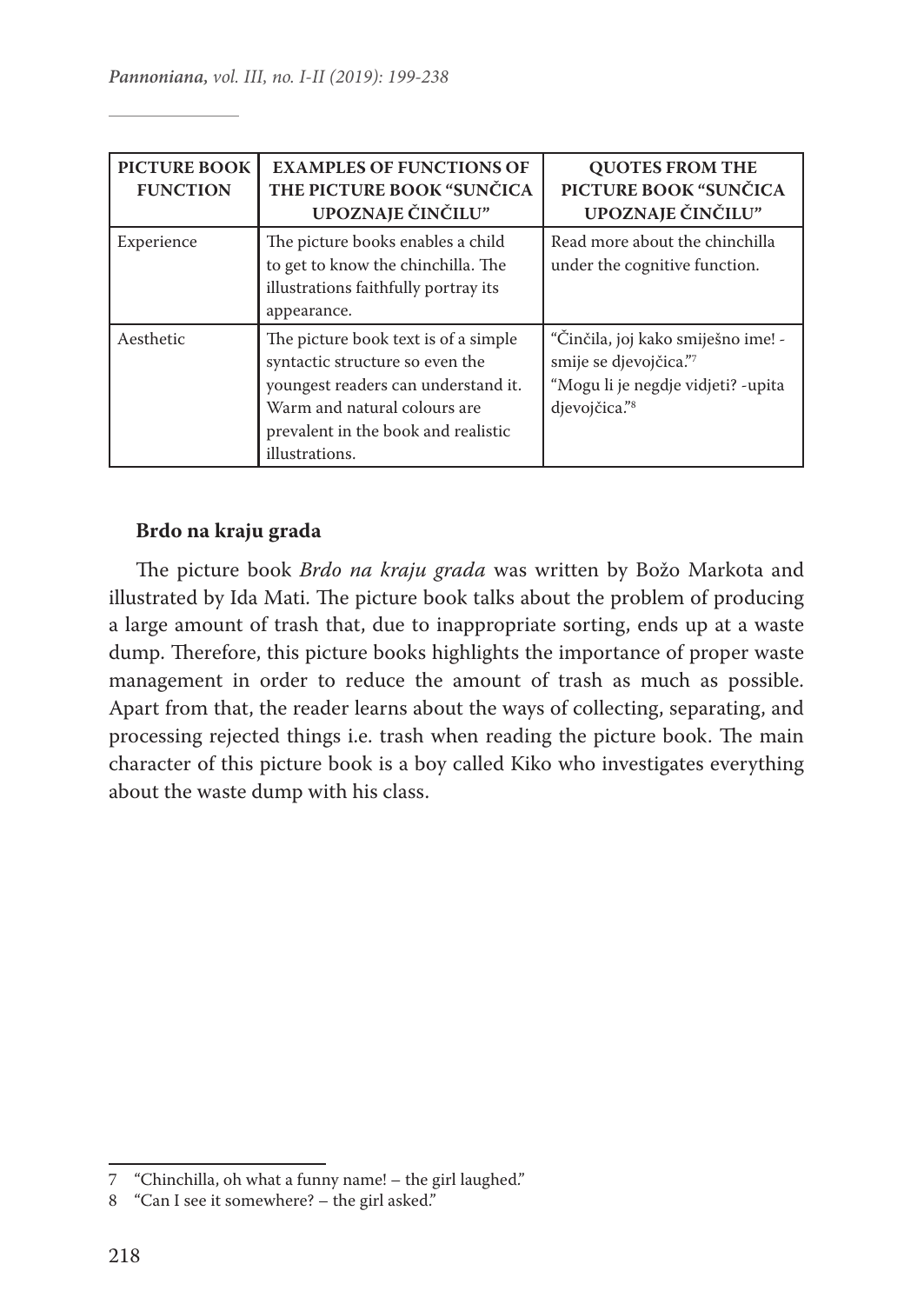# **The analysis of the picture book functions**

| <b>PICTURE BOOK</b><br><b>FUNCTION</b> | <b>EXAMPLES OF</b><br><b>FUNCTIONS OF THE</b><br><b>PICTURE BOOK "BRDO</b><br>NA KRAJU GRADA"                             | <b>QUOTES FROM THE PICTURE BOOK</b><br>"BRDO NA KRAJU GRADA"                                                                                                                   |
|----------------------------------------|---------------------------------------------------------------------------------------------------------------------------|--------------------------------------------------------------------------------------------------------------------------------------------------------------------------------|
| Information-<br>education              | By using the picture book,<br>the child builds positive<br>relations towards nature.                                      | "Ne želimo smeće, otpad ćemo odvojiti i<br>iskoristiti."9<br>"Moramo štiti prirodu jer nas ona hrani i<br>voli."10<br>"Više cvijeća manje smeća," <sup>11</sup>                |
| cognitive                              | Cognitions on the waste<br>dump                                                                                           | "Spusti li se pogled nešto niže, primjećuje<br>se brdo koje ne može sakriti svoju utrobu.<br>U otvorenom dijelu odlagališta bilo je<br>mnogo smeća." <sup>12</sup>             |
|                                        | Cognitions on trash and<br>waste.                                                                                         | "otpad se može iskoristiti ako se pravilno<br>odvoji. Kad otpad u vrećici ili kanti<br>izmiješamo, nastaje smeće koje se ne može<br>više iskoristiti." <sup>13</sup>           |
|                                        | Cognitions on the ways<br>of waste management<br>(separating into correct<br>containers, recycling,<br>producing compost) | "Ja u kvartu odlažem papir u plavi<br>spremnik, staklo u zeleni, plastiku u žuti,<br>metal u sivi, a biootpad u smeđi." <sup>14</sup><br>"Ne Kiko, sve što se odvojeno odloži, |
|                                        |                                                                                                                           | reciklira se i ponovno koristi-smirivala ga je<br>učiteljica." <sup>15</sup>                                                                                                   |

**Table 2.** Analysis of the functions of the picture book "Brdo na kraju grada"

<sup>9</sup> "We do not want trash, we will separate and use waste."

<sup>10</sup> "We have to protect nature because it feeds us and loves us."

<sup>11</sup> "More flowers, less garbage."

<sup>12</sup> "If you look a little lower, you can see a hill which cannot hide its belly. In the open part of the dump, there was a lot of trash."

<sup>13</sup> "…waste can be used if it is properly separated. When we mix waste in a bag or a can, we create trash which cannot be used anymore."

<sup>14</sup> "In my neighbourhood, I put the paper into the blue container, glass into the green one, plastic into the yellow one, metal into the grey one, and bio-waste into the brown one."

<sup>15</sup> "No, Kiko, everything put away separately is recycled and reused – the teacher calmed him down."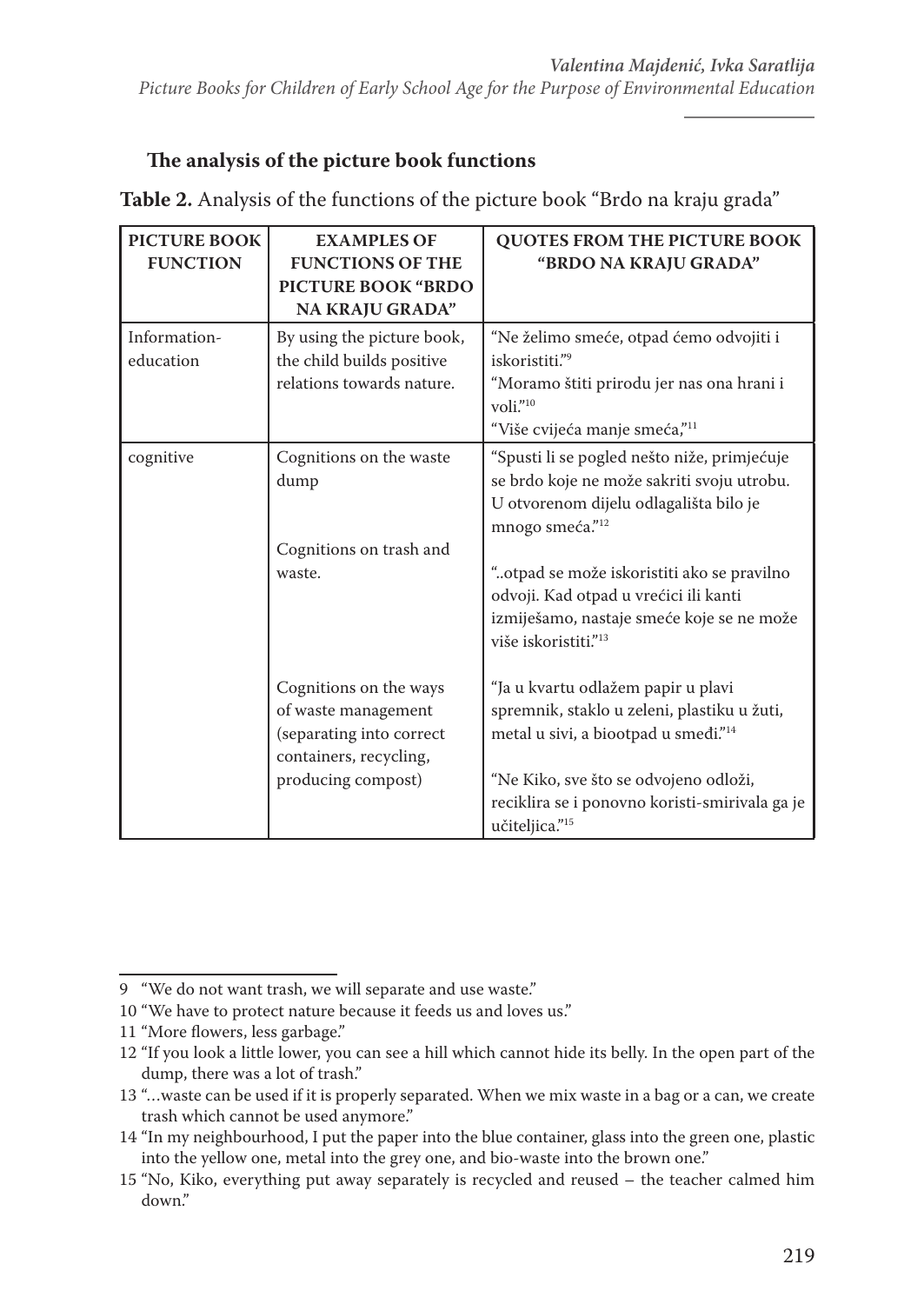| <b>PICTURE BOOK</b><br><b>FUNCTION</b> | <b>EXAMPLES OF</b><br><b>FUNCTIONS OF THE</b><br><b>PICTURE BOOK "BRDO"</b><br>NA KRAJU GRADA" | <b>QUOTES FROM THE PICTURE BOOK</b><br>"BRDO NA KRAJU GRADA"                                                                                                                                                                                      |
|----------------------------------------|------------------------------------------------------------------------------------------------|---------------------------------------------------------------------------------------------------------------------------------------------------------------------------------------------------------------------------------------------------|
| cognitive                              |                                                                                                | "Tu prikupljamo biootpad i proizvodimo<br>koristan kompost. Evo, to je isto što radi i<br>tvoj djed, samo što je ovo veća kompostana<br>u koju se dovozi trava, lišće, uvelo cvijeće,<br>voće, povrće, pa i božićna drvca iz čitavog<br>grada."16 |
|                                        | Cognitions on the<br>inappropriate relationship<br>of man and waste.                           | "Odakle onda ovdje toliko kamiona sa<br>smećem? - pitao je Marko. To je zato što još<br>uvijek nedovoljno odvajamo koristan otpad,<br>a sve što nije razvrstano je ostali otpad ili<br>smeće." $17$                                               |
|                                        |                                                                                                | "Naravno, da su ljudi odvojeno odložili<br>sve te stvari kao što mi radimo u školi, ne<br>bi bilo ovoliko puno smeća ni golemog<br>odlagališta." <sup>18</sup>                                                                                    |
| Experience                             | The picture book enables a<br>child to get to know a waste<br>dump.                            | "Ajme, kakvo je ovo brdo? - prva je<br>uzviknula Marija. To je upravo odlagalište<br>našeg otpada." <sup>19</sup><br>"Kad su se približili samom glavnom ulazu                                                                                    |
|                                        |                                                                                                | odlagališta, vidjelo se reciklažno dvorište sa<br>spremnicima različitih boja."20                                                                                                                                                                 |
| Aesthetic                              | Realistic illustrations of<br>natural colours.                                                 |                                                                                                                                                                                                                                                   |

<sup>16</sup> "This is where we collect biowaste and produce useful compost. Here, it's the same thing your grandfather does, only this is a larger factory in which you bring in grass, leaves, withered flowers, fruit, vegetables, even Christmas trees from all around town."

<sup>17</sup> "Where do all these garbage trucks come from then? – Marko asked. That is why we still aren't separating useful waste enough and everything that is not separated is waste or trash."

<sup>18</sup> "Of course, if people separated all the things that we do at school, there wouldn't be this much trash or a giant waste dump."

<sup>19</sup> "Oh my, what kind of a hill is this? – Marija cried first. This is precisely the dump of our waste."

<sup>20</sup> "When they got closer to the very entrance to the dump, you could see the recycling yard with different coloured containers."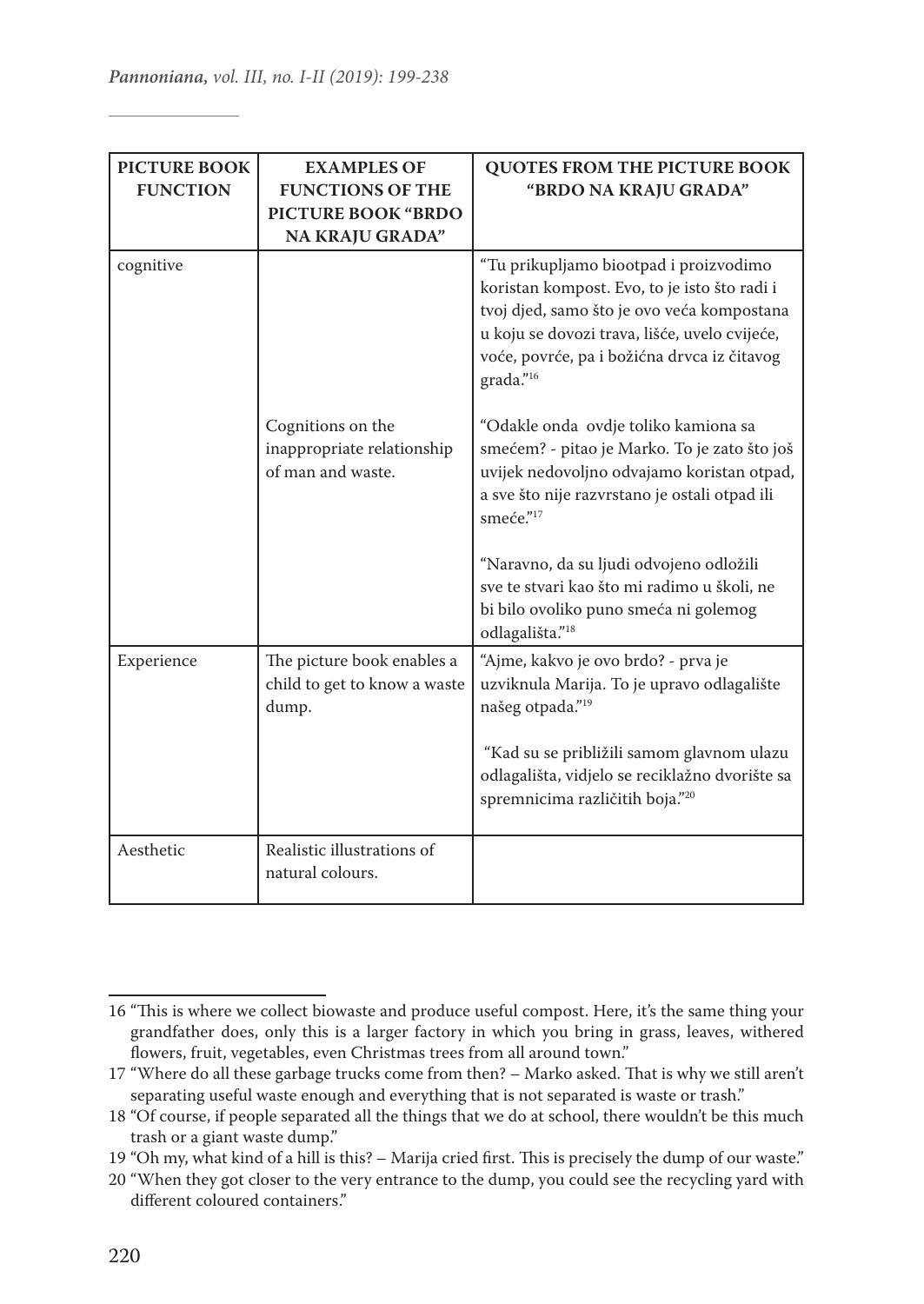# **Priroda priča...**

The picture book *Priroda priča...* was written by Josip Kokotović, and illustrated by Roman Markuš. The aforementioned picture book is comprised out of three parts: "Grad bez boja" (eng. *A town without color*), "Sumorna šuma" (eng. *A gloomy forest*) and "Umorno more" (eng. *A tired sea*). These parts complete each other, you can say that each part is a continuation of the previous one. The picture book text is written in verses, and it rhymes.

In general, the picture book talks about the ecological pollution of the planet we live on. When looking by parts, you can say that each part talks about the pollution of one part of Earth. The part "Grad bez boja", as can be deduced from the title, talks about the problem of pollution in cities. The second part, called "Sumorna šuma", points to the problem of acid rains and excessive cutting of woods, which brings to their destruction, as well as that of plants and animals living in it. The third part, called "Umorno more", as the title says, talks about the problem of the pollution of the seas, which is a consequences of oil spills, but also trash dumping by people. Apart from that, this part talks about the disappearance of some plant and animal species due to a larger temperature of the sea, as well as excessive fishing.

# **The analysis of the picture book functions**

| <b>PICTURE BOOK</b><br><b>FUNCTION</b> | <b>EXAMPLES OF FUNCTIONS</b><br>OF THE PICTURE BOOK<br>"PRIRODA PRIČA"                               | <b>QUOTES FROM THE PICTURE</b><br><b>BOOK "PRIRODA PRIČA"</b>                                                                 |
|----------------------------------------|------------------------------------------------------------------------------------------------------|-------------------------------------------------------------------------------------------------------------------------------|
| Information-<br>education              | The picture book affects<br>the development of a child's<br>appropriate behaviour towards<br>nature. | "Ma što da se desi, sumnje biti neće,<br>na pod više nikad neću bacati<br>smeće!"21<br>"Kakvo srce sve to čini toj prekrasnoj |
|                                        |                                                                                                      | rijeci?<br>Kameno je i ne želi dobro svojoj<br>$dieci.$ "22                                                                   |

**Table 3.** Analysis of the functions of the picture book "Priroda priča..."

<sup>21</sup> "No matter what happens, there will be no doubt, I will never again throw trash out!"

<sup>22</sup> "What kind of a heart does this to this beautiful river? One of stone that does not want good for its children."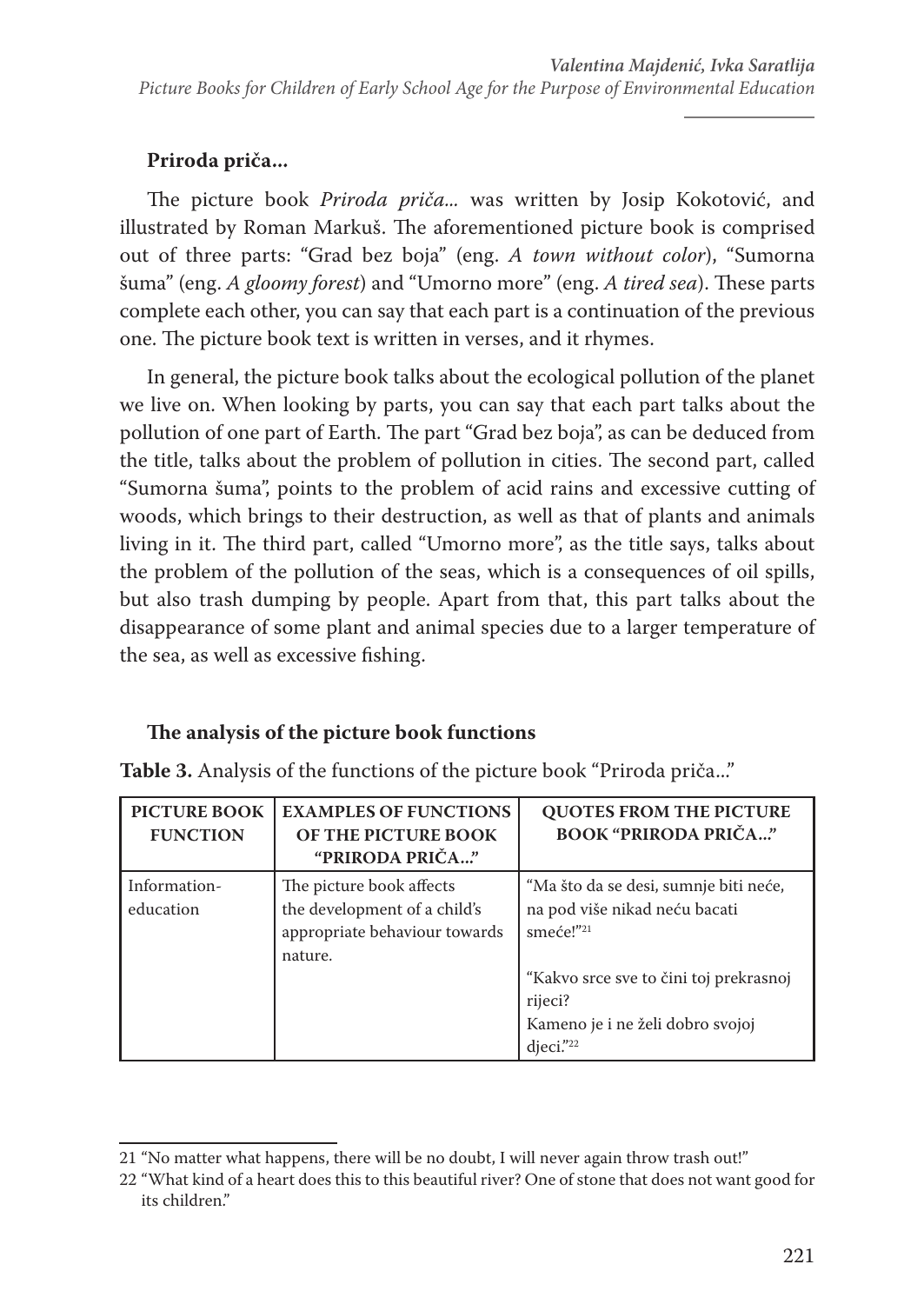| <b>PICTURE BOOK</b><br><b>FUNCTION</b> | <b>EXAMPLES OF FUNCTIONS</b><br>OF THE PICTURE BOOK<br>"PRIRODA PRIČA"                                                                 | <b>QUOTES FROM THE PICTURE</b><br><b>BOOK "PRIRODA PRIČA"</b>                                                                                                                                                                                                                                                                                                                                                                                                                                                 |
|----------------------------------------|----------------------------------------------------------------------------------------------------------------------------------------|---------------------------------------------------------------------------------------------------------------------------------------------------------------------------------------------------------------------------------------------------------------------------------------------------------------------------------------------------------------------------------------------------------------------------------------------------------------------------------------------------------------|
| Information-<br>education              |                                                                                                                                        | "Bit će bolje, nek ti bude srce puno<br>radosti.<br>Shvatit će i ljudi jednom što su prave<br>vrijednosti,<br>Čisti zrak i puno zdravlja, a ne svijet<br>pun gadosti."23                                                                                                                                                                                                                                                                                                                                      |
| Cognitive                              | Cognitions on the ecological<br>pollution of the planet we live<br>on i.e. the ecological pollution<br>of the cities, seas, and woods. | "Stari štakor tulum radi kod kanti za<br>smeće.<br>to stvorenje i od mačke naraslo je veće.<br>Ostaci od jabuka, kore od banane,<br>kad čistoća nestane, njemu jutro<br>svane."24<br>"Kad osjetih smrad iz mora, skoro<br>dobih vrućicu.<br>Otkud ulje, otkud nafta, otkuda te<br>mrlje gadne?<br>Stari ribič objašnjava: "To su vode<br>otpadne."25<br>"Čak i zemlja sama otrova je puna",<br>dovikuje mi jedna uplašena žuna.<br>"Da, da, naše žile olovom se pune,<br>te nam stoga deblo ubrzano trune."26 |
|                                        | Cognitions on the<br>inappropriate relationship<br>between man and nature.                                                             | "Drvosječe čuju sve bliže i bliže,<br>time novi udes ovoj šumi stiže.<br>Reci svima, reci, ljudi nisu sami,<br>poslušaj ponekad zvukove u tami."27                                                                                                                                                                                                                                                                                                                                                            |

<sup>23</sup> "It will be better, let your heart fill with joy. People will one day realize what real values are, clean air and lots of health, not a world filled with muck."

<sup>24</sup> "The old rat made a party by the trash cans, this creature grew larger than even a cat. Apple remains, banana peels, when the impurity is gone, it's daybreak for him."

<sup>25</sup> "When I felt the stench coming from the sea, I nearly got a fever. Where did the oil, the crude, those ugly stains come from? The old fisherman explains: "Those are wastewaters.""

<sup>26</sup> "'Even the land itself is filled with poison.' A frightened woodpecker shouted to me. 'Yes, yes, our veins are filled with lead, and that is why our tree is rapidly decaying.'"

<sup>27</sup> "They can hear the lumberjacks closer and closer, sounding new trouble for this wood. Tell everyone, you tell them, that people are not alone, listen sometimes to the sounds in the darkness."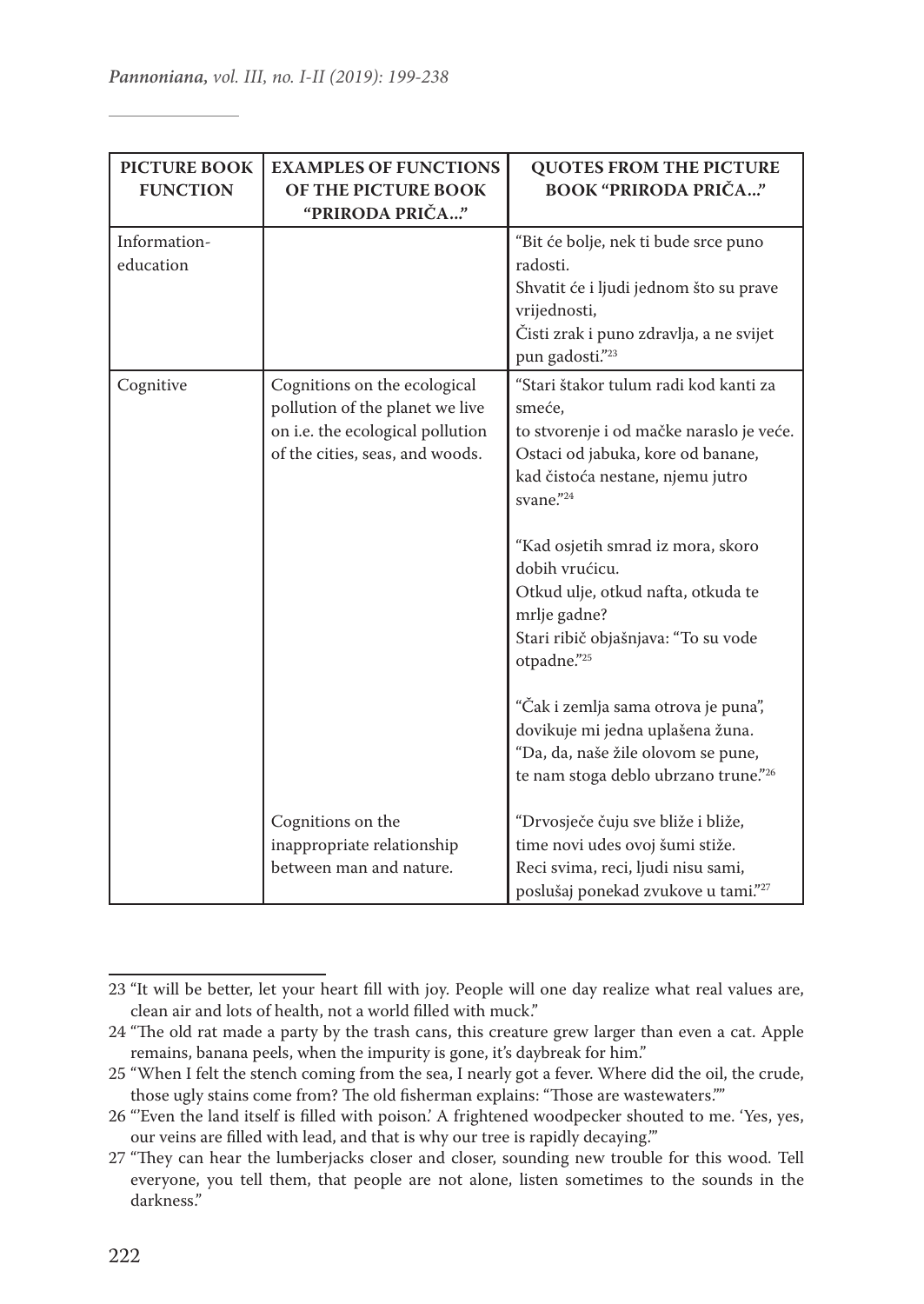*Picture Books for Children of Early School Age for the Purpose of Environmental Education*

| <b>PICTURE BOOK</b><br><b>FUNCTION</b> | <b>EXAMPLES OF FUNCTIONS</b><br>OF THE PICTURE BOOK<br>"PRIRODA PRIČA"                                                           | <b>QUOTES FROM THE PICTURE</b><br><b>BOOK "PRIRODA PRIČA"</b>                                                                                                                                                                      |
|----------------------------------------|----------------------------------------------------------------------------------------------------------------------------------|------------------------------------------------------------------------------------------------------------------------------------------------------------------------------------------------------------------------------------|
| Cognitive                              |                                                                                                                                  | "I po pijesku svud otpatci, zar bacaju<br>čak i hranu,<br>bacaju li sve po podu, tako i u svome<br>stanu?"28                                                                                                                       |
|                                        |                                                                                                                                  | "Nestale su stare luke, od vjetrova<br>skloništa,<br>na obali sad se grade za tankere<br>pristaništa."29                                                                                                                           |
| Experience                             | This picture book enables<br>a child to get to know an<br>ecologically polluted city and<br>the sea, as well as a murky<br>wood. | Zagađeni grad<br>"Antene su pticama zamijenile grane,<br>u toj šumi metalnoj gube se i vrane.<br>Čak i šišmiš gubi glavu, a lovac je<br>noćni<br>pa proguta češće čađu, no zalogaj<br>sočni $\overset{3}{\cdot}$ <sup>30</sup>     |
|                                        |                                                                                                                                  | Zagađeno more<br>"No pobjeći od nemara, zadaća je malo<br>teža,<br>kraj čamca se pojavila jedna naftna<br>mrlja svježa.<br>Galebovi masnih krila, ribe koje jedva<br>dišu,<br>prazne boce bez pisama, takvi ljudi i<br>ne pišu."31 |

<sup>28</sup> "Even on sand there is waste everywhere, do they even throw away food, do they throw everything away, even in their own apartment?"

<sup>29</sup> "Gone are the old harbours, shelters from the wind, now they are building docks for tankers on the shore."

<sup>30</sup> Polluted city "The antennas replaced branches for birds, even the crows get lost in that metal forest. Even the bat loses his head, and he is a night hunter so he more often swallows soot than a juice bite."

<sup>31</sup> Polluted sea "But to run away from neglect is a difficult task, next to the boat a fresh oil stain appears." "Gulls with greasy wings, fishes which barely breathe, empty bottles with no letters, such people do not write."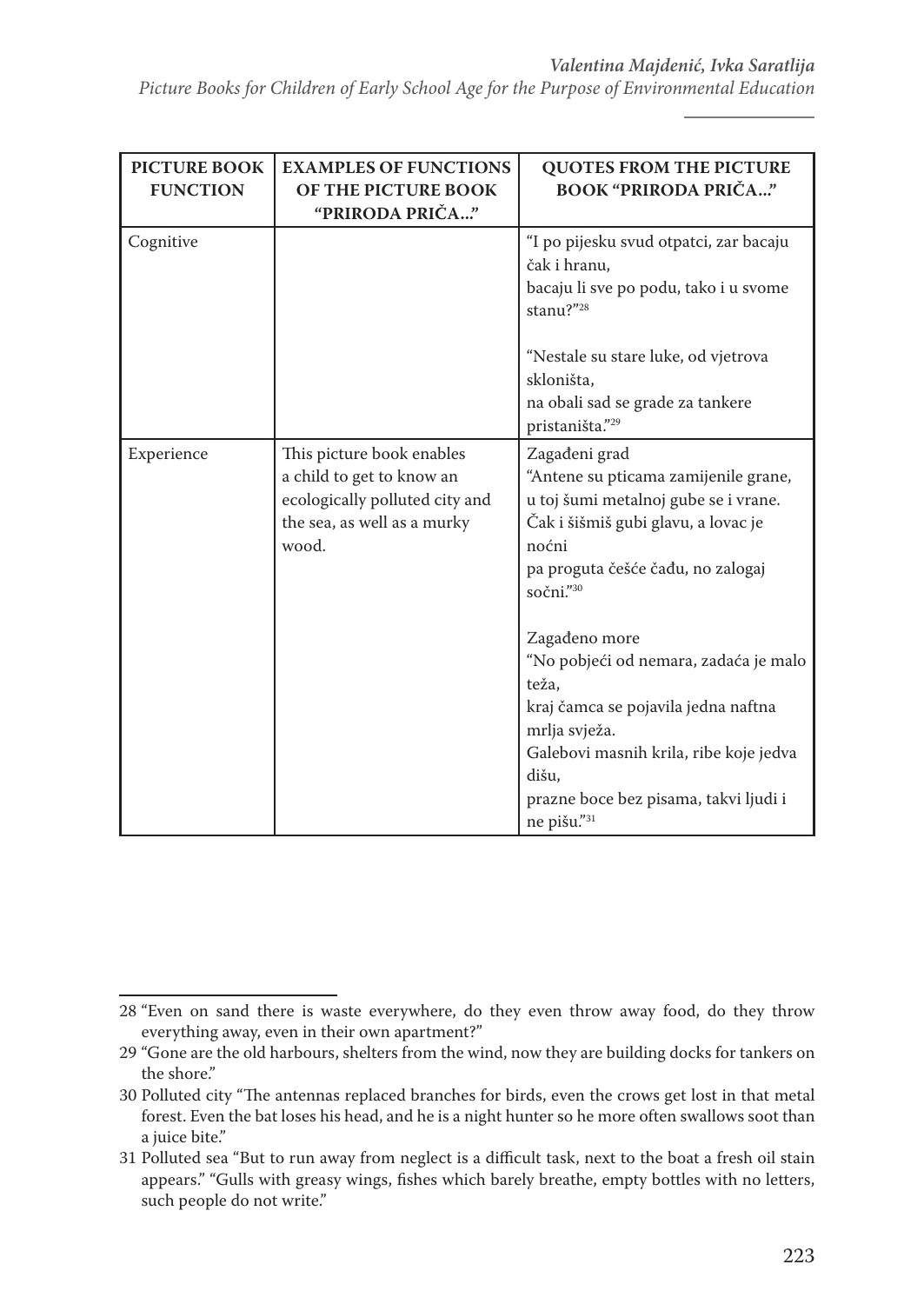| <b>PICTURE BOOK</b><br><b>FUNCTION</b> | <b>EXAMPLES OF FUNCTIONS</b><br>OF THE PICTURE BOOK<br>"PRIRODA PRIČA"                                                                                                                      | <b>QUOTES FROM THE PICTURE</b><br><b>BOOK "PRIRODA PRIČA"</b>                                                                                                                                                                                                                          |
|----------------------------------------|---------------------------------------------------------------------------------------------------------------------------------------------------------------------------------------------|----------------------------------------------------------------------------------------------------------------------------------------------------------------------------------------------------------------------------------------------------------------------------------------|
| Experience                             |                                                                                                                                                                                             | Zagađena šuma<br>"I dok sretan šećem ja po šumskoj<br>stazi,<br>moje oko tek krajičkom, gljive tada<br>spazi.<br>Bolesne su, jadne, klobuci ih bole,<br>nema čistih kiša koje tol'ko vole.<br>"Kisele su sinko", ptica jedna vrišti,<br>"sva šumska stvorenja ta kiselost<br>tišti."32 |
| Aesthetic                              | The picture book text is written<br>in verse, and in simple, child-<br>accessible rhyme.<br>The illustrations invite for a<br>reading of this picture book<br>with their looks and colours. | "Gdje su ribe, gdje su žabe, prijatelji<br>stari?<br>Njih tu nema, samo plove odbačene<br>stvari."33<br>"Galebovi masnih krila, ribe koje jedva<br>dišu.<br>Prazne boce bez pisama, takvi ljudi i<br>ne pišu."34                                                                       |

# **Nauči poštivati prirodu uz kravicu Šaricu**

The picture book *Nauči poštivati prirodu uz kravicu* Šaricu was written by Veronica Podesta and illustrated by Monica Pierazzi Mitri. This picture book, using the characters of Šarica the cow and Kiko the goatling, points to correct behaviour in nature.

<sup>32</sup> Polluted forest "And as I am walking on the forest track, out of the corner of my eye I noticed mushrooms. They are sick and miserable, their hats are hurting, no clean rains that they love so much. 'They are acid, son' a bird is screaming, all the forest creatures are pricked by that acidity."

<sup>33</sup> Where are the fish, where are the frogs, old friends? They are not here, only castaway things floating."

<sup>34</sup> "Gulls with greasy wings, fishes which barely breathe, empty bottles with no letters, such people do not write."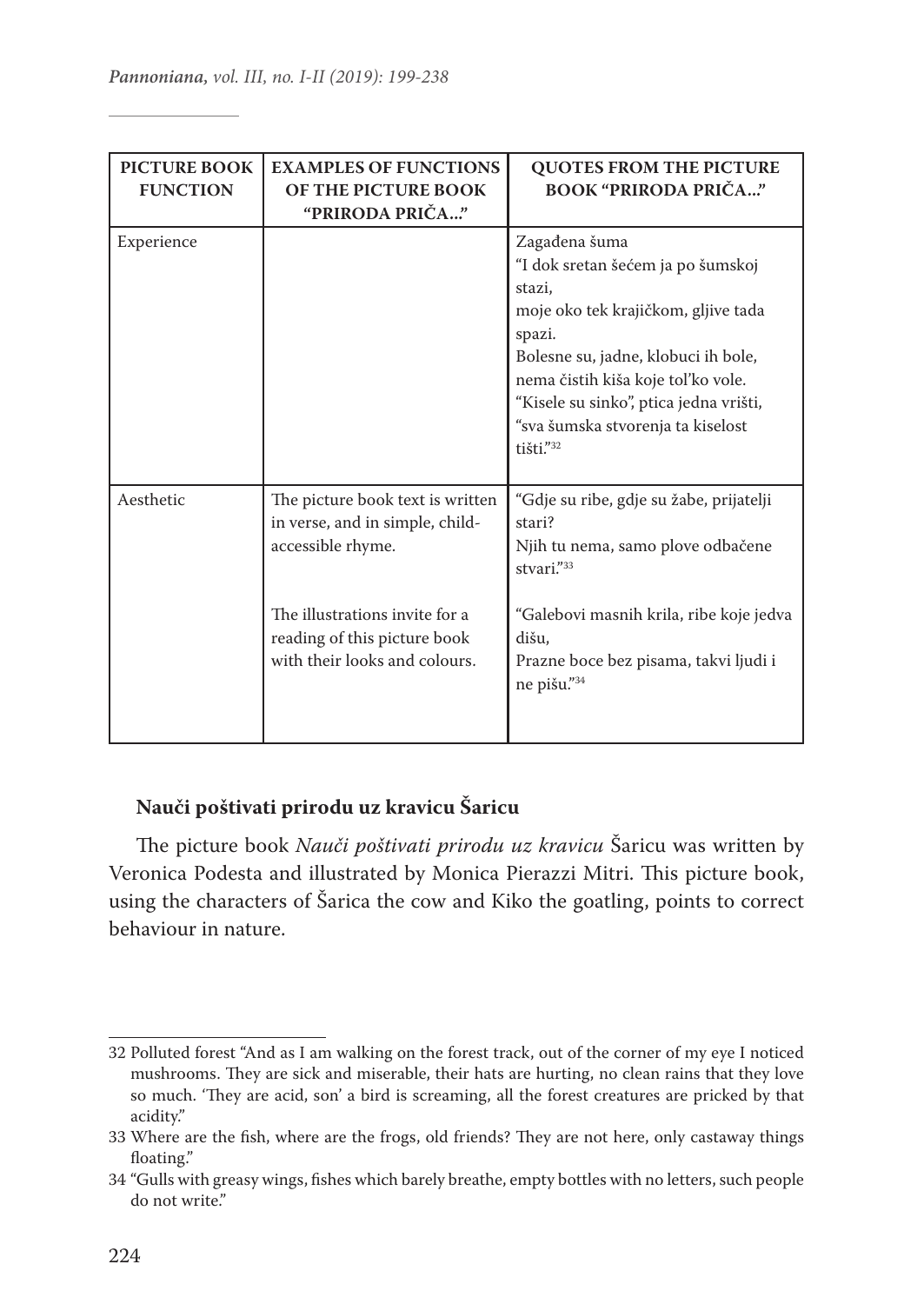# **The analysis of the picture book functions**

**Table 4.** Analysis of the functions of the picture book "Nauči poštivati prirodu uz kravicu Šaricu"

| <b>PICTURE BOOK</b><br><b>FUNCTION</b> | <b>EXAMPLES OF FUNCTIONS</b><br>OF THE PICTURE BOOK<br>"NAUČI POŠTIVATI<br>PRIRODU UZ KRAVICU<br>ŠARICU" | <b>QUOTES FROM THE PICTURE</b><br><b>BOOK "NAUČI POŠTIVATI</b><br>PRIRODU UZ KRAVICU<br>ŠARICU"                                                                                                                                                     |
|----------------------------------------|----------------------------------------------------------------------------------------------------------|-----------------------------------------------------------------------------------------------------------------------------------------------------------------------------------------------------------------------------------------------------|
| Information-<br>education              | This picture book contributes to<br>developing the correct nature of a<br>child towards nature.          | "I Šarica je postala dobra i idućeg<br>je dana došla pomoći Kiku oko<br>povrtnjaka. Bila je jako brižna i<br>pazila je da nešto ne pogazi. Čak<br>je donijela i prirodno gnojivo za<br>njegov povrtnjak."35<br>"Šarica: Paaa, moram biti pažljiva i |
|                                        |                                                                                                          | ne gaziti po bilju."<br>"Kiko: I čuvati drveće."<br>"Šarica: I moram biti pažjiva kod<br>odlaganja smeća."<br>"Kiko: I štedjeti vodu."36                                                                                                            |
| Cognitive                              | Cognitions of life in the village<br>(Šarica the cow, Kiko the goatling,<br>hens, a pond, a garden)      | "Na velikoj livadi punoj<br>raznobojnog cvijeća živi kravica<br>Šarica."37<br>"Zavirila je preko ograde gdje su<br>živjele koke i iz sveg glasa zamukla<br>muuuu!" <sup>38</sup><br>"Zatim je otišla do ribnjaka, gurnula                           |
|                                        |                                                                                                          | glavu pod vodu i zamukala kako bi<br>pozdravila ribice, a zračni mjehurići<br>su izlazili na površinu vode."                                                                                                                                        |

<sup>35</sup> And Šarica became good and came to help Kiko in the garden the next day. She was very caring and careful not to trample something. She even brought natural fertilizer for his garden."

<sup>36</sup> Šarica: Weeell, I have to be careful and not trample the plants." "Kiko: And take care of the trees." "Šarica: And I have to be careful when taking out the trash." "Kiko: And save water."

<sup>37 &</sup>quot;In the big meadow full of colourful flowers, there lives a cow Šarica."

<sup>38 &</sup>quot;She peaked over the fence where the hens lived and cried as loud as she could…moooo!"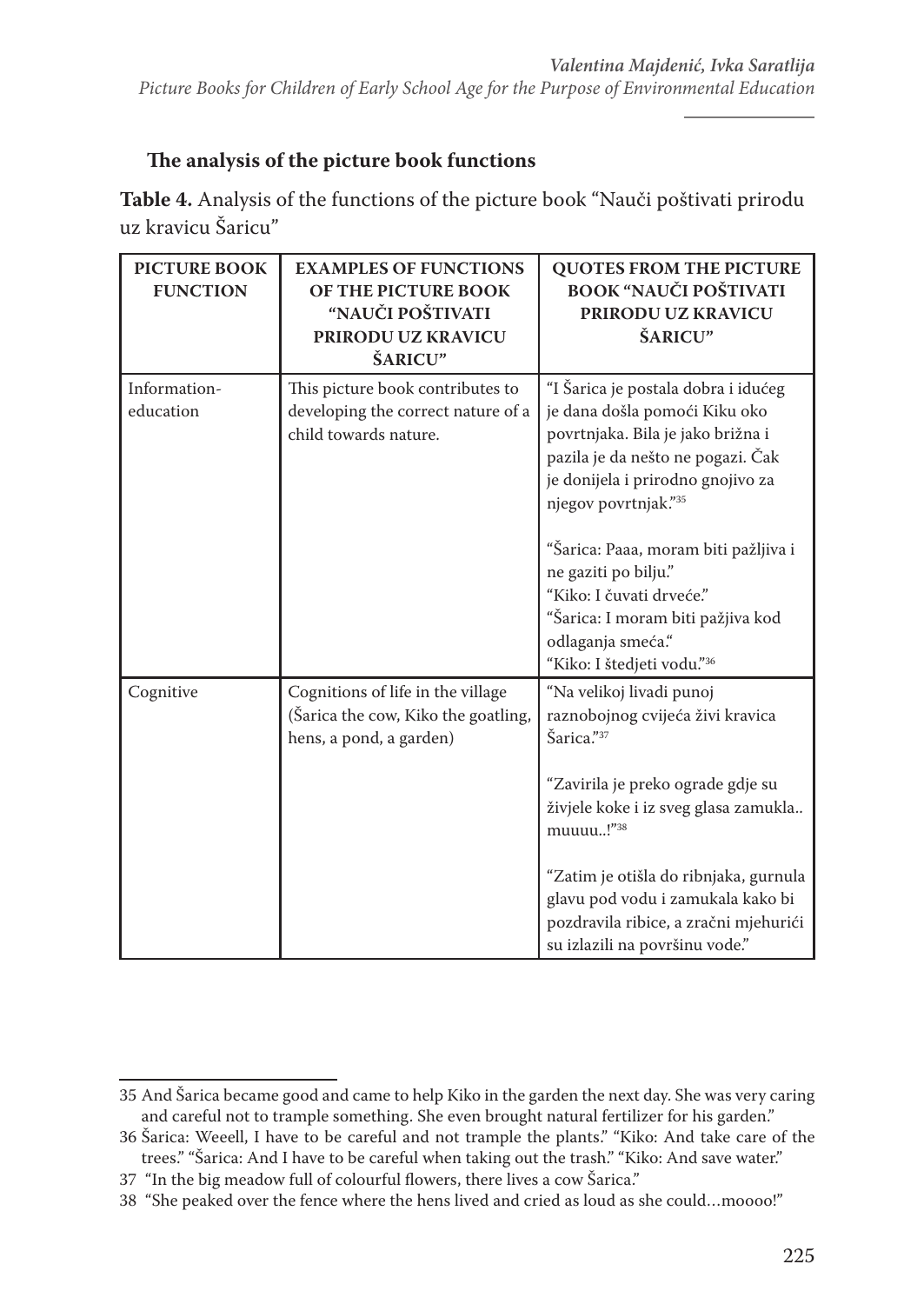| <b>PICTURE BOOK</b><br><b>FUNCTION</b> | <b>EXAMPLES OF FUNCTIONS</b><br>OF THE PICTURE BOOK<br>"NAUČI POŠTIVATI<br>PRIRODU UZ KRAVICU<br>ŠARICU" | <b>QUOTES FROM THE PICTURE</b><br><b>BOOK "NAUČI POŠTIVATI</b><br>PRIRODU UZ KRAVICU<br>ŠARICU"                                                                                                                                                                                                                  |
|----------------------------------------|----------------------------------------------------------------------------------------------------------|------------------------------------------------------------------------------------------------------------------------------------------------------------------------------------------------------------------------------------------------------------------------------------------------------------------|
| Cognitive                              | Cognitions about the proper                                                                              | "I tako je Šarica došla do kozlića<br>Kika koji je bio jako zaposlen u<br>svom povrtnjaku."39<br>See pictures 12, 13 and 14.<br>"Ali Šarica ga nije slušala i baš je                                                                                                                                             |
|                                        | relationship towards nature.                                                                             | htjela urezati maleno srce u koru<br>drveta. Čim je krenula, nešto ju je<br>ubolo."<br>"Vidiš Šarice, možda ne bi trebala<br>raditi drugima ono što ne želiš da<br>oni tebi rade."40                                                                                                                             |
|                                        |                                                                                                          | "Iz svog džepa je izvukla staru<br>prljavu čarapu i htjela ju je odložiti<br>u kantu za kompost, ali Kiko ju je<br>zaustavio."<br>"Nemojkompost je važan za<br>kokoši. Želiš li da umjesto glista<br>izvlače tvoju staru čarapu? Moraš<br>biti pažljiva kod razvrstavanja<br>otpada. Ne smiješ trovati druge."41 |
|                                        |                                                                                                          | "Jako je otvorila slavinu, napila<br>se vode, obrisala usta, a da nije<br>zapazila lokvu kako se širi oko<br>njezinih nogu."<br>"Kiko se smijao i savjetovao joj da<br>ubuduće zatvara slavinu ako ne želi<br>upasti u blato."42                                                                                 |

<sup>39</sup> "And that is how Šarica came to Kiko the goatling who was very busy in his garden."

<sup>40</sup> "But Šarica didn't listen to him and really wanted to carve a little heart into the tree bark. As soon as she started, something stung her." "See, Šarica, maybe you should not do to others what you don't want them to do to you."

<sup>41</sup> She pulled out an old, dirty sock from her pocket and wanted to put it in the compost bin, but Kiko stopped her." "Don't…compost is important for the hens. Do you want them to pull out your dirty sock instead of the worms? You need to be careful when you're sorting waste. You mustn't poison others."

<sup>42</sup> "She opened the faucet really hard, drank water and wiped her mouth without noticing the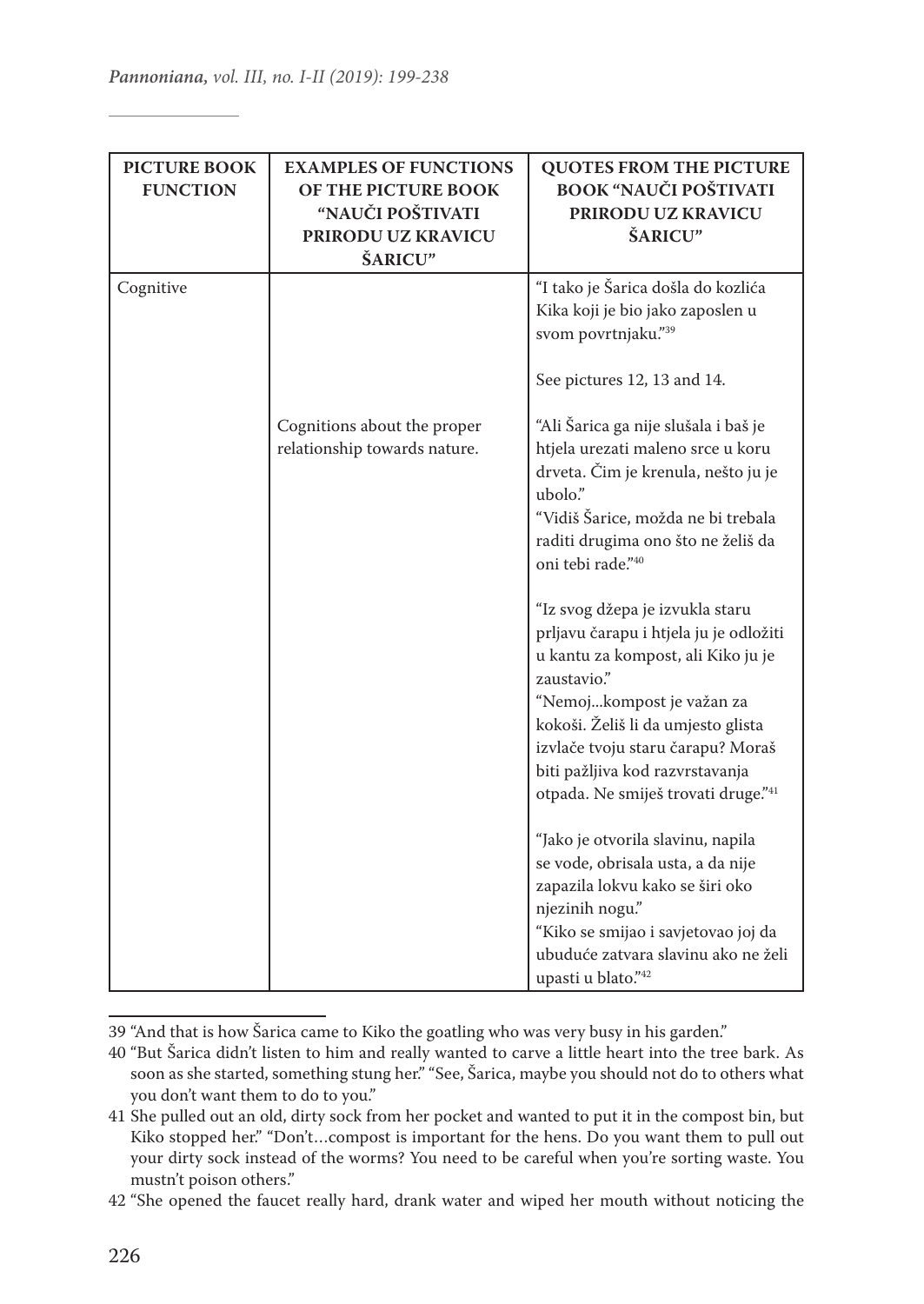*Picture Books for Children of Early School Age for the Purpose of Environmental Education*

| PICTURE BOOK<br><b>FUNCTION</b> | <b>EXAMPLES OF FUNCTIONS</b><br>OF THE PICTURE BOOK<br>"NAUČI POŠTIVATI<br><b>PRIRODU UZ KRAVICU</b><br>ŠARICU" | <b>QUOTES FROM THE PICTURE</b><br><b>BOOK "NAUČI POŠTIVATI</b><br><b>PRIRODU UZ KRAVICU</b><br>ŠARICU" |
|---------------------------------|-----------------------------------------------------------------------------------------------------------------|--------------------------------------------------------------------------------------------------------|
| Experience                      | The picture book enables a child<br>to get to know life in the rural<br>area.                                   | Read more about life in the rural<br>area under the cognitive function.                                |
| Aesthetic                       | Warm and natural colours are<br>prevalent in the picture book, as<br>well as realistic illustrations.           |                                                                                                        |

# **Zatvori vodu!**

The picture book *Zatvori vodu!* was written by Marica Milčec, and illustrated by Dario Kukić. This picture book is made up of five parts, and those are: the plot of the picture book, discover, explore, etiquette, and a pop quiz. In the first part, through the character of the boy Dado, the problem of excessive water spending is discussed, as well as its importance for the living world. In the second part of this picture book, the basic facts about water are brought out (what it looks like, why it is important, what can it be like, which planets have water, where it is, in what shapes does it appear, how much water should we drink per day, why we need it) and the ecological problems related to water are spoken about. In the third part of the book, under the title explore, three experiments are listed. By performing the first two experiments, the children can see for themselves the presence of water in the human body and an apple. By performing the third experiment, the children can find out how polluted water affects the plant. In the fourth part of this picture book, titled etiquette, examples of good behaviour related to water are described. In the fifth part of the picture book there is a pop quiz using which children can check the basic knowledge acquired with this picture book.

puddle spreading around her legs. " "Kiko laughed and advised her to close the faucet in the future if she doesn't want to fall into mud."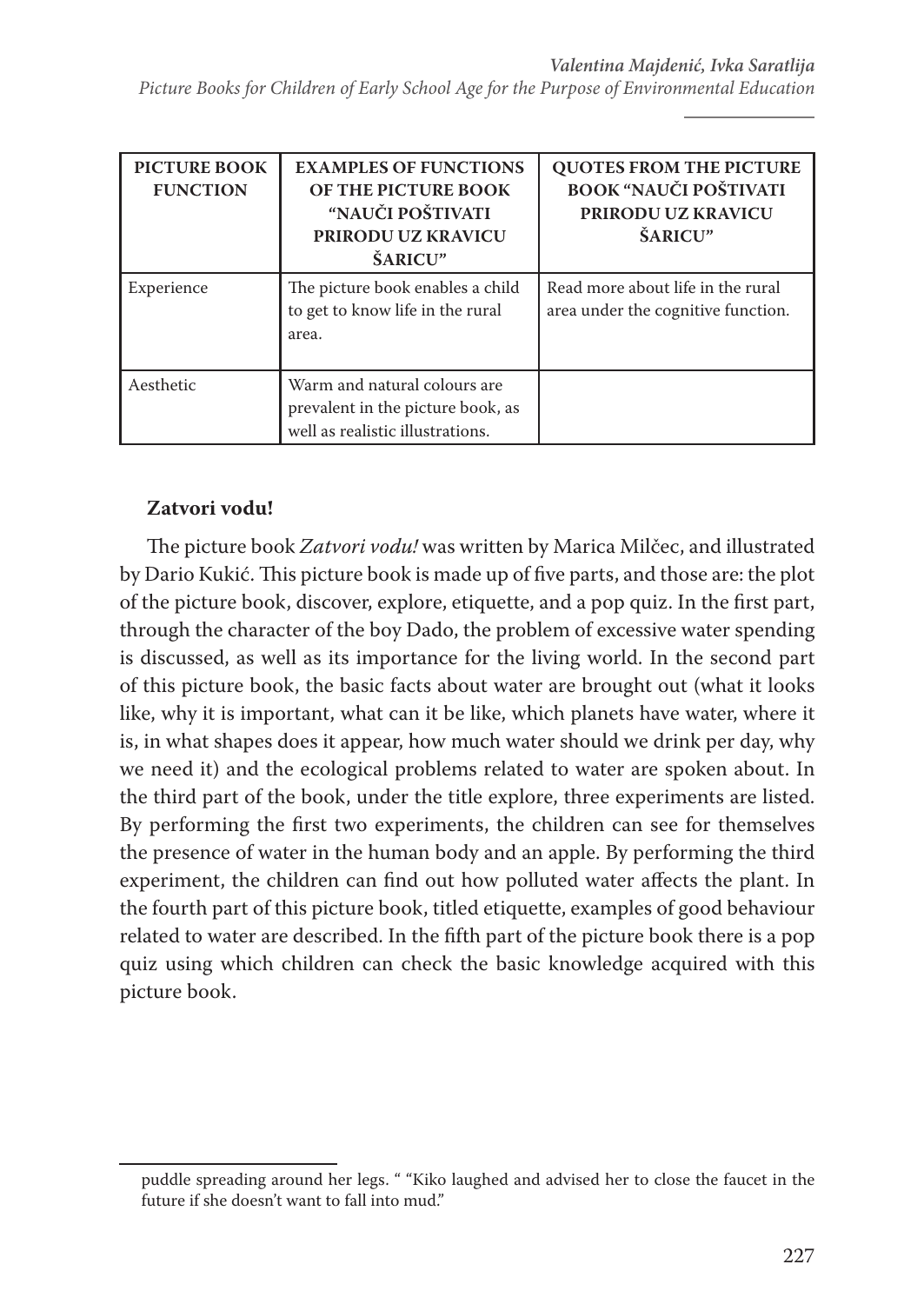### **The analysis of the picture book functions**

| <b>PICTURE BOOK</b><br><b>FUNCTION</b> | <b>EXAMPLES OF</b><br><b>FUNCTIONS OF THE</b><br><b>PICTURE BOOK</b><br>"ZATVORI VODU!"                                                                                                                                                             | <b>QUOTES FROM THE PICTURE</b><br><b>BOOK "ZATVORI VODU!"</b>                                                                                                                                                                                                                                                                                                                                                                                                                                                                                                                                                                     |
|----------------------------------------|-----------------------------------------------------------------------------------------------------------------------------------------------------------------------------------------------------------------------------------------------------|-----------------------------------------------------------------------------------------------------------------------------------------------------------------------------------------------------------------------------------------------------------------------------------------------------------------------------------------------------------------------------------------------------------------------------------------------------------------------------------------------------------------------------------------------------------------------------------------------------------------------------------|
| Information-<br>education              | This picture book<br>contributes to the<br>development of a child's<br>proper relationship with<br>water.                                                                                                                                           | "Dotrči mama, ugleda ono ZATVORI<br>VODU i hitro zavrne slavinu. Mlaz<br>ZATVORI VODU zaustavi se kao<br>odrezan i nesta kroz rupice odvoda.<br>Mama učini isto i sa slavinom kade, a<br>zatim malo, sasvim malo odvrne vodu<br>na umivaoniku. Zažubori veseli mlaz.<br>Tanak, tanak, tanušan! Ali sasvim<br>dovoljan za umivanje."43<br>"Nagovori tatu da u vodokotlić postavi<br>plastičnu bocu napunjenu vodom kako<br>bi se smanjila količina vode za ispiranje<br>zahodske školjke." <sup>44</sup><br>Read the rest of the examples of a<br>proper handling of water under the<br>cognitive function (related to etiquette). |
| Cognitive                              | Cognitions on water (what<br>it looks like, why it is<br>important, what can it be<br>like, which planets have<br>water, where can you find<br>it, in what shapes does it<br>appear, how much water we<br>should drink per day, why<br>we need it). | "Voda je prozirna tekućina bez boje,<br>mirisa i okusa."45<br>"Čovjek i ostala bića ne mogu bez vode.<br>Sve živo na Zemlji sastoji se od vode."46<br>Voda može biti: "plitka, duboka, slana,<br>bočata, slatka, izvorska, morska, barska,<br>čista, onečišćena" i sl. <sup>47</sup>                                                                                                                                                                                                                                                                                                                                              |

**Table 5.** Analysis of the functions of the picture book "Zatvori vodu!"

<sup>43</sup> "The mom came running, saw the *SHUT THE WATER OFF* and rushed to turn the faucet off. The *SHUT THE WATER OFF* jet cut off and disappeared through the drain holes, The mom did the same with the faucet in the bathtub and then turned the faucet a little, just barely, at the wash basin. A happy jet rippled. Thin, thin, tiny! But just enough to wash your face."

<sup>44</sup> "Talk dad into setting up a plastic bottle filled with water into the toilet in order to reduce the amount of water for flushing."

<sup>45</sup> "Water is a transparent liquid, without colour, smell, or taste."

<sup>46</sup> "Man and the rest of the creatures cannot be without water." "Everything alive on Earth is made up of water."

<sup>47</sup> "Water can be: shallow, deep, salty, brackish, sweet, source, see, bar, pure, dirty etc."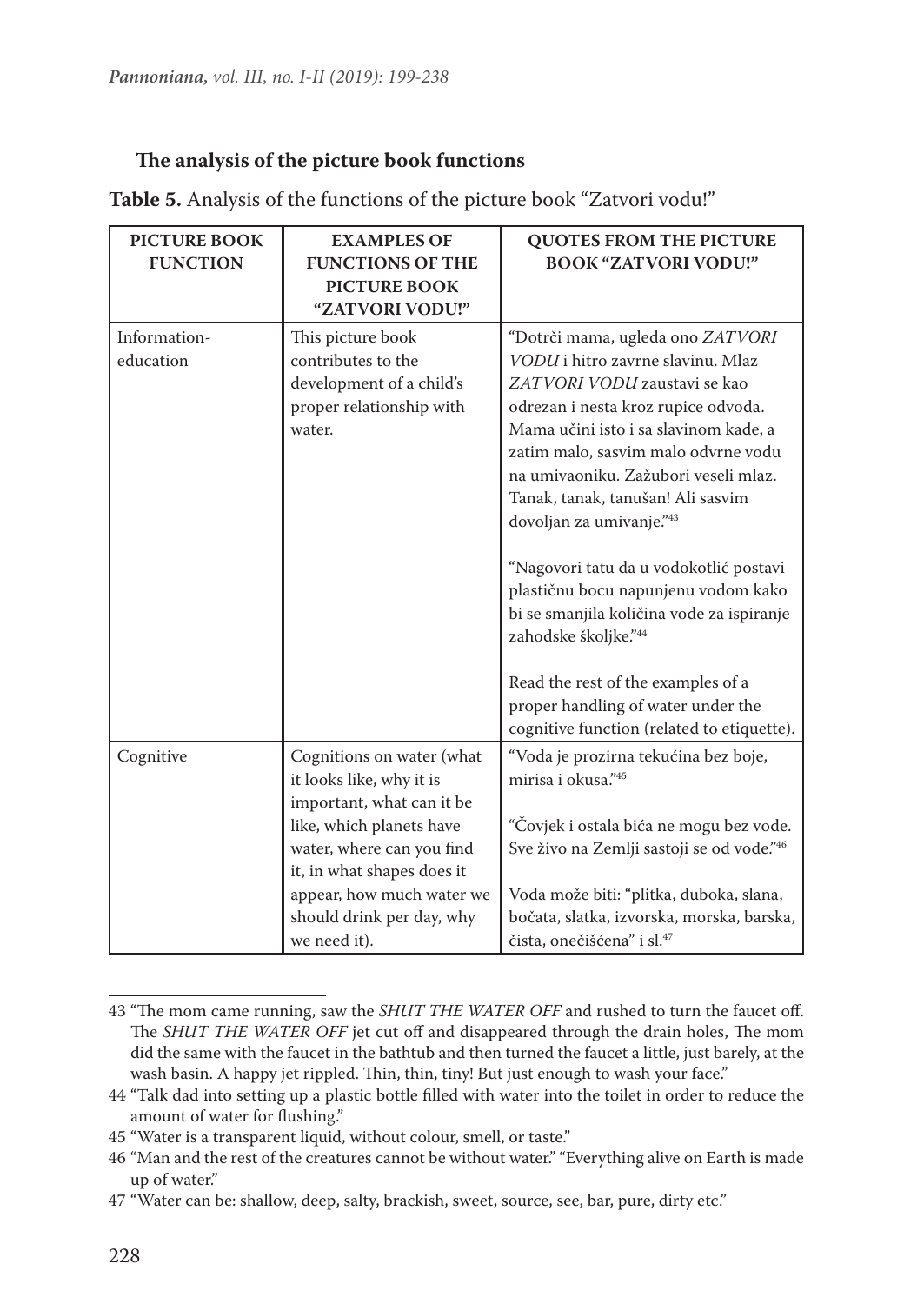*Picture Books for Children of Early School Age for the Purpose of Environmental Education*

| <b>PICTURE BOOK</b><br><b>FUNCTION</b> | <b>EXAMPLES OF</b><br><b>FUNCTIONS OF THE</b><br><b>PICTURE BOOK</b><br>"ZATVORI VODU!" | <b>QUOTES FROM THE PICTURE</b><br><b>BOOK "ZATVORI VODU!"</b>                                                                                                         |
|----------------------------------------|-----------------------------------------------------------------------------------------|-----------------------------------------------------------------------------------------------------------------------------------------------------------------------|
|                                        |                                                                                         | "Naš planet zemlja, najvećim je dijelom<br>voda, na ostalim planetima nema<br>vode."48                                                                                |
|                                        |                                                                                         | "Voda se na Zemlji nalazi u: oceanima,<br>morima, jezerima, rijekama, potocima,<br>močvarama i barama."49                                                             |
|                                        |                                                                                         | Voda se pojavljuje kao: "kiša, snijeg,<br>magla i mraz."50                                                                                                            |
|                                        |                                                                                         | "Za zdravlje ti je svakoga dana potrebno<br>10 čaša vode."51                                                                                                          |
|                                        |                                                                                         | Voda nam je potrebna za: "piće,<br>kuhanje, plivanje, pranje."52                                                                                                      |
|                                        | Cognitions on the<br>importance of water for the<br>living world (fishes, plants,       | "Voda mi za život treba, pokušaj negdje<br>drugdje! - odbrusi mu ribica Bibica."53                                                                                    |
|                                        | bugs)                                                                                   | "Voda mi treba za cvijeće, pokušaj<br>negdje drugdje!-hladnokrvno mu reče<br>kantica zalijevalica."54                                                                 |
|                                        |                                                                                         | "Rosica je za bubice, pokušaj negdje<br>drugdje! - reče mu crveni tulipan."55                                                                                         |
|                                        | Cognitions on ecological<br>problems related to water.                                  | "Pitke je vode na Zemlji sve manje."<br>"Ljudi onečišćuju vodu."<br>"Ljudi nemilice troše vodu."<br>"Zbog onečišćenih voda umiru mnoge<br>vrste biljaka i životinja." |

<sup>48 &</sup>quot;Our planet Earth is made up mostly of water and there is no water on the rest of the planets."

<sup>49 &</sup>quot;Water on Earth is found in: oceans, seas, lakes, rivers, streams, swamps and ponds."

<sup>50 &</sup>quot;Water appears as: rain, snow, fog, and frost."

<sup>51 &</sup>quot;You need 10 glasses of water every day to be healthy."

<sup>52 &</sup>quot;We need water for: drinking, cooking, swimming, washing."

<sup>53 &</sup>quot;I need water to live so try somewhere else! – Bibica the fish talked back to him."

<sup>54 &</sup>quot;I need water for flowers, try somewhere else – the pouring bucket told him in cold blood."

<sup>55 &</sup>quot;The dew is for bugs, try somewhere else! – the red tulip told him."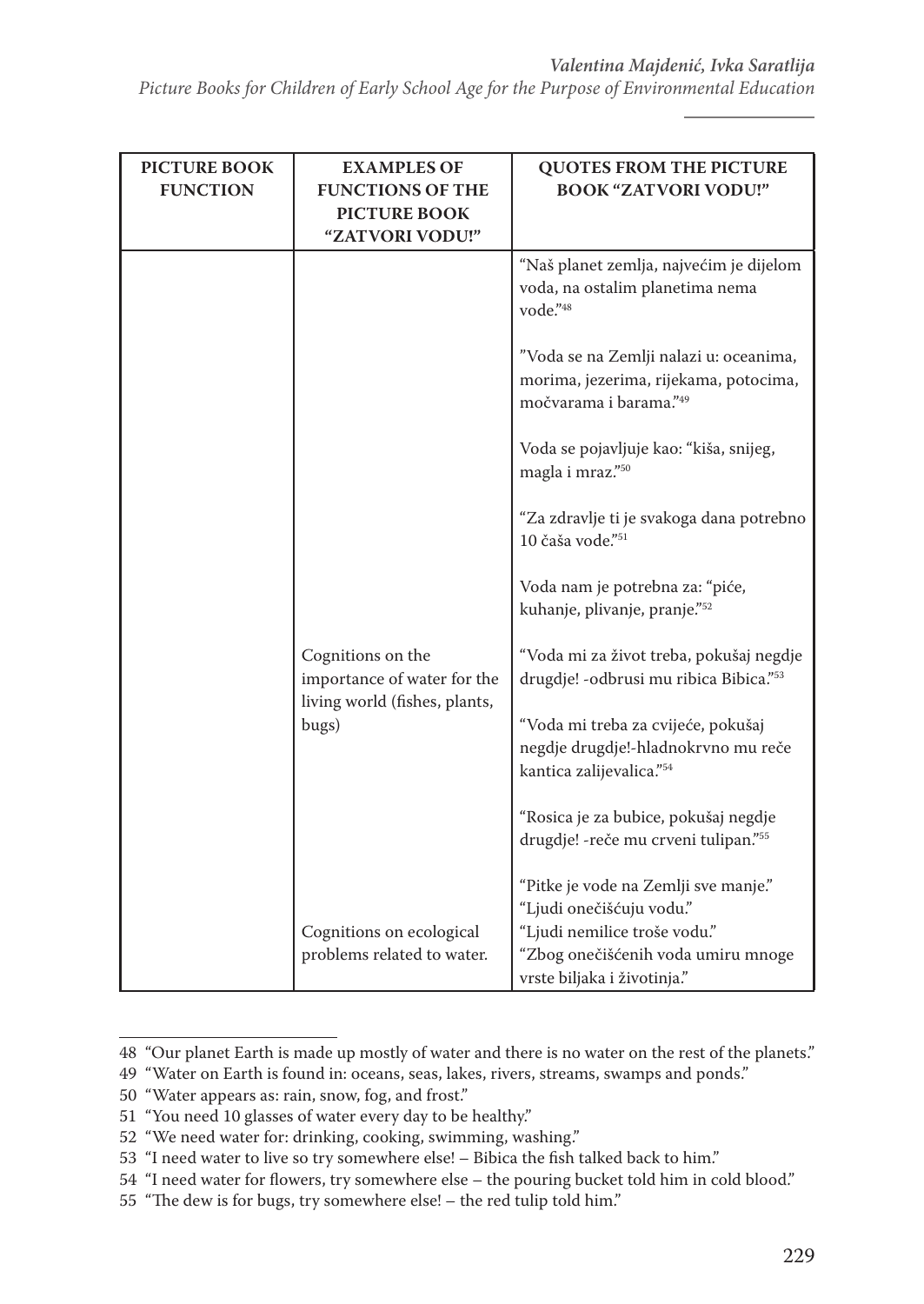| <b>PICTURE BOOK</b><br><b>FUNCTION</b> | <b>EXAMPLES OF</b><br><b>FUNCTIONS OF THE</b><br><b>PICTURE BOOK</b><br>"ZATVORI VODU!"                                                             | <b>QUOTES FROM THE PICTURE</b><br><b>BOOK "ZATVORI VODU!"</b>                                                                                                                                                                                                                                                                                                                                 |
|----------------------------------------|-----------------------------------------------------------------------------------------------------------------------------------------------------|-----------------------------------------------------------------------------------------------------------------------------------------------------------------------------------------------------------------------------------------------------------------------------------------------------------------------------------------------------------------------------------------------|
| Cognitive                              | Cognitions on proper<br>behaviour related to water<br>(etiquette).                                                                                  | "Zatvori vodu dok pereš ruke ili četkaš<br>zube."<br>"Tuširaj se umjesto da se kupaš."<br>"Upozori odrasle kad primijetiš kapanje<br>vode iz slavine ili vodokotlića."<br>"Smeće s plaže stavi u koš kako ne bi<br>završilo u moru ili naškodilo njegovim<br>stanovnicima."<br>"Biljkama za piće i tuširanje draža je<br>kišnica nego voda iz vodovoda, stoga ih<br>iznesi kada pada kiša."56 |
| Experience                             | The picture book enables<br>the child to learn about<br>the presence of water in<br>the human body and an<br>apple through practical<br>experience. |                                                                                                                                                                                                                                                                                                                                                                                               |
| Aesthetic                              | The illustrations, with their<br>looks and colours, invite the<br>reading of this picture book.                                                     |                                                                                                                                                                                                                                                                                                                                                                                               |

## **Zraka trebam, hitno!**

The picture book *Zraka trebam, hitno!* Was written by Marica Milčec and illustrated by Dario Kukić. It is comprised out of five parts: the plot of the book, discover, explore, etiquette, and a pop quiz. In the first part, through the character of the boy Dado, the problem of air pollution is discussed. In the second part, the basic facts about air and oxygen are brought out (what is air, where is it, what is made up of, who needs oxygen, who produces oxygen) and the ecological problems related to air are talked about. In the thirds part of the picture book, under the title explore, four experiments are listed. By performing the first and

<sup>56</sup> "There is less and less drinking water on Earth. People are polluting the water. People are wasting water recklessly. Many species of plants and animals are dying due to polluted waters. Shut the water off while you're washing your hands or brushing your teeth. Shower instead of taking a bath. Warn the grown ups when you notice water dripping from a faucet or a toilet. Put the trash from the beach into the can so that it doesn't end up in the sea or harm its inhabitants. The plants prefer rainwater to faucet water for drinking and showering, so take them out when it's raining."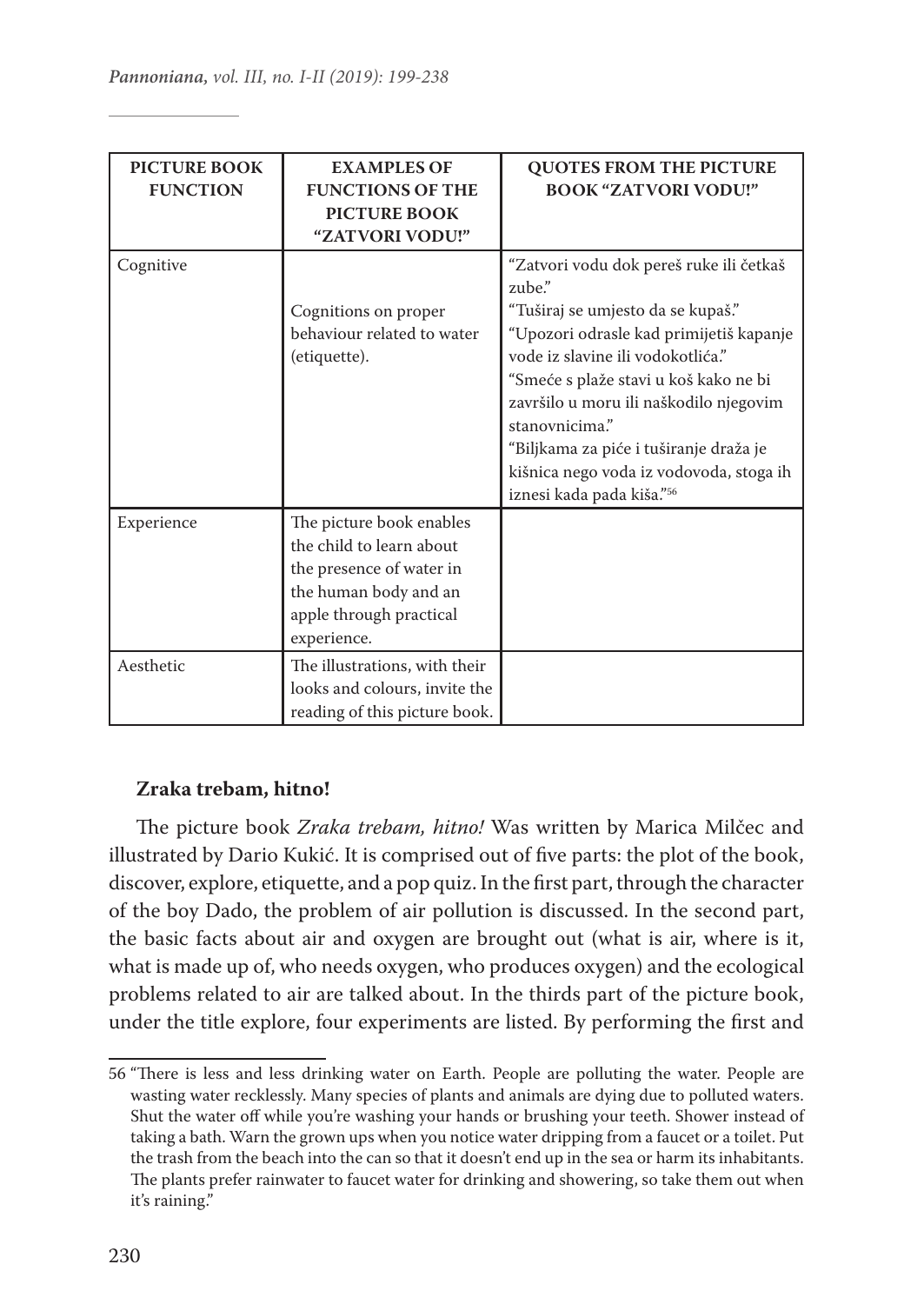the fourth experiment, the children can find out how air is being polluted, and by performing the second and thirds, they can find out how it moves. In the fourth part of the picture book, under the title etiquette, the examples of good behaviour connected to air are described. In the fifth part there is a pop quiz using which the children can check the basic knowledge acquired in this picture book.

# **The analysis of the picture book functions**

| <b>PICTURE BOOK</b><br><b>FUNCTION</b> | <b>EXAMPLES OF FUNCTIONS OF</b><br>THE PICTURE BOOK "ZRAKA<br>TREBAM, HITNO!"                                                                   | <b>QUOTES FROM THE</b><br><b>PICTURE BOOK "ZRAKA</b><br>TREBAM, HITNO!"                                                                                                                                                                                                                                                                         |
|----------------------------------------|-------------------------------------------------------------------------------------------------------------------------------------------------|-------------------------------------------------------------------------------------------------------------------------------------------------------------------------------------------------------------------------------------------------------------------------------------------------------------------------------------------------|
| Information-<br>education              | This picture book affects the<br>awareness of a child about the<br>importance of maintaining clean<br>air for the life of all living creatures. | "Sva živa bića dišu, što znači da<br>im je svima za disanje potreban<br>$kisik.$ "<br>"Kisik je sastavni dio zraka.<br>Potreban je za disanje." <sup>58</sup><br>"Zrak je bio čist, svjež i<br>mirisan. To je dobro mjesto za<br>tratinčicu!-uzviknuo je Dado.<br>Tu ćemo je posaditi! U čistoj<br>prirodi gdje joj je i mjesto." <sup>59</sup> |
| Cognitive                              | Cognitions about air and oxygen<br>(what is air, where it is found, what<br>is it made of, who needs oxygen,<br>who produces oxygen).           | "Zrak je mješavina nevidljivih<br>plinova koji obavijaju zemlju."60<br>"Zračni omotač oko Zemlje<br>zove se atmosfera." <sup>61</sup><br>"Iznad atmosfere nalazi se<br>ozonski omotač. On nas štiti od<br>štetnih sunčevih zračenja."62<br>"Hladnjaci, klimatizacijski<br>uređaji i sprejevi, veliki su<br>neprijatelji ozonskog omotača."63    |

**Table 6.** Analysis of the functions of the picture book "Zraka trebam, hitno!"

<sup>57</sup> "All living things breathe, which means that they all need oxygen to breathe."

<sup>58</sup> "Oxygen is a part of air. It is necessary for breathing."

<sup>59</sup> "The air was clean, fresh and fragrant. That is a good place for a daisy! – Dado yelled. This is where we will plant it. In clean nature, where it belongs."

<sup>60</sup> "Air is a mixture of invisible gases which envelop the Earth."

<sup>61</sup> "The air envelope around the Earth is called atmosphere."

<sup>62</sup> "Above the atmosphere there is the ozone layer. It protects us from harmful radiations of the Sun."

<sup>63</sup> "Refrigerators, air conditioning devices and spray cans are great enemies of the ozone layer."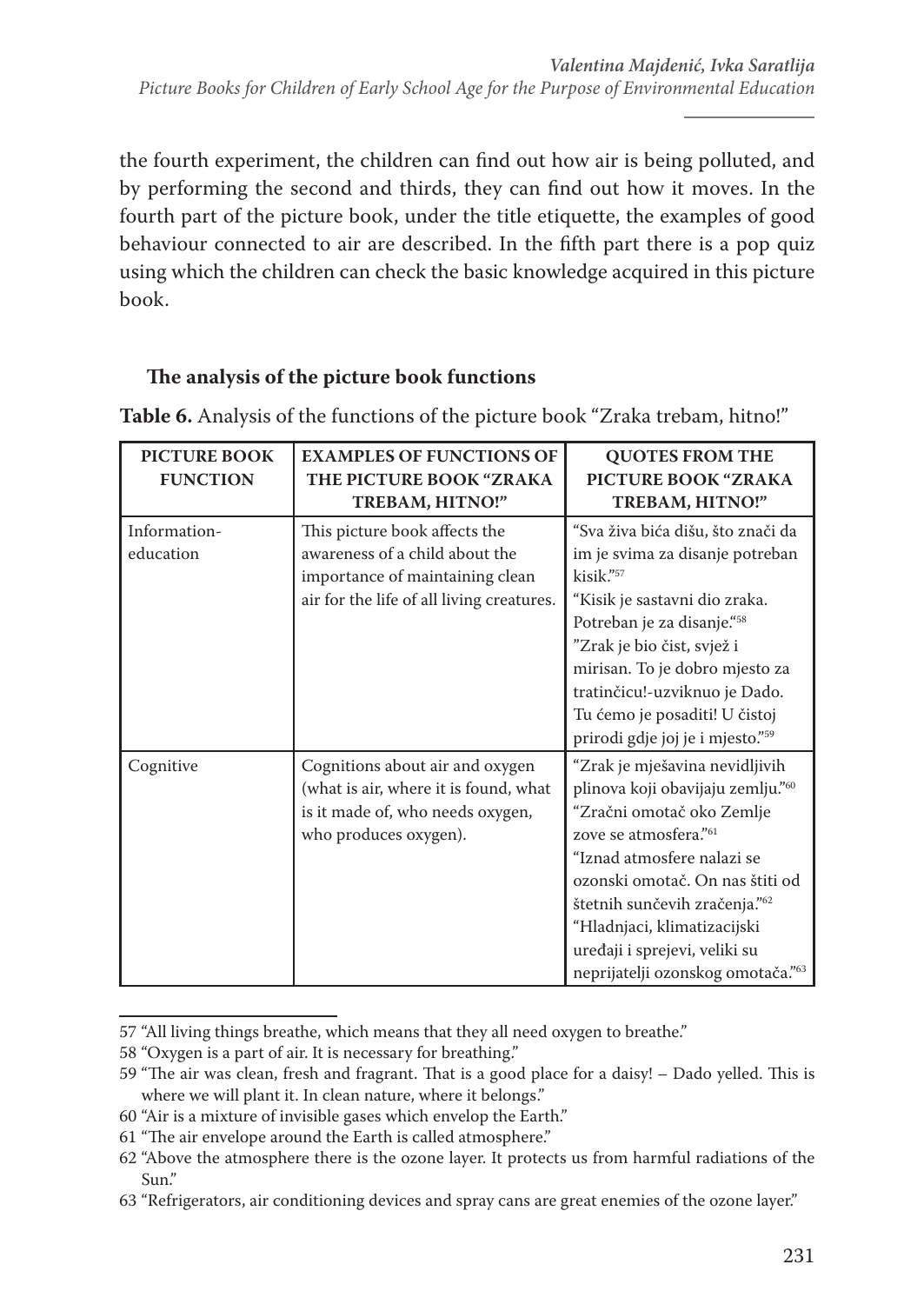| <b>PICTURE BOOK</b><br><b>FUNCTION</b> | <b>EXAMPLES OF FUNCTIONS OF</b><br>THE PICTURE BOOK "ZRAKA<br>TREBAM, HITNO!" | <b>QUOTES FROM THE</b><br>PICTURE BOOK "ZRAKA<br>TREBAM, HITNO!"                                                                                                                                                                                                                                                                                                                                                     |
|----------------------------------------|-------------------------------------------------------------------------------|----------------------------------------------------------------------------------------------------------------------------------------------------------------------------------------------------------------------------------------------------------------------------------------------------------------------------------------------------------------------------------------------------------------------|
| Cognitive                              |                                                                               | "Zrak se nalazi svuda oko nas."<br>"Zrak u pokretu zovemo<br>vjetar."64<br>"Kisik je sastavni dio zraka.<br>Kisik je plin bez boje, okusa i<br>mirisa. Potreban je za disanje."65<br>"Sva živa bića dišu, što znači da<br>im je svima za disanje potreban<br>kisik."66<br>"Biljke disanjem proizvode<br>kisik. Zato su parkovi i šume<br>pluća gradova."67                                                           |
|                                        | Cognitions about ecological<br>problems related to air.                       | "Makni me odavde, mučno mi<br>je!-rekla je."<br>"I meni se smuči od mirisa<br>parfema, laka za kosu i<br>isparavanja raznih sredstava za<br>čišćenje koje mama nemilice<br>troši."68<br>"Nađi mi drugo mjesto. Patim<br>zbog onečišćenog zraka što<br>ulazi kroz prozor!-rekla je<br>tratinčica."<br>"Smeta ti neugodan miris što<br>odlazi iz golemog dimnjaka. Bilo<br>bi dobro da je tvornica negdje<br>drugdje." |

<sup>64 &</sup>quot;Air is all around us. We call moving air the wind."

<sup>65 &</sup>quot;Oxygen is a part of air. Oxygen is a gas without colour, taste or smell. It is necessary for breathing."

<sup>66 &</sup>quot;All living things breathe air, which means that they all need oxygen to breathe."

<sup>67 &</sup>quot;Plants produce oxygen by breathing. That is why the parks and the forests are the lungs of a city."

<sup>68 &</sup>quot;Get me out of here, I'm sick! – she said." "I also get sick from the smell of perfume, hairspray and evaporation of various cleaning agents that mom spends mercilessly."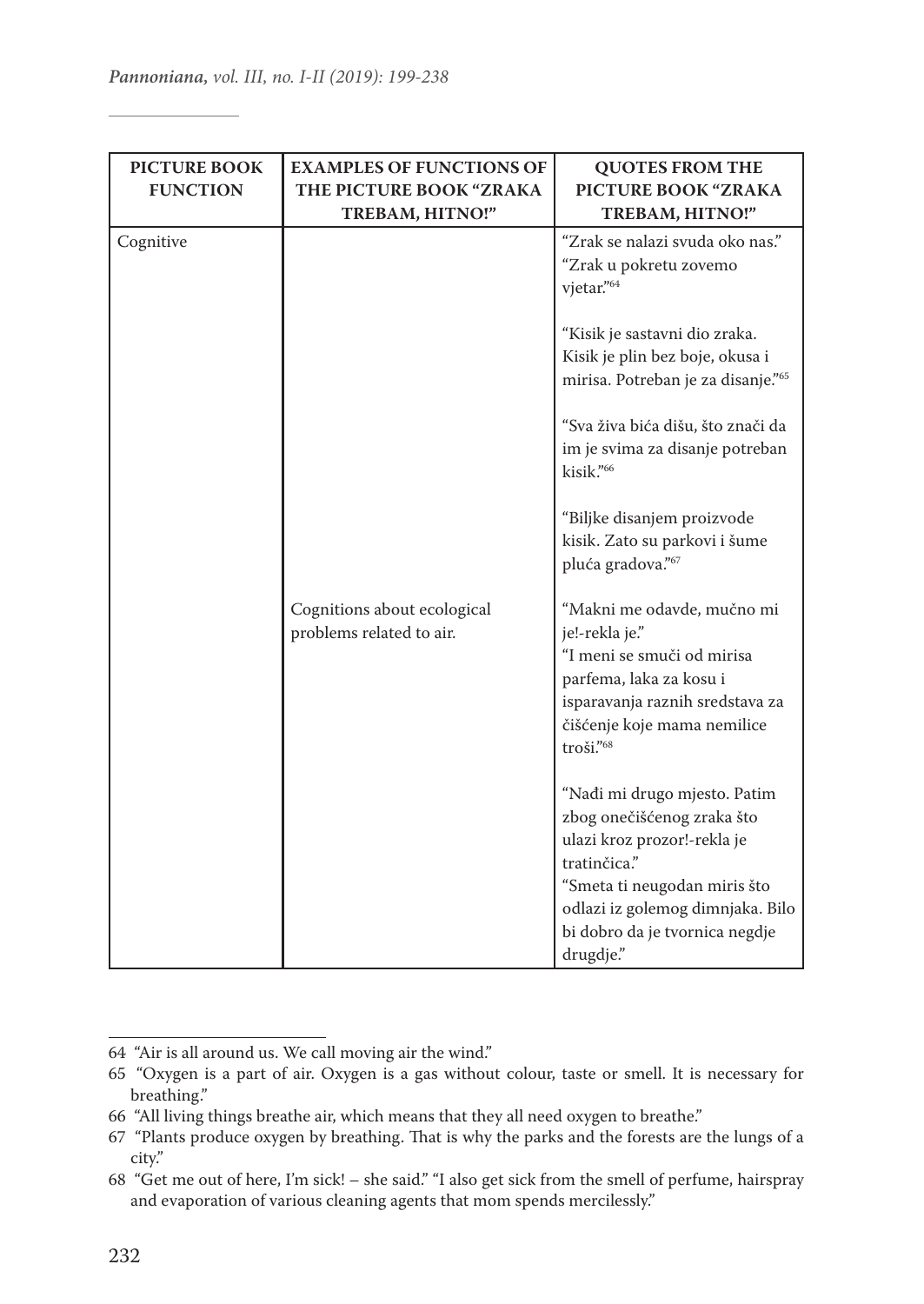*Picture Books for Children of Early School Age for the Purpose of Environmental Education*

| <b>PICTURE BOOK</b><br><b>FUNCTION</b> | <b>EXAMPLES OF FUNCTIONS OF</b><br>THE PICTURE BOOK "ZRAKA<br>TREBAM, HITNO!" | <b>QUOTES FROM THE</b><br>PICTURE BOOK "ZRAKA<br>TREBAM, HITNO!"                                                                                                                                                                                                                                                                                                                                                        |
|----------------------------------------|-------------------------------------------------------------------------------|-------------------------------------------------------------------------------------------------------------------------------------------------------------------------------------------------------------------------------------------------------------------------------------------------------------------------------------------------------------------------------------------------------------------------|
| Cognitive                              |                                                                               | "Da, da! No smetaju mi i otrovni<br>plinovi što se oslobađaju iz<br>gustog prometa na ulici. Ljudi<br>bi se trebali manje voziti<br>automobilima!-iznemoglim<br>glasom reče tratinčica."69                                                                                                                                                                                                                              |
|                                        |                                                                               | "U zraku je sve više štetnih<br>plinova koji onečišćuju zrak."<br>"Ljudi ne žele trpjeti vrućinu i<br>zbog toga je na Zemlji sve više<br>hladnjaka i klimatizacijskih<br>uređaja koji uništavaju ozonski<br>omotač."<br>"Ljudi se previše voze<br>automobilima koji ispuštaju<br>otrovne plinove."<br>"Tvornice i promet krivi su za<br>smog iznad gradova."<br>"Ljudi nemilice sijeku šume koje<br>proizvode kisik."70 |
|                                        | Cognitions about the ways of<br>keeping clean air.                            | "Nagovori roditelje da se<br>umjesto automobila kad god<br>možete vozite biciklom."<br>"Za Božić kupite živo drvce koje<br>nakon blagdana možete posaditi<br>u vrtu ili drugdje. Tako ćete ga<br>sačuvati za slijedeći Božić."                                                                                                                                                                                          |

<sup>69</sup> "Find me another place. I'm suffering because of polluted air coming in through the window! – said the daisy." "You are bothered by the uncomfortable smell coming from the giant chimney. It would be good if the factory was somewhere else." "Yes, yes! But I am also bothered by the poisonous gases from the heavy traffic in the street. People should drive their cars less! – said the daisy in a tired voice."

<sup>70</sup> "There are more and more poisonous gases in the air which are polluting it. People don't want to suffer the heat and so there are more and more refrigerators and air conditioning devices on Earth which are destroying the ozone layer. People drive their cars too much and they emit poisonous gases. The factories and traffic are guilty for the smog above the cities. People are mercilessly cutting down the forests producing the oxygen."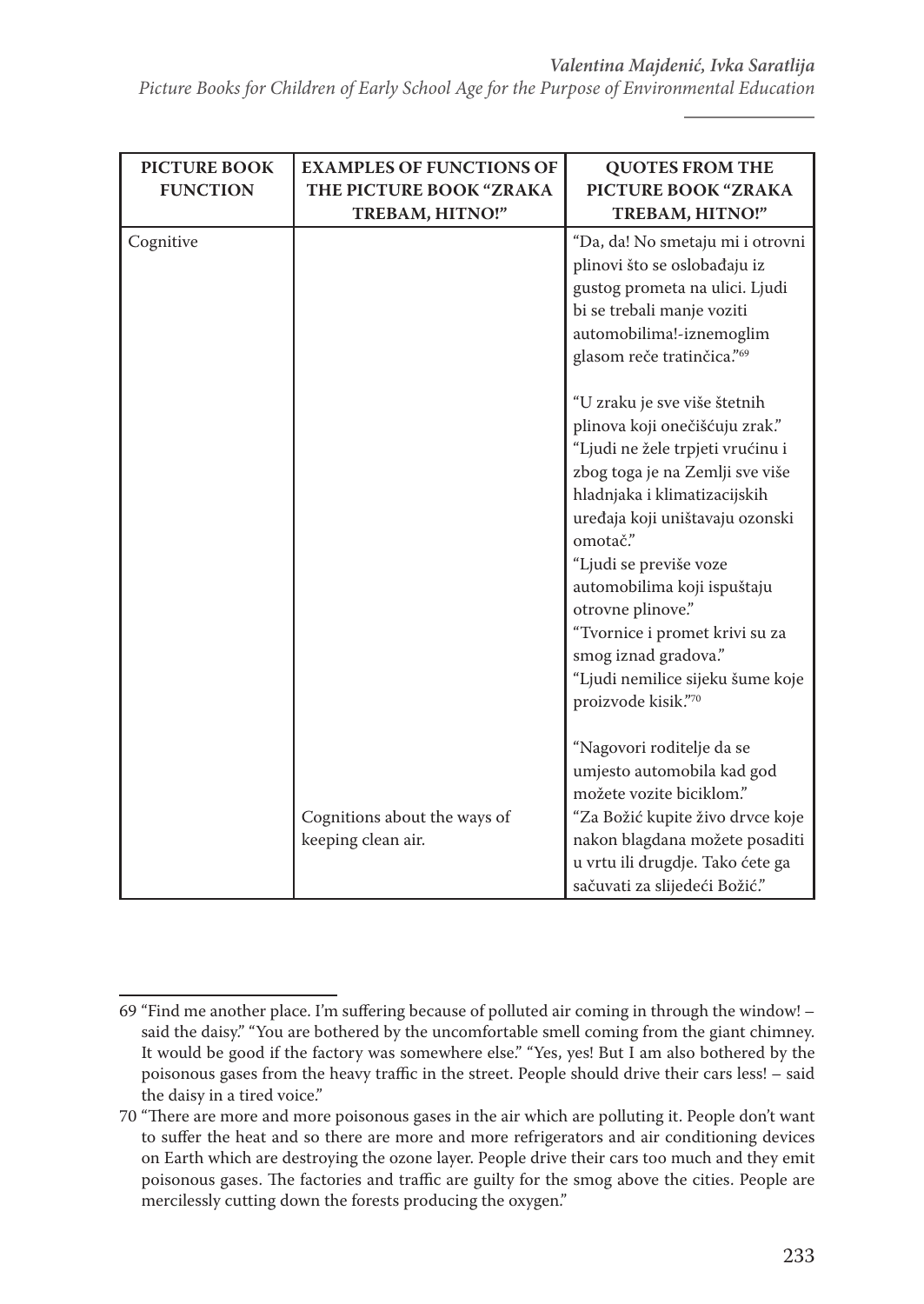| <b>PICTURE BOOK</b><br><b>FUNCTION</b> | <b>EXAMPLES OF FUNCTIONS OF</b><br>THE PICTURE BOOK "ZRAKA<br>TREBAM, HITNO!"                                    | <b>QUOTES FROM THE</b><br>PICTURE BOOK "ZRAKA<br>TREBAM, HITNO!"                                                                                                                                       |
|----------------------------------------|------------------------------------------------------------------------------------------------------------------|--------------------------------------------------------------------------------------------------------------------------------------------------------------------------------------------------------|
| Cognitive                              |                                                                                                                  | "Ako ti je hladno, obuci se. Ne<br>pojačavaj grijanje."<br>"Hladnjak otvaraj samo kad<br>je potrebno. Pazi da ga uvijek<br>zatvoriš jer se za rad koristi<br>plinom koji šteti ozonskom<br>omotaču."71 |
| Experience                             | This picture book enables a child<br>to notice the movement of air from<br>experience, as well as its pollution. |                                                                                                                                                                                                        |
| Aesthetic                              | Warm and natural colours are<br>prevalent in this picture book.                                                  |                                                                                                                                                                                                        |

## **Conclusion**

The purpose of education for the environment is to create an ecologically aware and conscientious individual who actively manifests his views (Husanović-Pejnović). A school, with its organization or programs and contents, is key in developing ecological awareness and culture of students. The aforementioned points to the fact that the best syllabi and best textbooks need to be found and that teachers in schools need to be trained with the purpose of developing ecological awareness and education from the earliest age (Milešević, 2013). Primary education teachers have an extremely important role in developing ecological awareness and culture of students, and picture books with an ecological theme can greatly help them in doing so.

The aim of this paper was to describe picture books with an ecological theme and to perform an analysis of the functions of an individual picture book. Six picture books have been chosen: *Sunčica upoznaje* činčilu, *Brdo na kraju grada*, *Priroda priča...*, *Nauči poštivati prirodu uz kravicu* Šaricu*, Zatvori vodu!, Zraka trebam, hitno!* The chosen picture books talk about various ecological themes and are appropriate for children of an early school age. The appearance of diverse literary art as one of the elements of an ecologically developed awareness

<sup>71</sup> "Talk your parents into driving a bicycle whenever you can instead of an automobile. Buy a live Christmas tree for Christmas which you can plant in your garden or elsewhere after the holidays. That is how you will keep it for next Christmas. If you are cold, put on some clothes. Don't turn up the heat. Open the refrigerator only when necessary. Be careful to always close it because it uses a gas which is harmful for the ozone layer to work."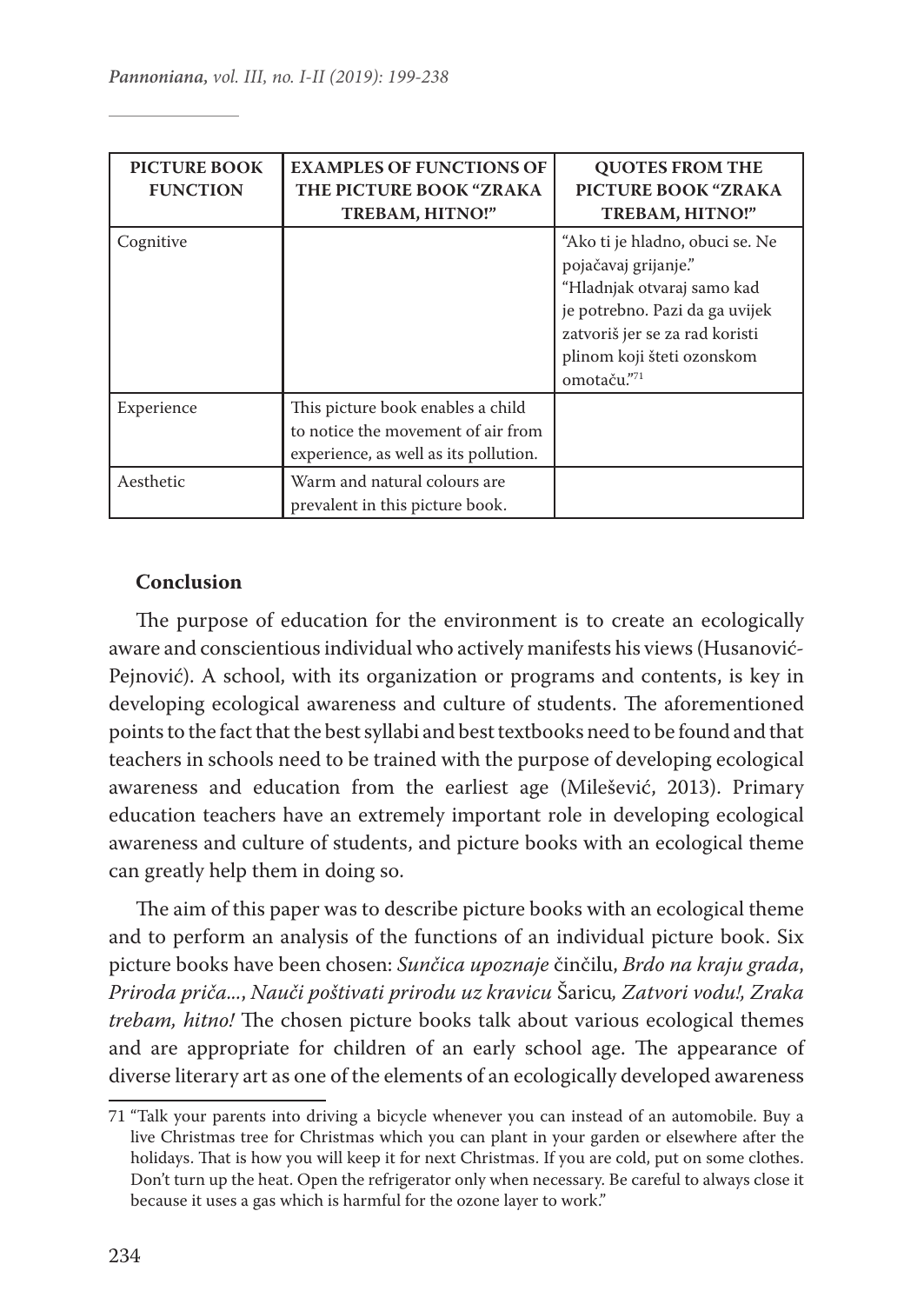represents the highest level of a relationship between literature and ecology, in the broadest sense of the term. In children's literature in Croatia in the last 10 years, there has been a notable appearance of ecological themes, especially in narrative prose. The corpus of children's literature in Croatia with ecological themes needs to be researched, its role and function in working with children of a preschool age needs to be determined and used to developed ecological awareness in children.

# **References**

- 1. Afrić, K (2002) Ekološka svijest-pretpostavka rješavanja ekoloških problema. *Ekonomski pregled*, 53 (5-6), p. 578-594. (Accessed: 11.4.2018. https://hrcak. srce.hr/28358)
- 2. Batarelo Kokić, I. (2015. Nove razine interaktivnosti dječjih slikovnica. *Školski vjesnik,* 64 (3), 377-398. (Accessed: 5.4. 2018. https://hrcak.srce. hr/151350)
- 3. Batinić, Š., Majhut, B. (2000) Počeci slikovnice u Hrvatskoj. U R. Javor (ed.), *Kakva je knjiga slikovnica*, Zagreb: Knjižnice grada Zagreba, p. 23-38
- 4. Batinić, Š., Majhut, B. (2017) *Hrvatska slikovnica do 1945*. Zagreb: Hrvatski školski muzej, Učiteljski fakultet Sveučilišta u Zagrebu.
- 5. Batinić, Š., Majhut, B. (2001) *Od slikovnjaka do vragobe-Hrvatske slikovnice do 1945*. Zagreb: Hrvatski školski muzej.
- 6. Bognar, L. (1999) *Metodika odgoja*. Osijek: Pedagoški fakultet, Sveučilište Josipa Jurja Strossmayera.
- 7. Crnković, M., Težak, D. (2002) *Povijest hrvatske dječje književnosti od početaka do 1955. godine*. Zagreb: Znanje.
- 8. Čačko, P. (2000) Slikovnica, njezina definicija i funkcije. In: Javor, R. (ed.), *Kakva je knjiga slikovnica*, Zagreb: Knjižnice grada Zagreba, p. 12-16.
- 9. Čatić, I. (2001) Je li potrebna sintagma opća ekologija? *Socijalna ekologija: časopis za ekološku misao i sociologijska istraživanja okoline*, 10 (4), p. 325- 331. (Accessed: 12.4.2018. https://hrcak.srce.hr/141322)
- 10. Čukelj, Z. (2009) Mogućnosti stjecanja znanja i spoznaja o prirodnoj i kulturnoj baštini u osnovnim školama Republike Hrvatske. *Socijalna ekologija: časopis za ekološku misao i sociologijska istraživanja okoline*, 18 (3-4), p. 267-288. (Accessed: 13.4. 2018. https://hrcak.srce.hr/54109)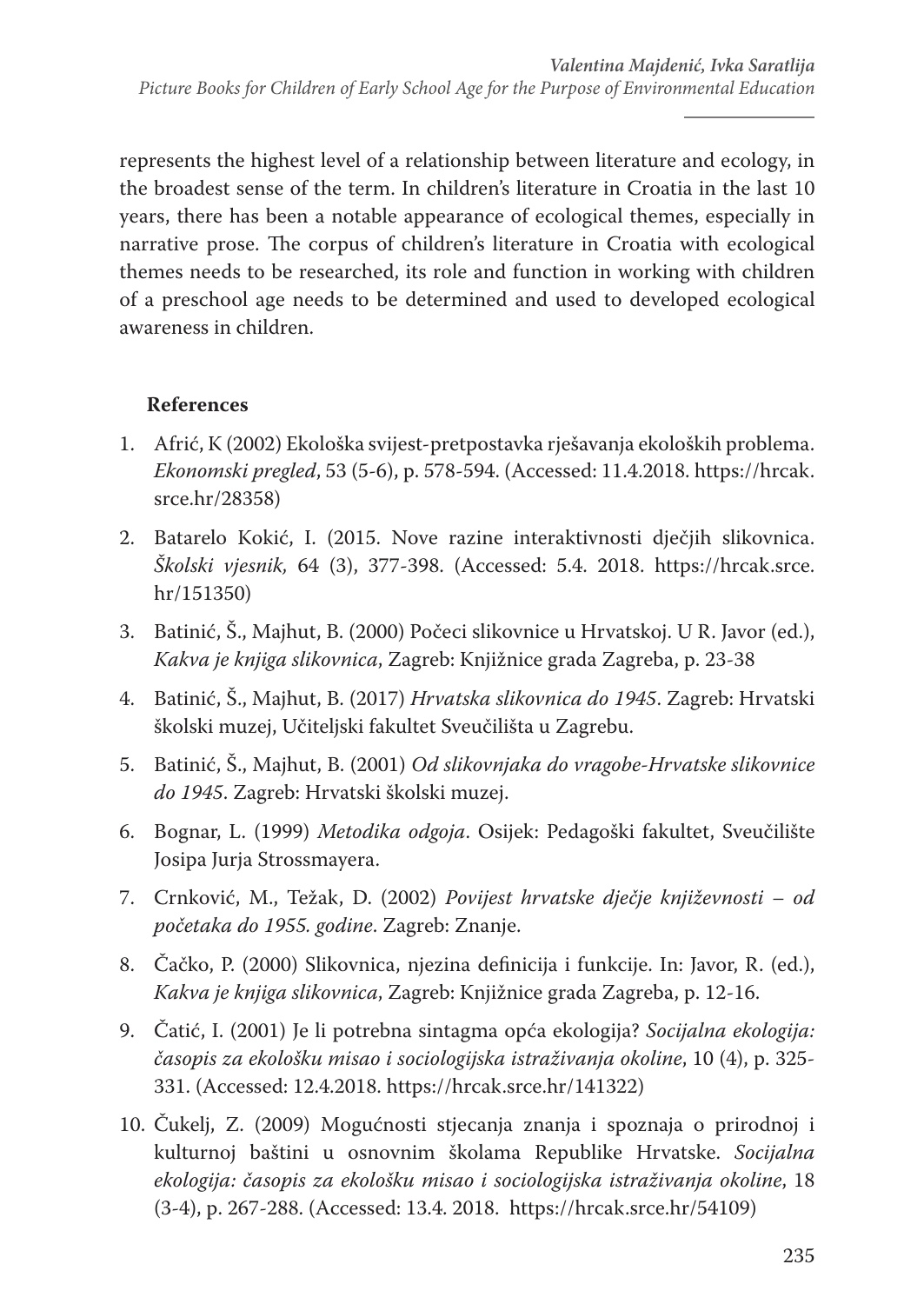- 11. Diklić, Z., Težak, D., Zalar, I. (1996) *Primjeri iz dječje književnosti*. Zagreb: Divič.
- 12. Dolenec, Z., Pejnović, J. (2014) Čovjek i okoliš-stavovi srednjoškolskih učenika. *Educatio biologiae: časopis edukacije biologije*, 1 (1), p. 63-68. (Accessed: 14.4.2018. https://hrcak.srce.hr/148918)
- 13. Garašić, D. (2004) Odgoj i obrazovanje za okoliš. In: Strugar, V. (ed.), *Timska nastava u školskoj praksi*. Bjelovar: Školska knjiga. p. 9-13.
- 14. Hameršak, M., Zima, D. (2015) *Uvod u dječju književnost*. Zagreb: Leykam international d.o.o.
- 15. Hlevnjak, B. (2000) Kakva je to knjiga slikovnica? In: R. Javor (ed.), *Kakva je knjiga slikovnica*, Zagreb: Knjižnice grada Zagreba, p. 7-11.
- 16. Husanović-Pejnović, D. (2011) *Održivi razvoj i izvanučionička nastava u zavičaju*. Zagreb: Školska knjiga.
- 17. Javor, R. (2000) *Kakva je knjiga slikovnica*, Zbornik radova. Zagreb: Knjižnice grada Zagreba.
- 18. Jukić, R. (2011) Ekološko pitanje kao odgojno-obrazovna potreba. *Socijalna ekologija: časopis za ekološku misao i sociologijska istraživanja okoline*, 20 (3), p. 267-286. (Accessed: 20.4.2018. https://hrcak.srce.hr/75361)
- 19. Martinović, I., Stričević, I. (2012) Slikovnica-prvi strukturirani čitateljski materijal namijenjen djetetu. *Libellarium: časopis za povijest pisane riječi, knjige i baštinskih ustanova,* 4 (1), p. 39-63. (Accessed: 5.4.2018. s https:// hrcak.srce.hr/92392)
- 20. Milešević, T. (2013) *Ekološko obrazovanje i stvaranje ekološke svijesti*. (Accessed: 15.4.2018. http://doisrpska.nub.rs/index.php/primus/article/ viewFile/2241/2155)
- 21. Narančić Kovač, S (2012) Slikovnica-višemodalno djelo. *Književnost i dijete*. 1-2, p. 103-105.
- 22. Petrović-Sočo, B. (1999) Neke suvremene stručno metodičke osnove ekološkog odgoja u predškolskoj ustanovi. In: Uzelac, V. (ed.) *Ekologija – Korak bliže djetetu*, Rijeka: Adamić, p. 43-48.
- 23. Šišnović, I. (2011) Odgojno-obrazovna vrijednost slikovnice*. Dijete, vrtić, obitelj: časopis za odgoj i naobrazbu predškolske djece namijenjen stručnjacima i roditeljima,* 17 (66), p. 8-9. (Accessed: 6.4.2018. https://hrcak. srce.hr/124183)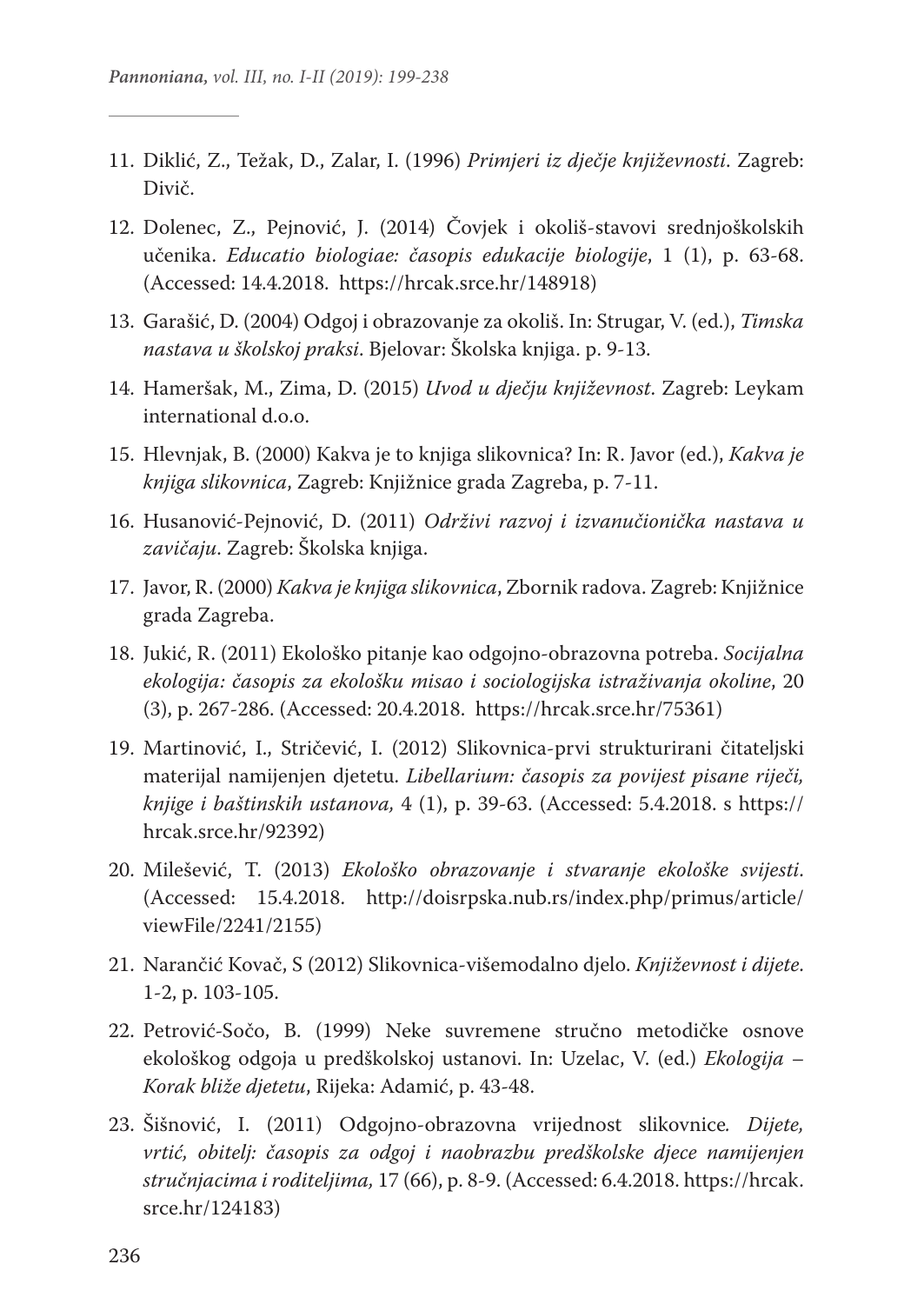- 24. Šolić, M. (2015) *Definicija ekologije*. (Accessed: 10.4.2018. http://ekologija59. blogspot.hr/2015/10/definicija-ekologije.html)
- 25. Štefančić, S. (2000) Multimedijalna slikovnica. In: Javor, R. (ed.), *Kakva je knjiga slikovnica*, Zagreb: Knjižnice grada Zagreba, p. 83-96.
- 26. Uzelac, V. (1990) *Osnove ekološkog odgoja*. Zagreb: Školske novine.
- 27. Uzelac, V. (1992) Međunarodne aktivnosti i naobrazba u odnosu na okoliš*. Socijalna ekologija: časopis za ekološku misao i sociologijska istraživanja okoline*, 1 (3), p. 407-411. (Accessed: 15.4.2018. https://hrcak.srce.hr/138779)
- 28. Uzelac, V, Starčević, I. (1999) *Djeca i okoliš*. Rijeka: Adamić.
- 29. Visinko, K. (2000) Primjena slikovnice u odgojnoj i nastavnoj praksi. In: Javor, R. (ed.) *Kakva je knjiga slikovnica*, Zagreb: Knjižnice grada Zagreba, p. 70-78.
- 30. Visinko, K. (1999) Književna umjetnost i ekologija. In: Uzelac, V. (ed.) *Ekologija-Korak bliže djetetu*, Rijeka: Adamić, p. 49- 54.

## **Sources**

- 1. Brčić, I. (2000) *Sunčica upoznaje činčilu*. Zagreb: Kratis d.o.o
- 2. Kokotović, J., Markuš, R. (2003) *Priroda priča...* Zagreb: Naklada Haid.
- 3. Markota, B., Mati, I. (2010) *Brdo na kraju grada*. Zagreb: Hum naklada d.o.o.
- 4. Milčec, M., Kukić, D. (2008) *Zatvori vodu*! Zagreb: Školska knjiga.
- 5. Milčec, M., Kukić, D. (2006) *Zraka trebam, hitno*! Zagreb: Školska knjiga.
- 6. Podesta, V., Pierazzi Mitri, M. (2016) *Nauči poštivati prirodu uz kravicu Šaricu*.